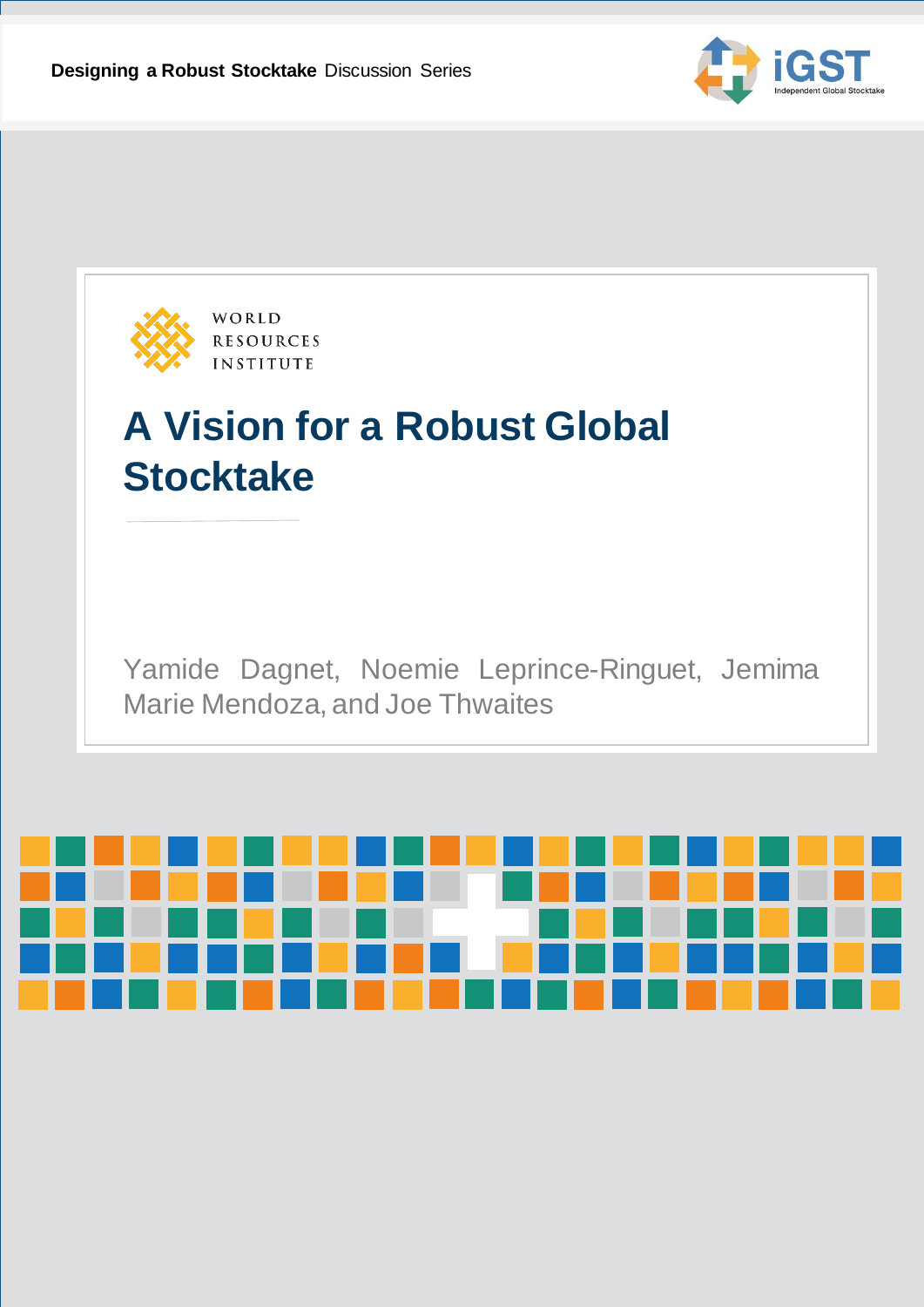# **A Vision for a Robust Global Stocktake**



Yamde Dagnet, Noemie Leprince-Ringuet, Jemima Marie Mendoza, and Joe Thwaites

September 2020

© World Resources Institute 2020

Cite as: Dagnet, Y, N. Leprince-Ringuet, J. Mendoza, J. Thwaites. (2020) "A Vision for a Robust Global Stocktake." World Resources Institute. Part of the iGST Designing a Robust Stocktake Discussion Series.

Download the report <https://www.climateworks.org/independentglobalstocktake/>

WORLD **RESOURCES INSTITUTE** 

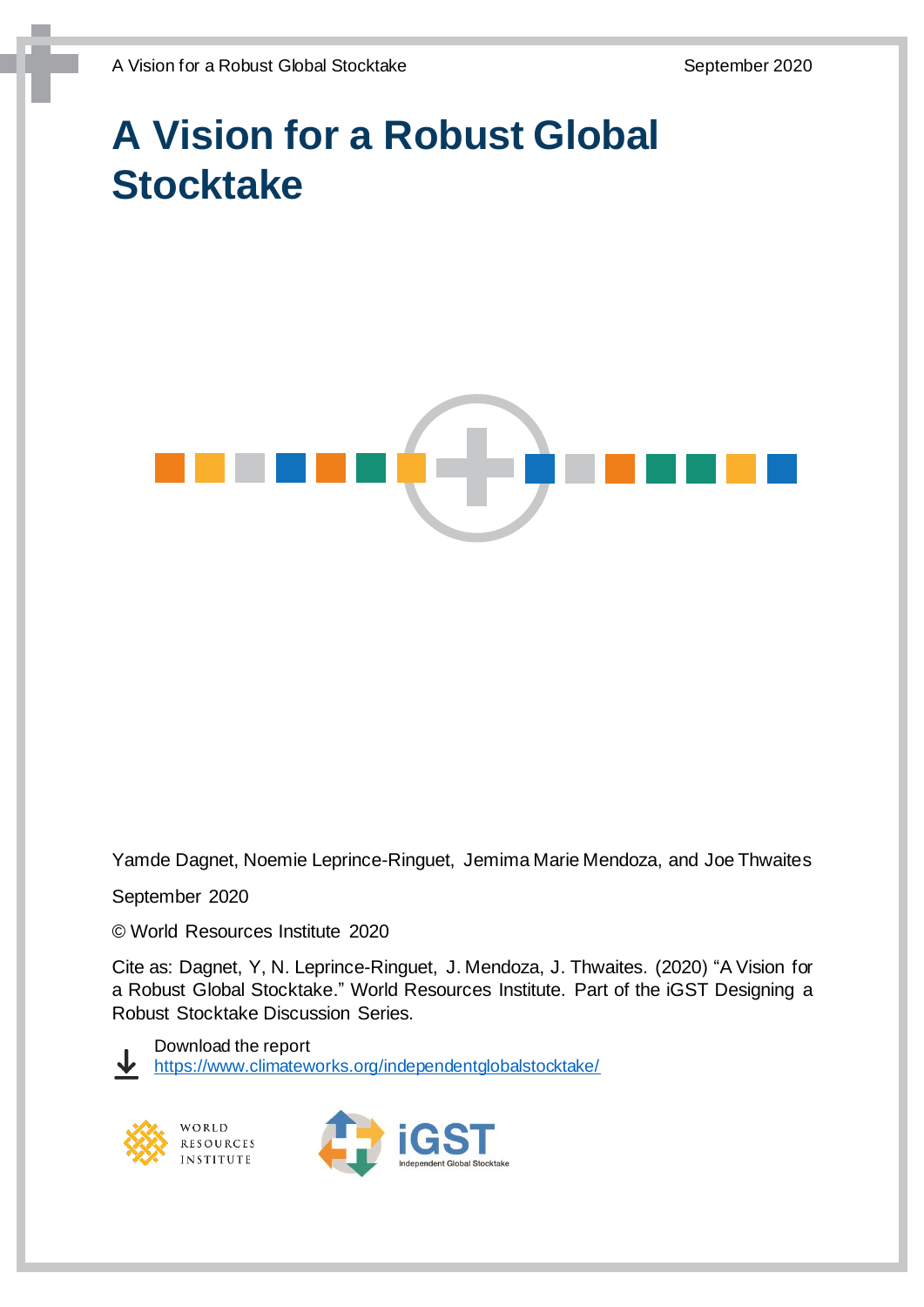#### **About the iGST initiative and this report series**

**The Independent Global Stocktake** (iGST) is an umbrella data and advocacy initiative that brings together climate modelers, analysts, campaigners and advocates to support the Paris Agreement[. https://www.climateworks.org/independentglobalstocktake/](https://www.climateworks.org/independentglobalstocktake/)

**The Designing a Robust Stocktake Discussion Series** envisions the contours of an ideal Global Stocktake and suggests ways in which the independent community can help to achieve that vision. These papers were produced by iGST partner organizations in consultation with the broader community, but the views expressed are the authors' own and don't necessarily reflect those of the iGST initiative or associated partner organizations.



#### **Acknowledgements**

The authors would like to acknowledge and thank the ClimateWorks Foundation, which provided funding and guidance for the World Resources Institute's work on the Independent Global Stocktake (iGST).

The authors would also like to acknowledge WRI's institutional strategic partners who provide core funding: the Netherlands' Ministry of Foreign Affairs, the Royal Danish Ministry of Foreign Affairs, and the Swedish International Development Cooperation Agency.

The authors also thank the IKEA foundation for their financial support of this publication.

The authors are grateful to the following member organizations of the iGST for their contributions and insights, which have helped shape this issue brief: the Climate Equity Reference Project, the NewClimate Institute, the Overseas Development Institute, UNEP DTU Partnership, the University of Maryland School of Public Policy Center for Global Sustainability, and the Wuppertal Institute.

The authors acknowledge the following WRI reviewers whose thoughtful comments, suggestions, insights, and wide-ranging expertise helped make this issue brief more robust and balanced: Subrata Chakrabarty, Christina Chan, Nathan Cogswell, Johannes Friedrich, David Gibbs, Lorena Gonzalez, Eliza Northrop , and David Waskow.

The authors also acknowledge the external reviewers who provided further comments and insights to strengthen the paper, including Prof. Chuckwumerije Okereke, Rixa Schwarz, Nilesh Prakash, and others who wished to remain anonymous.

Finally, the authors thank those who contributed to the design, structure, editing, and production of this paper: Meg Beiter, Tim Constien, Emily Matthews, Emilia Suarez, and Romain Warnault.

Copy editing: Ashish Sen

Template design: ClimateWorks Foundation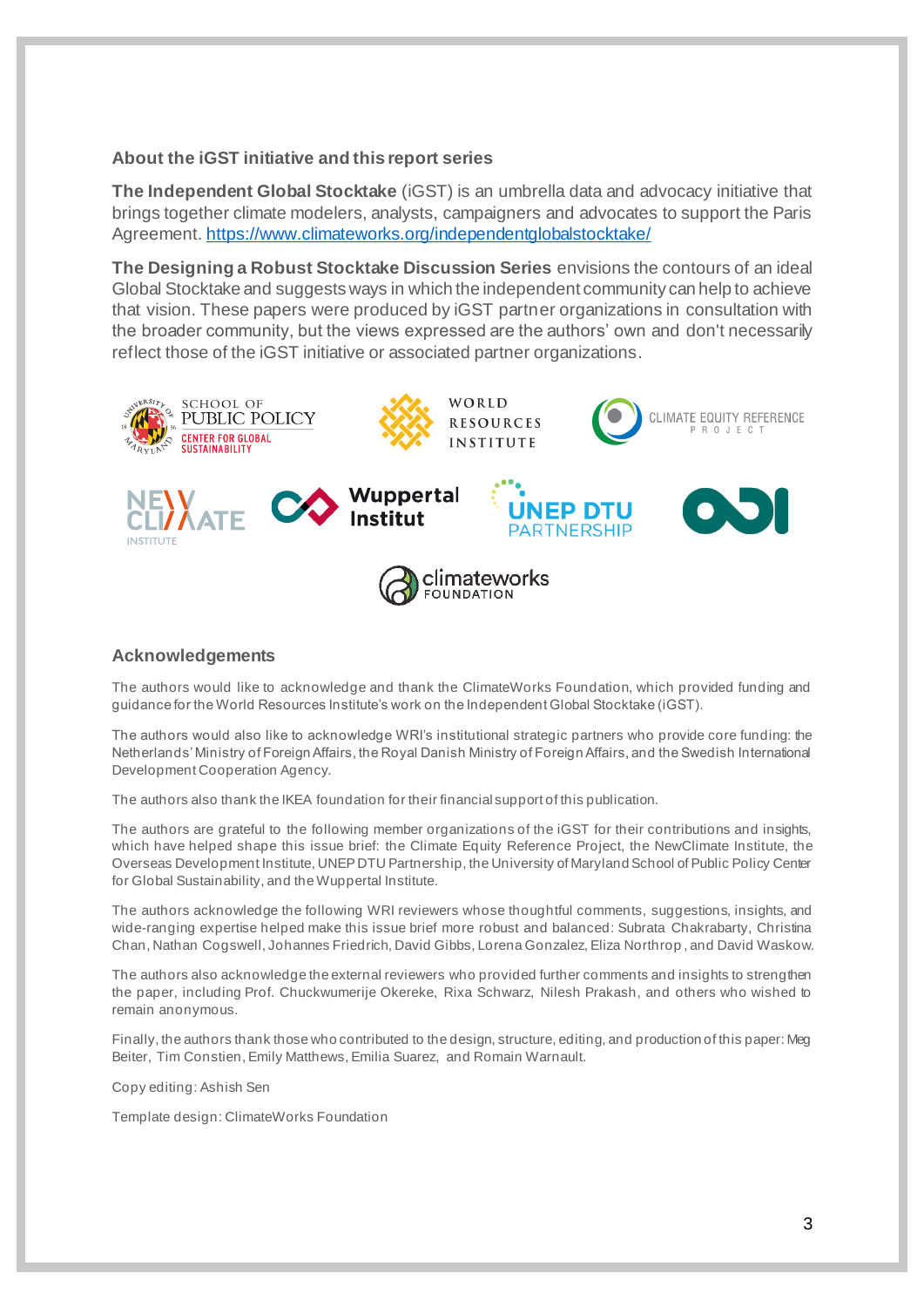# **Contents**

| + 5. Information Gaps and Uncertainties in the GST and Suggestions for Improvement 28 |  |
|---------------------------------------------------------------------------------------|--|
|                                                                                       |  |
|                                                                                       |  |
|                                                                                       |  |
|                                                                                       |  |
|                                                                                       |  |
|                                                                                       |  |
|                                                                                       |  |
|                                                                                       |  |
|                                                                                       |  |
|                                                                                       |  |
|                                                                                       |  |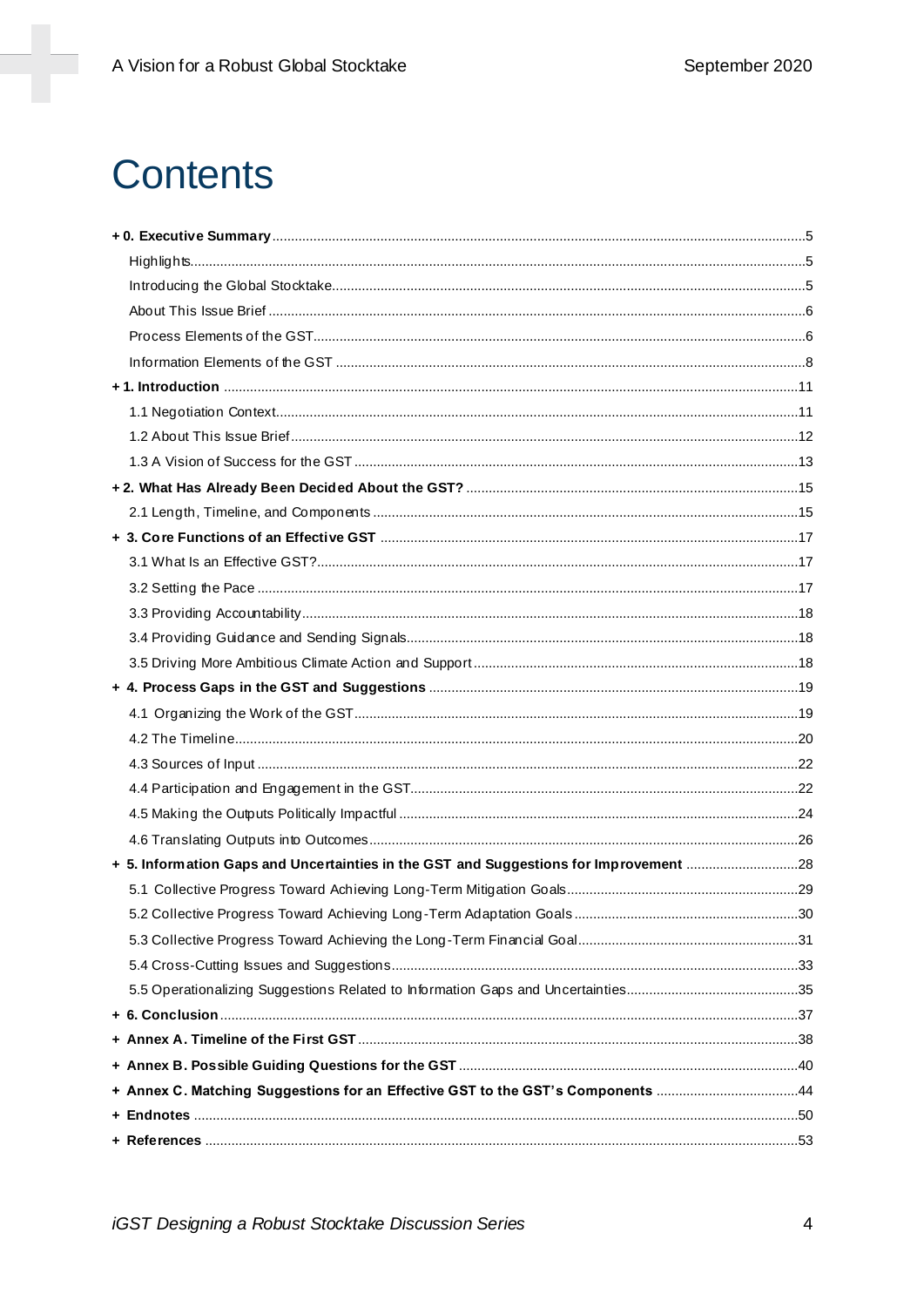# <span id="page-4-0"></span>**+ 0. Executive Summary**



### <span id="page-4-1"></span>**Highlights**

- The Global Stocktake (GST) is a core mechanism of the Paris Agreement, essential to fulfilling its long-term goals on mitigation, adaptation, and finance. It was created to review collective efforts and increase climate action, support, and international cooperation.
- While the implementing guidelines adopted at COP24 in Katowice, Poland, in 2018 provide an essential foundation, the GST process can still be strengthened and refined during its preparation period before its first cycle from 2022 to 2023, so that it works as an effective enhancement mechanism for climate action and support.
- This issue brief explores how the GST can best be operationalized to fulfil four expected core functions identified in this issue brief: pace-setting, driving ambition, holding countries accountable, and sending implementation signals to reach the Paris Agreement's mitigation, adaptation, and financial goals.
- In order to achieve the Paris Agreement's goals in accordance with science and equity, this issue brief suggests ways to address existing gaps and make the GST more effective, both to strengthen the process and to make the consideration of content more robust.

This issue brief also highlights how countries and non-state stakeholders, after completion of the GST, can build support for translating its outputs into enhanced climate action, support, and international cooperation.

# <span id="page-4-2"></span>Introducing the Global Stocktake

**The Global Stocktake (GST) is a process established under the Paris Agreement (PA) to periodically take stock of collective progress toward achieving the purpose and longterm goals of the PA.** The GST's objective is to "inform Parties to the Paris Agreement in updating and enhancing, in a nationally determined manner, their action and support in accordance with the relevant provisions of the Agreement, as well as enhancing international cooperation for climate action." This makes the GST a key component of the Paris architecture in support of the ambition cycle. The first GST will take place from 2022 to 2023 and every five years thereafter. This exercise can provide a thorough diagnosis of the collective progress made toward a climate-safe world and identify opportunities for countries to enhance climate action and support.

**In 2018, the Parties negotiated the core structure of the GST at the 24th Conference of the Parties to the United Nations Framework Convention on Climate Change (COP24) in Katowice, Poland.** According to that decision, the GST process will be conducted in three stages, starting with an "information collection and preparation" component, followed by a "technical assessment" component, and concluding with a "consideration of outputs" component. Information will be gathered and synthesized in the first component, and collective progress will be assessed in the second component. The third and final component is the most politically challenging and consequential as it will largely determine how the GST informs and motivates the revision and enhancement of countries' climate actions and support and the strengthening of international cooperation. The GST mandate consists of taking stock of progress toward the long-term goals of the PA as defined in Article 2.1(a–c). The stocktaking exercise is mandated to consider the thematic areas of mitigation, adaptation, and means of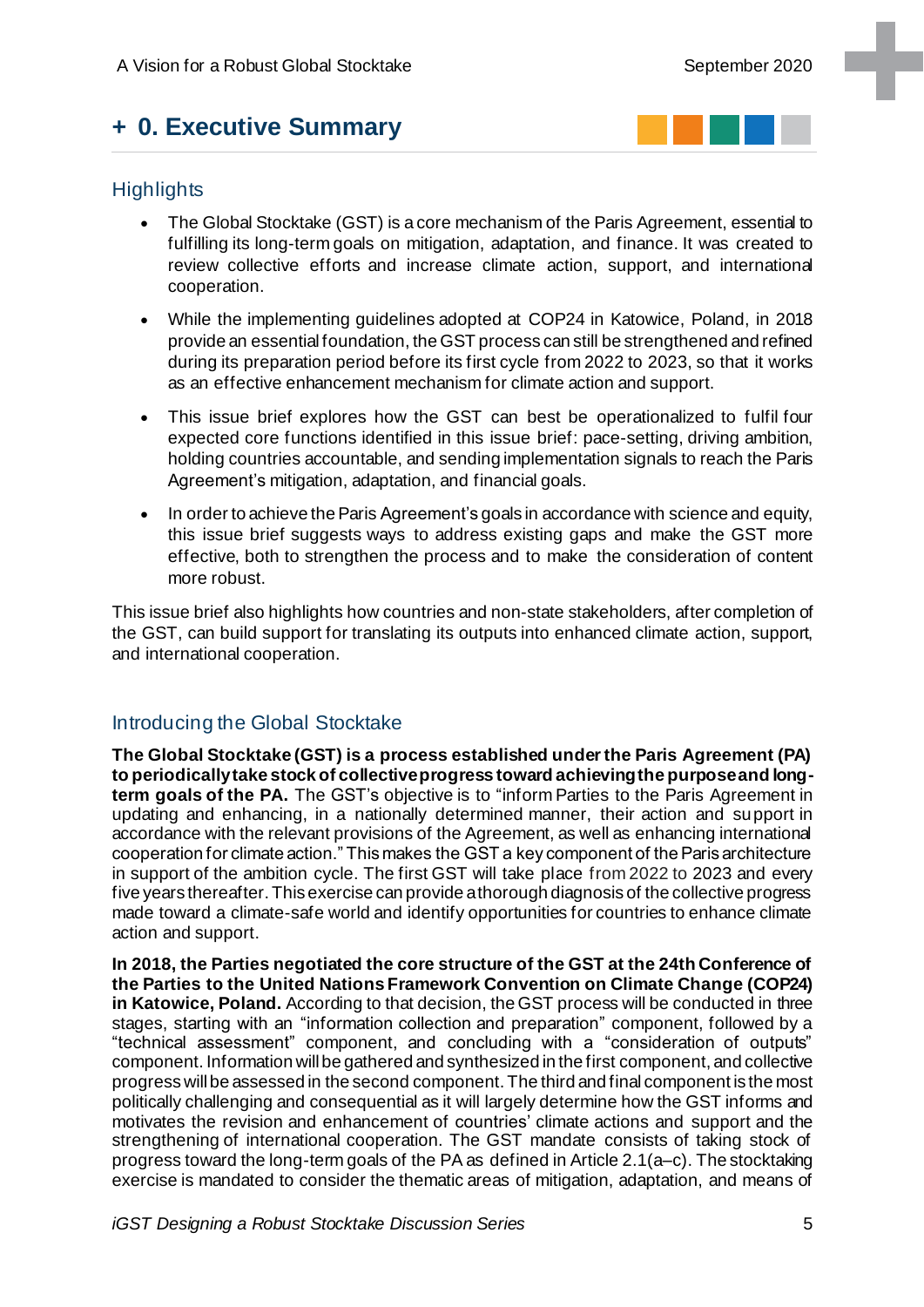implementation and support, together with efforts that address loss and damage and response measures.

**The elements of the GST process and details of the substantive information to be considered still need to be fleshed out.** This is vital to ensure that the GST delivers on its mandate and informs more ambitious climate action, support, and international cooperation. Elaboration is also critical if the GST is to fulfil the four key functions identified in this issue brief: pace-setting, driving ambition, holding countries accountable, and sending implementation signals to reach the Paris Agreement's mitigation, adaptation, and financial goals. The GST's success will not only hinge on the fulfilment of these functions but also on how the international community will assess progress based on equity, and how the delicate balance negotiated in Katowice to address Parties' concerns will be maintained. This is why recommendations from independent organizations on how the GST can be made more robust, equitable, and effective are relevant and timely for consideration by the United Nations Framework Convention on Climate Change (UNFCCC).

### <span id="page-5-0"></span>About This Issue Brief

**This issue brief reviews ways to make the GST most effective within the confines of the structure already negotiated.** It builds on publications under the Independent Global Stocktake (iGST)—a collaborative effort by climate modelers, analysts, campaigners, and advocates that aims to support the GST process. It was prepared based on a multiyear research effort by multiple organizations under the iGST's "Designing a Robust Stocktake" discussion series, which analyzes the GST from a variety of angles, such as mitigation, adaptation, finance, and equity. The publications in this series were produced through targeted interviews, discussion webinars, written feedback, and direct inputs.

# <span id="page-5-1"></span>Process Elements of the GST

**The GST is a clearly structured sequence to assess progress toward the Paris goals.**  Clarity on the structure of the GST is crucial to provide the foundation necessary for the GST to directly address progress toward the long-term mitigation, adaptation, and financial goals in Article 2.1(a-c) of the PA and to hold countries accountable to their commitments. This issue brief suggests that the GST could be structured in the following way:

- Structure the technical assessment in three sets of discussions: the first set will be related to the thematic areas identified in the Katowice decision (mitigation, adaptation, and means of implementation and support); the second set of discussions will address loss and damage and response measures; and, in the third set, Parties will ultimately assess the overall progress against the overarching long-term temperature, adaptation, and alignment of financial goals of the PA. The co-facilitators of these discussions will need to maintain a delicate balance and holistic view throughout the process. This structure can also help frame the collection of outputs and could be replicated at the high-level segment.
- Provide a set of guiding questions for all three components that encourage Parties and key stakeholders to look backward (to assess progress made toward the global commitments<sup>1</sup>) and forward (to identify what action is needed and to signal plans and the intent to step up climate actions and support).

**Clarity on timelines.** Considering the overlap between different components of the GST, clearly delineating them is critical to ensuring an effective GST cycle that is well synchronized with other mechanisms within and outside the UNFCCC and optimizes the GST's pace-setting function: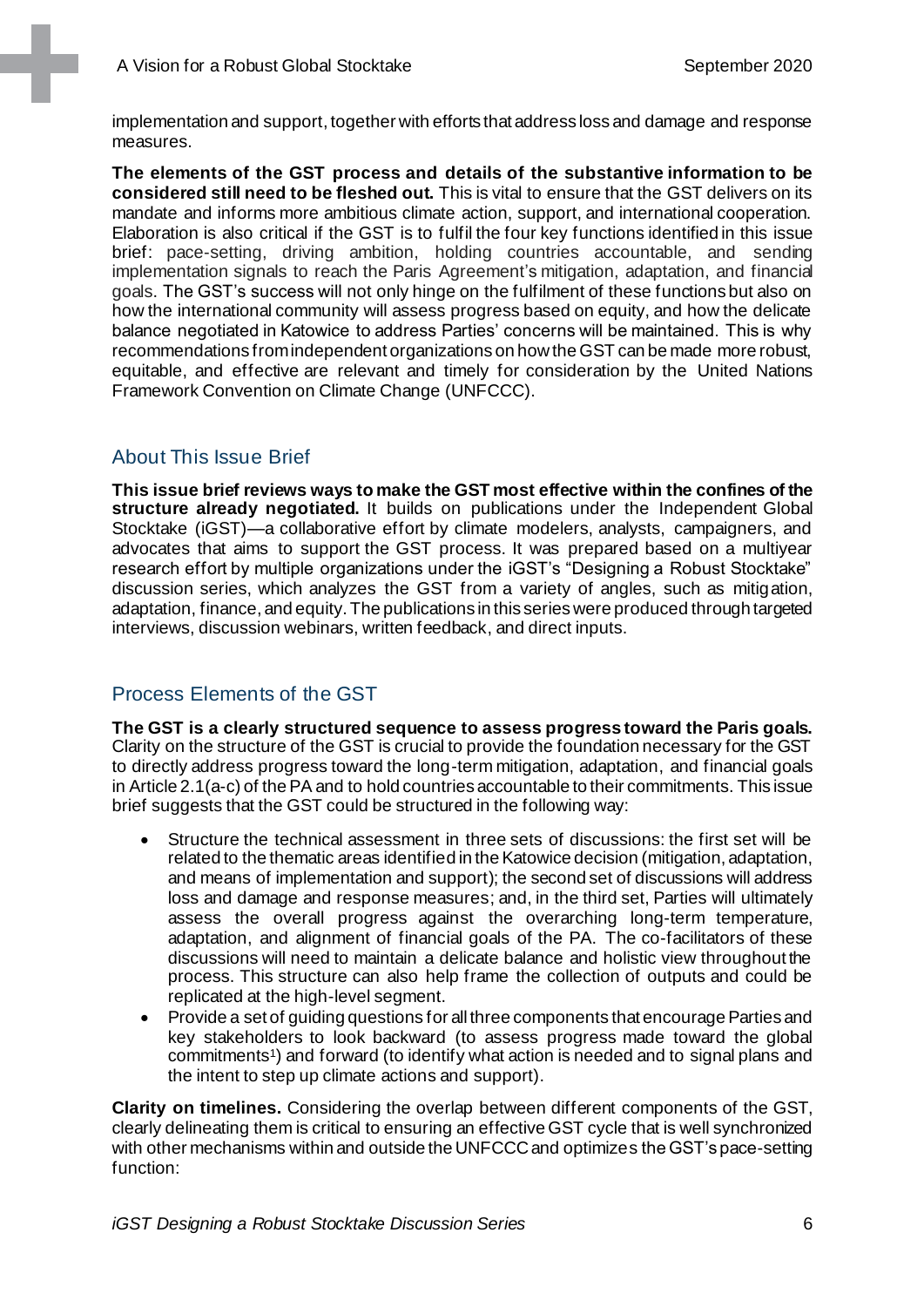- Set clear deadlines for the production and delivery of outputs of the GST and either strongly encourage or clearly allocate responsibility for the tasks, inputs, and outputs to be shared and coordinated among the various UNFCCC bodies.
- Ensure linkages between the GST and other processes, such as the transparency framework and the Intergovernmental Panel on Climate Change (IPCC) cycles, through the guaranteed active participation of constituted bodies and other organizations, so that the GST has the information it needs to undertake thorough assessments.

**Robust sources of input.** Robust, high-quality information will be critical for the credibility and legitimacy of the GST and will enable it to fulfil its transparency and accountability functions. This issue brief suggests that additional guidance be provided regarding the sources of information (including consistent formats), the types of information (both qualitative and quantitative) that the GST assesses, and the guiding questions mentioned above.

**Equitable and inclusive participation and engagement.** The GST will not be able to act as a driver of ambition without equitable participation by all Parties and effective engagement with non-Party stakeholders and institutions outside the UNFCCC. Broad participation will elevate the GST's legitimacy and secure more international and domestic buy-in to the Paris goals. It will also encourage government accountability and advance the GST's objective of enhancing international cooperation. In addition, the following suggestions aim to better equip Parties with the information they need to engage equitably in the process toward shaping the outcome:

- Involve finance, planning, and line ministries in the GST, which may have more weight than environment ministries, to strengthen equitable participation and leverage sectoral and thematic expertise. This could be done through in-person and virtual technical dialogues.
- Identify and redress information gaps where possible by collecting information from a diversity of Parties and a variety of stakeholders, increasing the opportunity for broader Party and stakeholder input, and ensuring balance and equity in the sources of input.
- Encourage national, regional, and multi-stakeholder convenings, and GST-related dialogues outside the official GST events as a way to encourage transparency and secure thematic expertise necessary for adequate coverage of specific themes that are important to countries. This would allow for broader Party engagement.
- Set up a support process to help identify relevant non-Party stakeholders as participants in the GST and benefit from their thematic information and expertise. This can be driven in part by the High-Level Climate Champions.<sup>2</sup>
- Hold regional convenings in collaboration with international institutions such as the World Bank, the International Monetary Fund (IMF), the Food and Agriculture Organization (FAO), the International Maritime Organization (IMO), the International Civil Aviation Organization (ICAO), and the World Health Organization (WHO) to ensure that GST-related questions link to other agendas (Northrop et al. 2018).
- Secure adequate budgeting and provision of predictable support to developing countries to facilitate their participation, including information gathering and analysis.

**Making the outputs politically impactful.** The outputs of the GST must carry political weight to enhance the legitimacy of the process and fulfil its purpose:

- Deliver the outputs of the final component via high-level events spread throughout the two weeks of the COP to ensure balanced consideration of each thematic area and the involvement of non-Party stakeholders.
- Secure high-level participation in the final component of the GST to ensure its outputs are taken up at the national level.
- Clarify the format for the outputs of the final component so that they reflect both technical discussions and political outcomes. This would include a CMA (Conference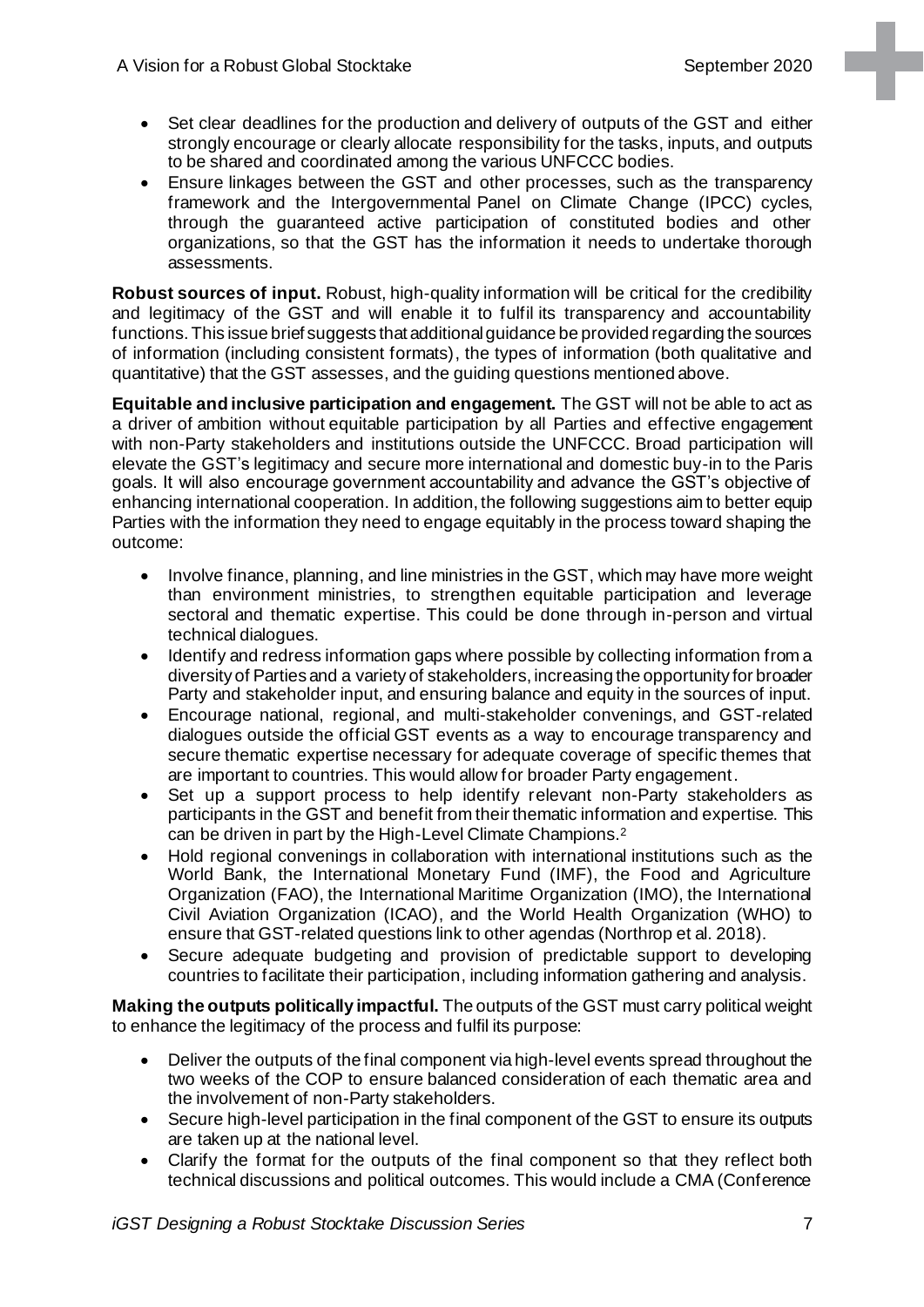of the Parties serving as the Meeting of the Parties to the PA) decision that fully endorses the GST's results.

**Translating outputs into outcomes.** The time between the third component of the GST and the submission of the next round of Nationally Determined Contributions (NDCs) should be leveraged to translate the outputs of the GST into the desired outcomes of enhanced climate actions and support and strengthened international cooperation:

- Build political momentum within the GST by making it more equitable and inclusive, as described above. Built-in political momentum from the GST process can be carried over into the national NDC revision and enhancement processes.
- Leverage other technical and political processes at the national and international level to ensure that the GST becomes relevant in country contexts. This includes greater engagement with other international institutions such as the World Bank, IMF, FAO, WHO, ICAO, and IMO, to appraise the findings of the GST for action in different regions and sectors.

### **Figure ES-1. Outlining the Suggestions to Address Process Gaps Against the GST Components**



*Source:* Authors.

# <span id="page-7-0"></span>Information Elements of the GST

**The availability of relevant input is crucial to the GST's ability to assess collective progress toward the long-term goals.** There are still substantial information gaps related to the long-term goals and the three thematic areas of mitigation, adaptation, and means of implementation and support. Such information is relevant to all components of the GST. This issue brief provides suggestions on how progress toward the long-term goals can be assessed in depth within the bounds of the GST and examines the cross-cutting issues of indicator selection and equity (Holz et al. 2019). This brief also acknowledges that there are limitations to how much the GST can address information gaps, and that some will need to be covered from outside the bounds of the GST.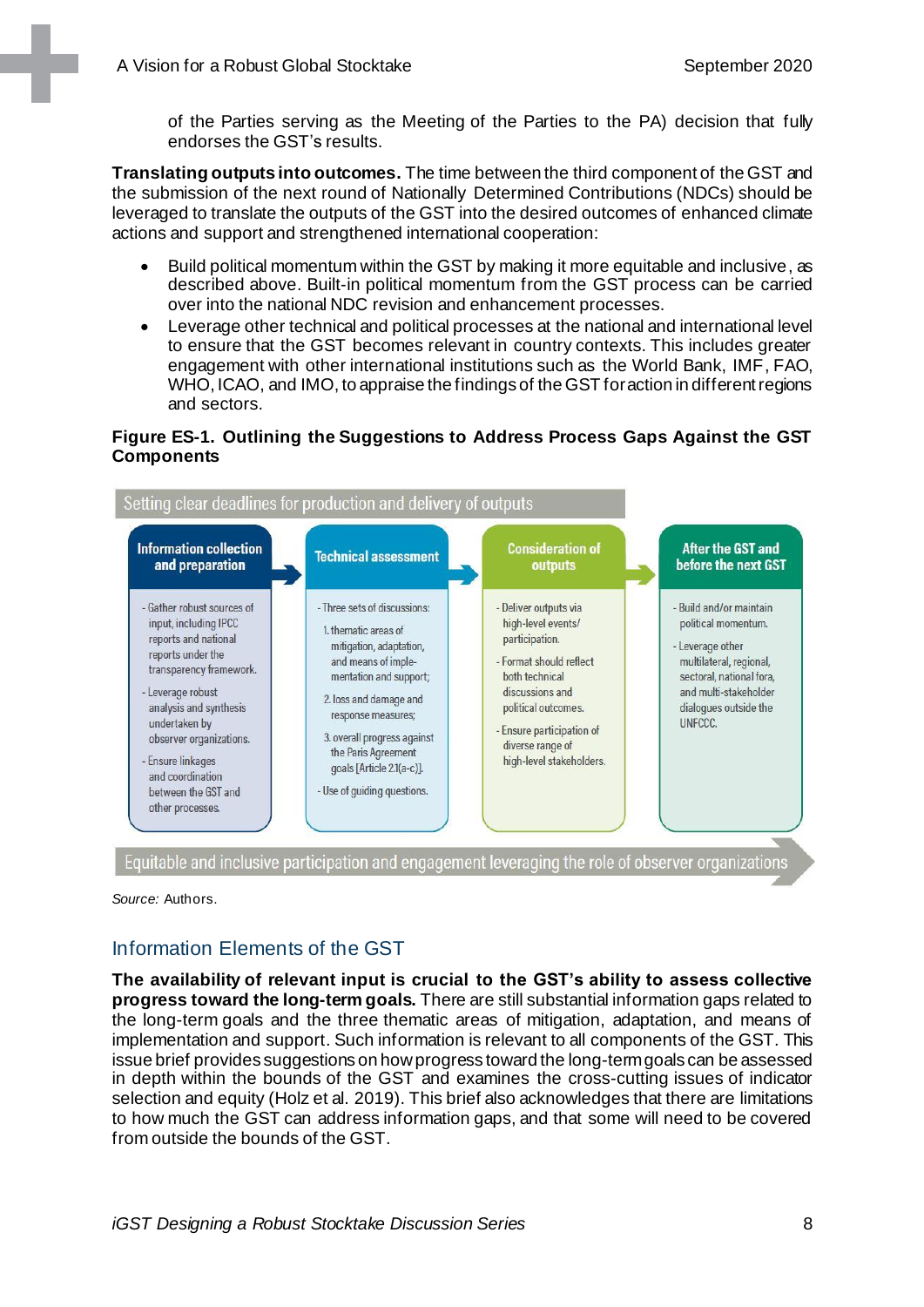**Addressing gaps and uncertainties related to the long-term mitigation goal. <sup>3</sup>** Most uncertainties relate to the diversity and divergence of recommendations on how to close the emissions gap to achieve the long-term goal of keeping the increase in global average temperature to well below 2°C above pre-industrial levels and how to fairly distribute efforts across sectors and countries over time. Based on the experience of other review processes within UNFCCC, we suggest the following ways in which the GST could effectively strengthen our knowledge of how to decarbonize the world by 2050 and reach net-zero CO<sub>2</sub> emissions:

- Disaggregate the assessment of mitigation trends to the sectoral level.
- Provide space for sharing best practices and lessons learned and reflect this in the output.
- Highlight links to loss and damage and response measures.
- Identify, showcase, and assess non-Party stakeholder actions in addition to action contained in the NDCs.

**Addressing information gaps related to the long-term adaptation goal. <sup>4</sup>** The long-term adaptation goal is qualitative, making it difficult to assess collective progress. There is no common understanding of what an "adequate adaptation response" is (Höhne et al. 2019) and no commonly agreed metrics to monitor adaptation efforts. Given these gaps, the GST can helpfully address adaptation by taking the following steps:

- Collect activity-focused information identifying both quantitative and qualitative data relevant to appraise collective efforts at the regional, sectoral, thematic, and systems levels.
- Adopt a methodology-focused approach that would review available methodological information to assess and aggregate adaptation data at the national and international levels, with a view to better define an "adequate" adaptation response.

**Addressing information gaps related to the long-term financial goal. <sup>5</sup>** There is a risk that collective progress toward the consistency of financial flows with the Paris goals may not be sufficiently integrated into the GST, compared to the treatment of means of implementation and support. In addition, information on capacity building, technology, and on consistency of financial flows is scattered. This issue brief suggests the following options for the GST:

- Build consensus on what constitutes Paris-compatible financial flows.
- Assess the balance between financial and other resources (capacity building, technology) needed, provided, and mobilized for adaptation and mitigation.
- Assess how much climate ambition can be enhanced through alignment and mobilization of finance.

**Addressing crucial intersections between the choice of indicators and equity.**  Assessments performed under the GST will need to benchmark data and information against some indicators in order to evaluate global efforts. While it is unlikely that Parties will be able to agree on such indicators due to the politics of what they report, independent analysis of the GST assessments using more granular indicators could be leveraged. Independent analysis would likely be necessary if the assessments are to reflect equity and ensure the GST's legitimacy in the multilateral process. Challenges arise because of the collective nature mandated for the GST assessment, which obscures comparisons among countries. Hence, this issue brief suggests:

- A process for selecting and using a range of indicators to facilitate and support the thematic assessment of collective efforts.
- Building equity into the indicators, for example, in relation to countries' historical responsibility, and capacity to implement climate solutions such that the limitation of addressing collective progress can be overcome without exceeding the GST's mandate.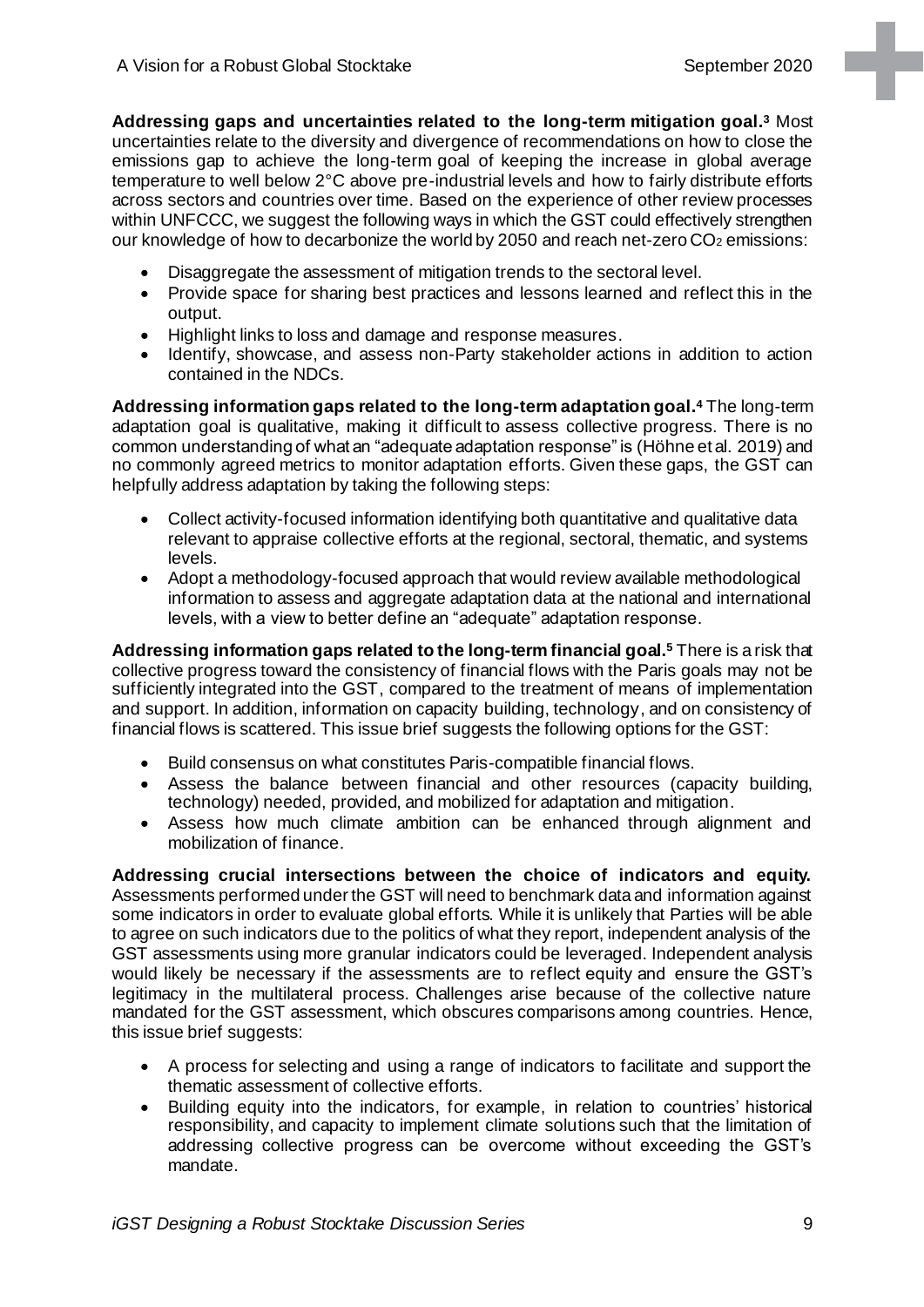**The challenges, gaps, and uncertainties identified above are cross-cutting and will surface in all three components of the GST.** There is scope to address them within the GST itself. Mechanisms can be established that allow for information gaps to be identified and addressed, and provide equitable opportunities for Parties and for non-Party stakeholders to contribute input. The various components of the GST at UNFCCC sessions and beyond, the selection of indicators, and the format and structuring of discussions and outputs will influence the political outcome and overall impact. While the recommendations in this issue brief acknowledge the challenges and limitations of the GST, they also provide a pathway to a more comprehensive, transparent, and equitable process that will hopefully produce an accurate, thorough, and politically relevant assessment of the state of global climate action.

**Independent organizations such as think tanks and NGOs may have to play a critical role in reducing some of the gaps.** There may be gaps that the GST will not have the mandate or the capacity to address, and independent contributions will help make the process more equitable, transparent, and effective, both through the provision, analysis, and dissemination of information and their participation in the GST.

**Whether governments will be able to go beyond their comfort zone and express ambitious aspirations based on tough science-based decisions remains to be seen.** For the PA to make the required difference at the scale and pace that is needed—especially in terms of enhancing NDCs and climate finance—the GST will need to mobilize compelling data, create international and domestic pressure, and generate political momentum in order to achieve its desired outcomes.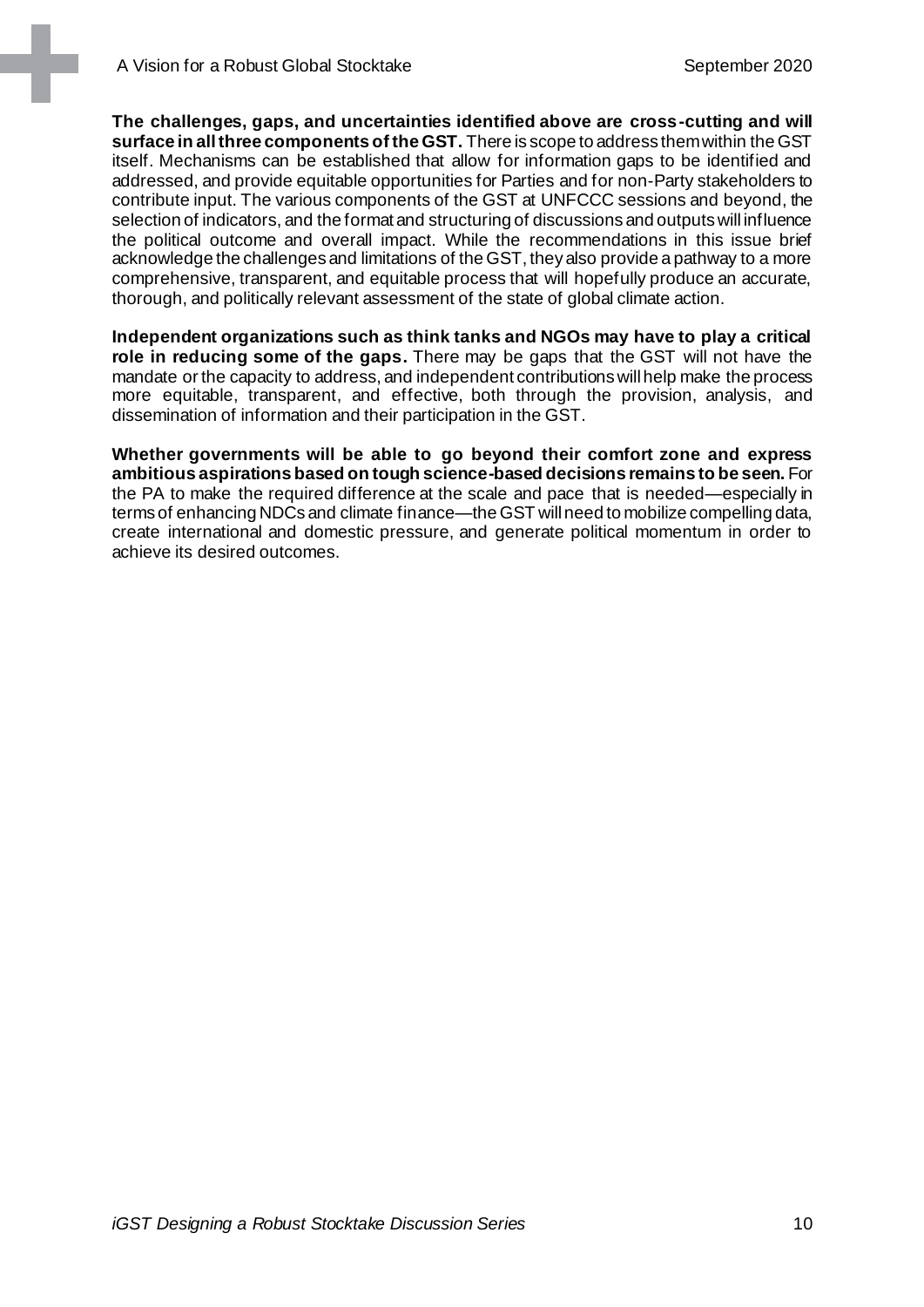# <span id="page-10-0"></span>**+ 1. Introduction**



The GST is a process established under Article 14 of the PA to periodically take stock of collective progress toward achieving the PA's long-term mitigation, adaptation, and financial goals. The first cycle of the GST is to take place from 2022–23 and every five years thereafter. It must be conducted in a comprehensive and facilitative manner, considering mitigation, adaptation, and the means of implementation and support, and in the light of equity and the best available science.

### <span id="page-10-1"></span>1.1 Negotiation Context

The GST is a key component of the Paris architecture in support of the ambition cycle. The PA stipulates that "the outcome of the GST shall inform Parties Ito the Paris AgreementI in updating and enhancing, in a nationally determined manner, their action and support in accordance with the relevant provisions of [the] Agreement, as well as enhancing international cooperation for climate action" (UNFCCC 2015). This means that following the completion of a GST, Parties are expected to prepare more ambitious NDCs informed by the GST's results,<sup>6</sup> taking into consideration common but differentiated responsibilities and respective capabilities and national circumstances, and when possible or necessary, through international cooperation. The GST must be operationalized effectively given that most NDCs are currently not on track to meet the PA's climate goals.

At COP24 in Katowice in 2018, Parties negotiated the core elements of the modalities and procedures of the GST and identified relevant sources of information (inputs).<sup>7</sup> The GST will be conducted in three components over 18 to 24 months: collection of information and preparation, a technical assessment, and considerations of outputs (Figure 1). The Katowice decision established that the GST must organize its work in line with the assessment of the long-term Paris goals for mitigation, adaptation, and alignment of financial flows and means of implementation and support (referred to in this issue brief as "thematic areas"). The Katowice decision also says that the GST process may take into account efforts to address social and economic consequences and impacts of response measures (i.e., policies to address climate change), as well as efforts to avert, minimize, and address loss and damage caused by the adverse effects of climate change.<sup>8</sup>

### **Figure 1. Unpacking the Mandates of the Global Stocktake**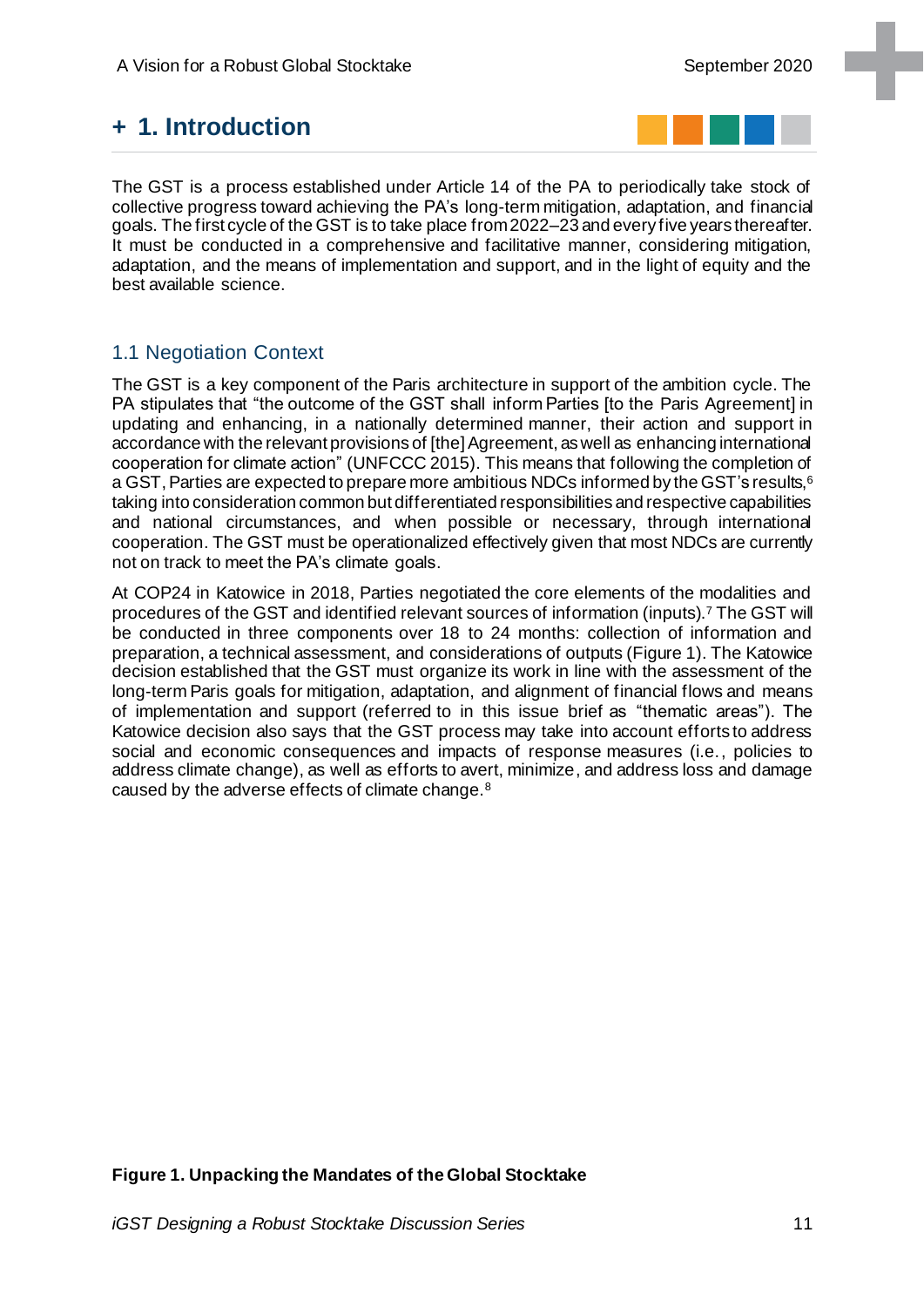

*Source*: Based on data from Northrop et al. (2018).

The Katowice decision does not offer complete guidance on how to organize the substantive GST discussions, or the timeline, sources of inputs, participation and engagement, and outputs. These process issues still need to be fleshed out by the co-facilitators of the technical dialogues, as well as the chairs of the Subsidiary Body for Scientific and Technological Advice (SBSTA) and Subsidiary Body for Implementation (SBI). If the GST is to fulfill its purpose of informing more ambitious NDCs and catalyzing the necessary level of enhanced international climate cooperation, it will also need to address information gaps and uncertainties related to the information and data available to inform the assessment of the long-term goals.

# <span id="page-11-0"></span>1.2 About This Issue Brief

This issue brief assesses how the GST can be most effective in catalyzing enhanced action and support to meet the PA's goals. It first describes what we know of the main components of the GST, and elements related to the scope, timeline, sources of input, participation, organizational issues, and output, based on the Katowice decision. For each element, this issue brief highlights how it connects with the identified functions of the GST, identifies gaps left by the Katowice decision, and proposes ways to fill these gaps and make the GST more effective. This issue brief identifies two types of gaps: process gaps, intrinsic to the mechanisms of the GST, and information gaps and uncertainties related to the sources of input that will inform the three thematic areas.<sup>9</sup>

This issue brief is part of a multipart, multiyear research effort within the Independent Global Stocktake (iGST). The iGST is a collaborative effort by climate modelers, analysts, campaigners, and advocates that aims to support the GST process by increasing its accuracy, transparency, accountability, and relevance.

More specifically, this issue brief builds on the publications under the iGST's "Designing a Robust Stocktake" discussion series, which analyzes the GST from a variety of angles, including the following: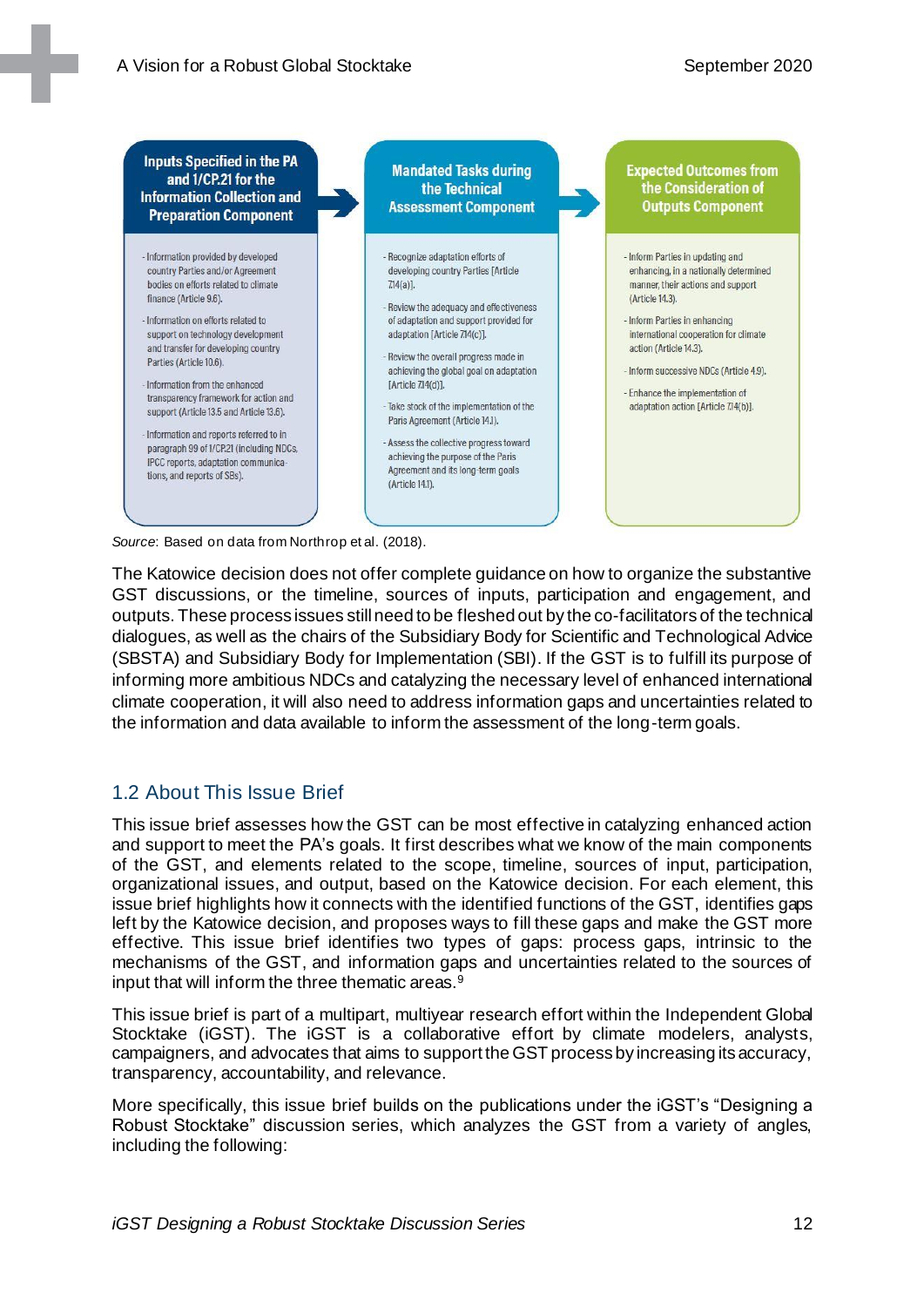- "Guiding Questions for the Global Stocktake under the Paris Agreement: What We Know and What We Don't" by Höhne et. al. (2019): A response to the Katowice decision's request<sup>10</sup> to develop quiding questions for the GST.
- "Success Factors for the Global Stocktake under the Paris Agreement" by Obergassel et. al. (2019): An analysis showing how the GST can maximize its potential impact.
- "Design Options for the Global Stocktake" by Beuermann et. al. (2020): A review of the lessons learned from other collaborative processes.
- "Understanding Adaptation in the Global Stocktake" by Christiansen et. al. (2020), "Mitigation Information and the Independent Global Stocktake" by Clark and Hultman (2020), and "Understanding Finance in the Global Stocktake" by Watson and Roberts (2020): Analyses of how existing data sources can inform the GST and contribute to achieving the PA's long-term goals on adaptation, mitigation, and finance, respectively, considering the implications and gaps in guidance for these discussions in the GST.
- "Equity in the Global Stocktake and the Independent Global Stocktake" by Holz et al. (2019): A mapping of equity as a cross-cutting consideration in order to fulfil the PA's mandate to perform the GST "in light of equity."

Multiple organizations<sup>11</sup> have combined their expertise to produce the papers in this discussion series through targeted interviews, discussion webinars, written feedback, and direct inputs.

It would be useful if coordinating mechanisms were established as early as now to ensure linkages between the UNFCCC and independent organizations already thinking about how to design a robust GST, to ensure their work and suggestions are fed to the UNFCCC and that work done by those organizations responds to the UNFCCC's needs.

# <span id="page-12-0"></span>1.3 A Vision of Success for the GST

**A successful GST is one that will provide Parties with a thorough assessment of the state of collective climate action, leading countries to improve their national climate efforts to keep temperature increase below 1.5°C, enhance our ability to adapt, and scale up support at the scale and speed necessary to sustainably decarbonize our economies and make our societies more resilient.** For this to materialize, two things need to happen. First, the processes underlying the operationalization of GST will need to be comprehensive, transparent, and equitable so as to generate the accountability and trust that will encourage countries to strengthen their climate action and support. Second, a thoroughly participatory process, engaging stakeholders beyond Parties, will help build up the political momentum within the GST that can trigger nationally enhanced ambition as well as increase climate action from non-state actors. A successful GST that facilitates transformational change is thus one that is conceived as a process, rather than an event.

**If the GST is to succeed in ultimately spurring enhanced climate ambition, it is crucial that the two-year time period between the end of the GST process and the COP, at which enhanced NDCs are expected to be announced, is used astutely.** The political momentum generated by building up the buy-in and engagement from all stakeholders during the GST process should be carried over into participatory national NDC revision processes, allowing the GST to become the feedback mechanism that can ratchet up action and help align shortterm NDCs with the long-term goals of the PA (Obergassel et al. 2019). Parties will need to harness the lessons from other established processes,<sup>12</sup> reflect on ways to address the limitations of the first GST cycle, and improve the process for the next round.

**In order to demonstrate how the GST can be made most effective within its bounds, it is crucial to clearly acknowledge the challenges and limitations inherent in the GST.** Firstly, because of its mandate to assess collective progress toward the long-term goals, without singling out countries, it will be difficult for the GST to directly point out country-specific lack of ambition or highlight country-specific opportunities to do more. Given the bottom-up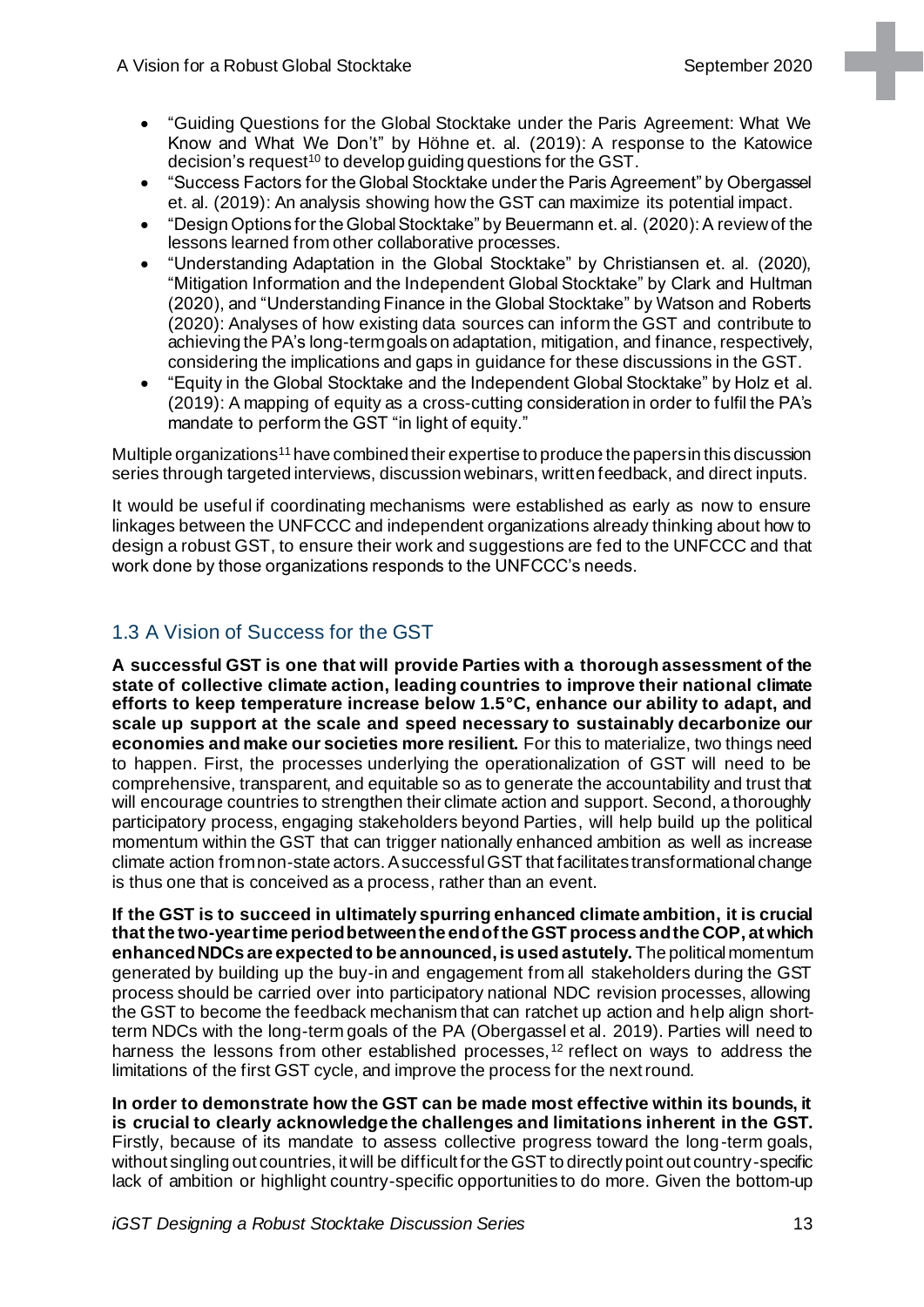nature of the regime, the GST may not be as explicit about how to equitably share the efforts between countries toward achieving the climate goals. Some of those challenges can be partly overcome if the GST is able to generate politically relevant outputs (see Section 4.5). In order to prevent inherent limitations from obstructing the enhancement of climate ambition, independent observers' analysis and inputs to the GST can be leveraged to ensure that the global outputs of the GST are made nationally relevant.

**Independent observers to the GST can play an important role in overcoming information gaps relevant to the GST.** The GST can only provide an assessment of collective climate action when the input is available for it to assess. To some extent, the GST can provide policy-relevant assessments that can steer greater climate action by drawing conclusions as much from the information considered as from the information gaps. But concretely, the GST's information gaps and uncertainties may be filled by other organizations as they can produce the relevant data and contribute to building common understanding on several substantive issues.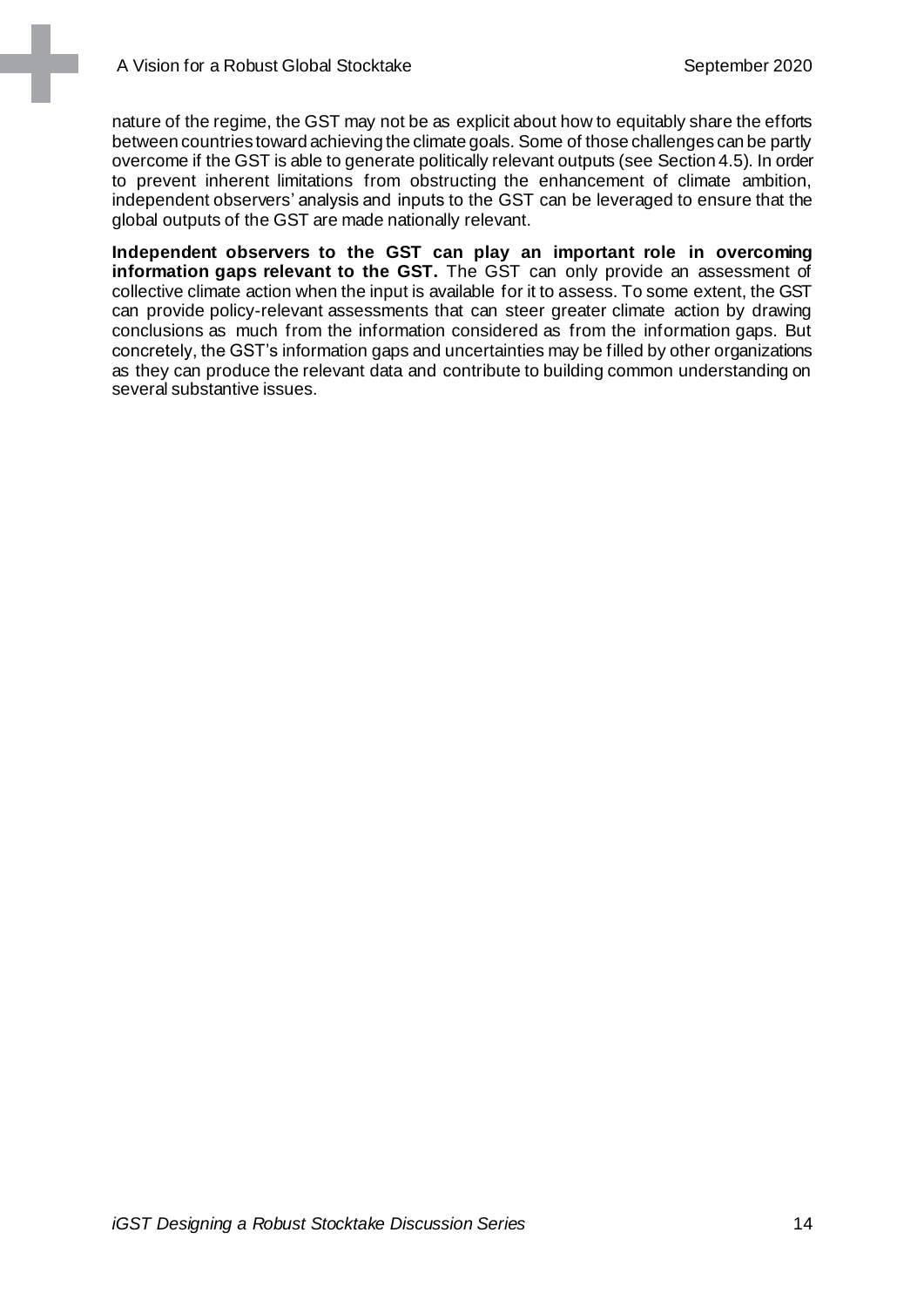# <span id="page-14-0"></span>**+ 2. What Has Already Been Decided About the GST?**



At COP24, Parties agreed to greater specificity than was provided by provisions in the PA itself about how the GST will be conducted. The governance of the GST has three layers: CMA will conduct the high-level discussion, SBI and SBSTA will assist the political discussion jointly, and Parties will engage in technical dialogues. 13

# <span id="page-14-1"></span>2.1 Length, Timeline, and Components

The GST process will involve three components (Figure 2): the first GST will unfold over 18 months, from June 2022 to November 2023.<sup>14</sup> The cycle will repeat every five years.<sup>15</sup>



**Figure 2. Unpacking the Components of the GST**

*Source*: Cogswell and Dagnet 2019.

**Component 1: Information collection and preparation.** The first component gathers, compiles, and synthesizes information in preparation for the technical assessment component. It aims to provide the GST process with the information required to deliver the expected outcomes.

According to the Katowice decision, information sources will at a minimum<sup>16</sup> include communications from Parties, including the latest NDCs and individual countries' progress reports submitted to fulfil the transparency requirements under the UNFCCC, the latest Intergovernmental Panel on Climate Change (IPCC) reports, reports from the Subsidiary Bodies (SBs) and from relevant constituted bodies, <sup>17</sup> the Synthesis Reports (SYRs) that are to be produced by the UNFCCC secretariat as output for this component, relevant reports from international organizations and regional groups, and voluntary submissions from Parties. Submissions from non-Party stakeholders and observer organizations will also be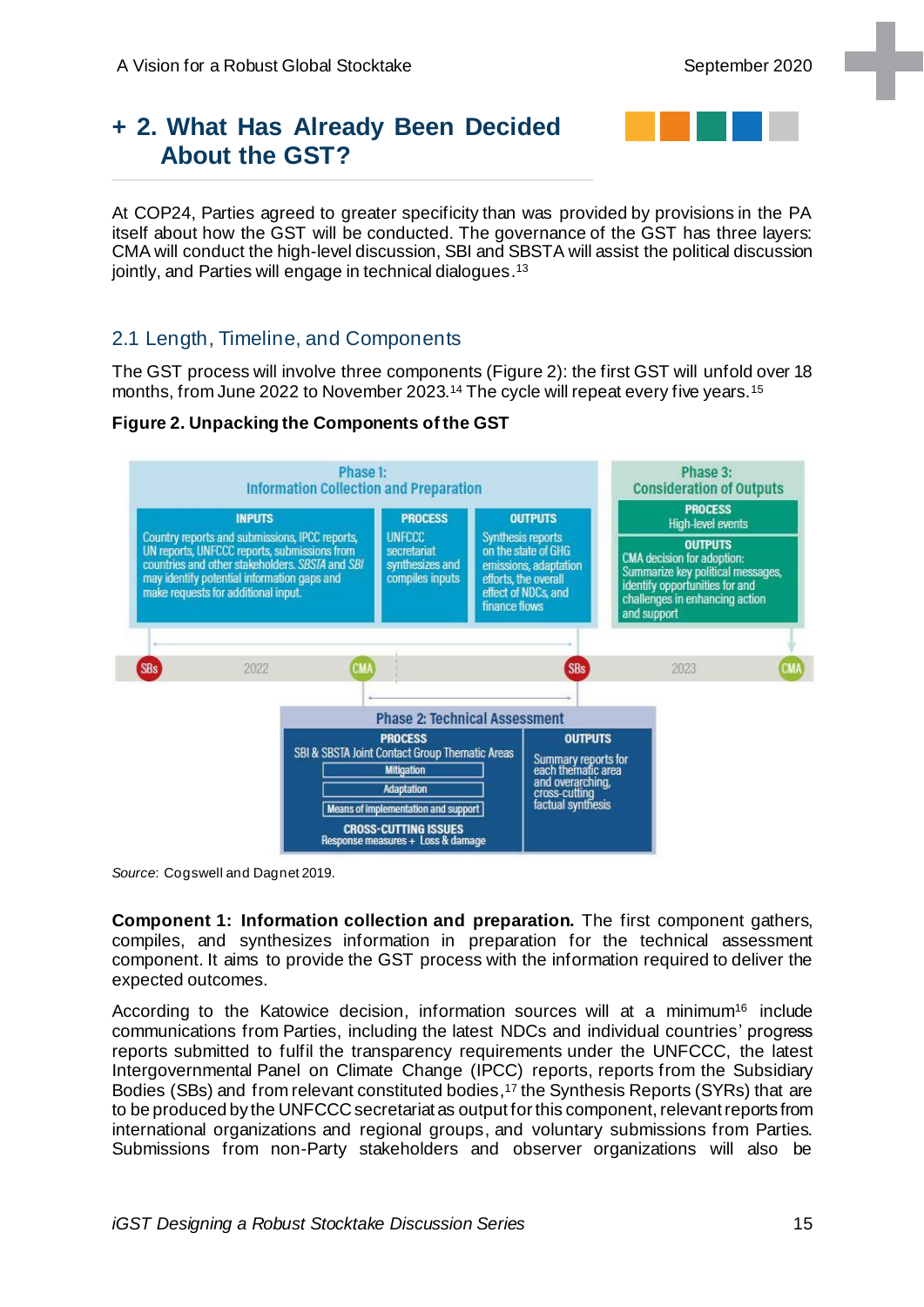considered.<sup>18</sup> The GST will consider information at the collective (global) level on several themes related to the long-term goals.<sup>19</sup>

Information collection is to begin one negotiating<sup>20</sup> session before the start of the technical assessment and terminate no later than six months before the final stage involving the "consideration of outputs." Inputs should be submitted at least three months before their consideration in the technical assessment.<sup>21</sup>

Component 1 outputs will be produced by the two co-facilitators with the assistance of the UNFCCC secretariat.<sup>22</sup> They will include four SYRs for the technical assessment on synthesizing information collected on greenhouse gas (GHG) emissions by sources and removals by sinks, and mitigation efforts undertaken by Parties; overall effect of NDCs and overall implementation progress made by Parties; the state of adaptation efforts, support, experience, and priorities; and financial flows, means of implementation and support, and the mobilization and provision of support. 23

**Component 2: Technical assessment**. The second component involves a collective review of information, assessment of collective progress toward achievement of the long-term goals, and identification of opportunities for enhanced action and support. At the heart of this component is the establishment of a facilitated, open, inclusive, and transparent technical dialogue structured around in-session workshops and roundtables. It should give balanced allocation of time to the three thematic areas. This technical dialogue will take place only when the SBs are in session. $^{24}$  The technical assessment can start either a year or a year and half  $^{25}$ ahead of the COP, during which time the consideration of outputs will take place.<sup>26</sup>

The outputs of the technical dialogue consist of summary reports produced by the cofacilitators with assistance from the UNFCCC secretariat for the three thematic areas, as well as an overarching, cross-cutting factual SYR.<sup>27</sup> Those outputs feed directly into the subsequent component.

**Component 3: Consideration of outputs.** The third component is the most consequential. Its results will determine the type and strength of the signals and guidance<sup>28</sup> that will inform the revision and enhancement of climate action, support, and international cooperation. It involves high-level events<sup>29</sup> that will consider the findings of the technical assessment around the three thematic areas and their implications for achieving the outcomes of the GST. The outputs of this component will identify opportunities for and challenges to enhancing action and support for collective progress, as well as possible measures and good practices in international cooperation. They will also summarize key political messages and recommendations for strengthening action and support. Most importantly, this third component can conclude with a CMA decision by the Parties, and/or a declaration, that references its outputs.30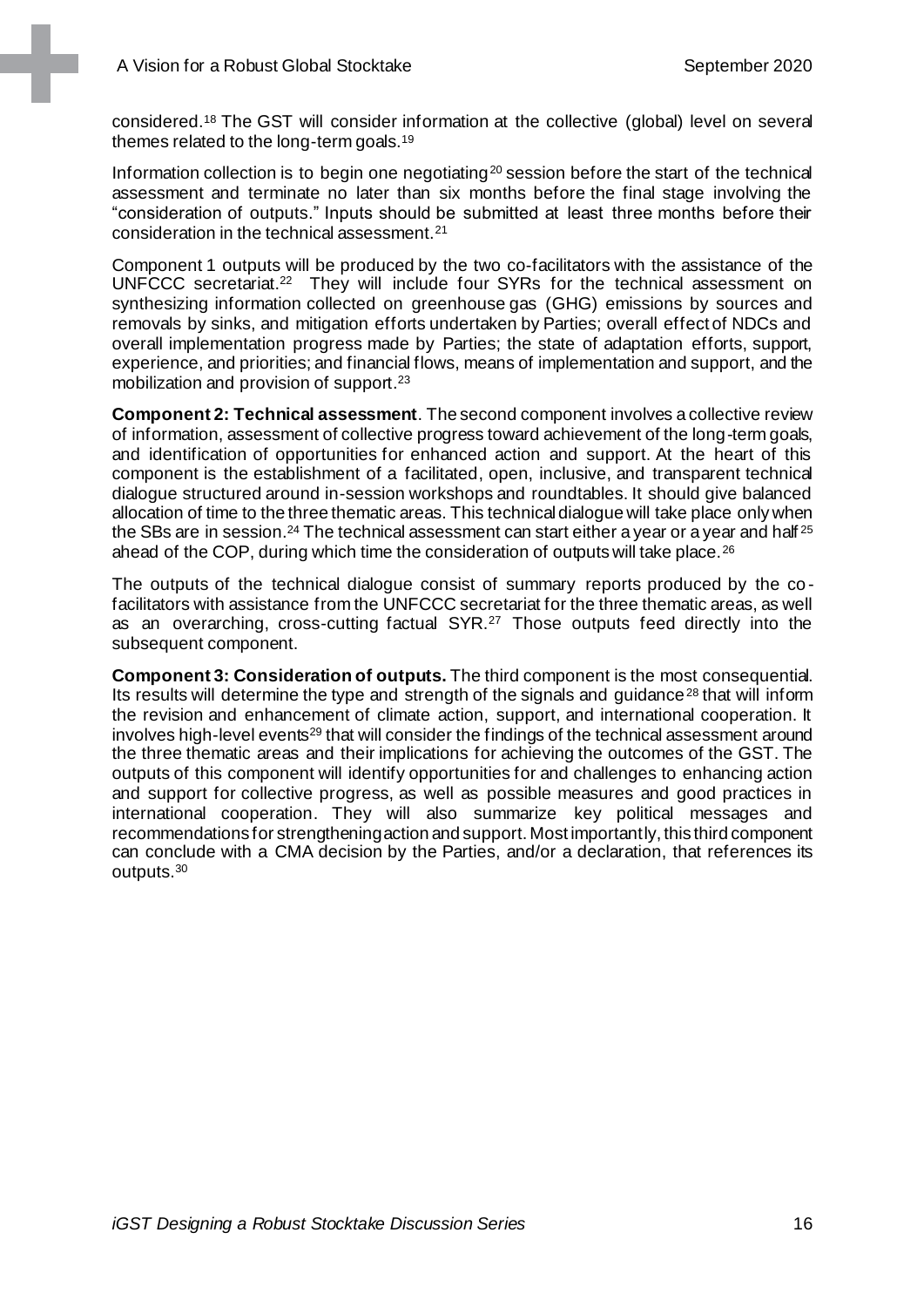<span id="page-16-0"></span>

We know that to achieve the Paris goals, transformative global socioeconomic change is required. The GST forms part of the ambition mechanism under the PA to ensure that Parties take greater action over time. For the GST to support transformational change and fulfil its mandate within the Paris architecture, Jeffery et al. (2019) and Obergassel et al. (2019) identified core functions that an effective (ideal) GST should operationalize, and which this section builds on.

# <span id="page-16-1"></span>3.1 What Is an Effective GST?



### **Figure 3. Four Functions of an Effective GST**

*Source*: Based on content from Jeffery et al. (2019).

# <span id="page-16-2"></span>3.2 Setting the Pace

An effective GST, through its five-year ambition cycle, would trigger a pace-setting process encouraging policymakers to better synchronize their national planning and implementation processes through regular successive rounds of NDCs. It would also encourage countries to better align their short-term NDCs with the three long-term goals of the PA on mitigation, adaptation, and finance. The UNFCCC and the NDC processes have proven useful to set the international agenda and mainstream climate in national planning processes. If well operationalized, the ambition cycle established by the PA, and formalized in the GST, can institutionalize this catalytic function (Obergassel et al. 2019).

The GST's broad mandate can also help identify synergies with climate-relevant processes outside of the UNFCCC, such as the 2030 Agenda for Sustainable Development, by promoting interaction with other international institutions outside the UNFCCC. As a result, the GST's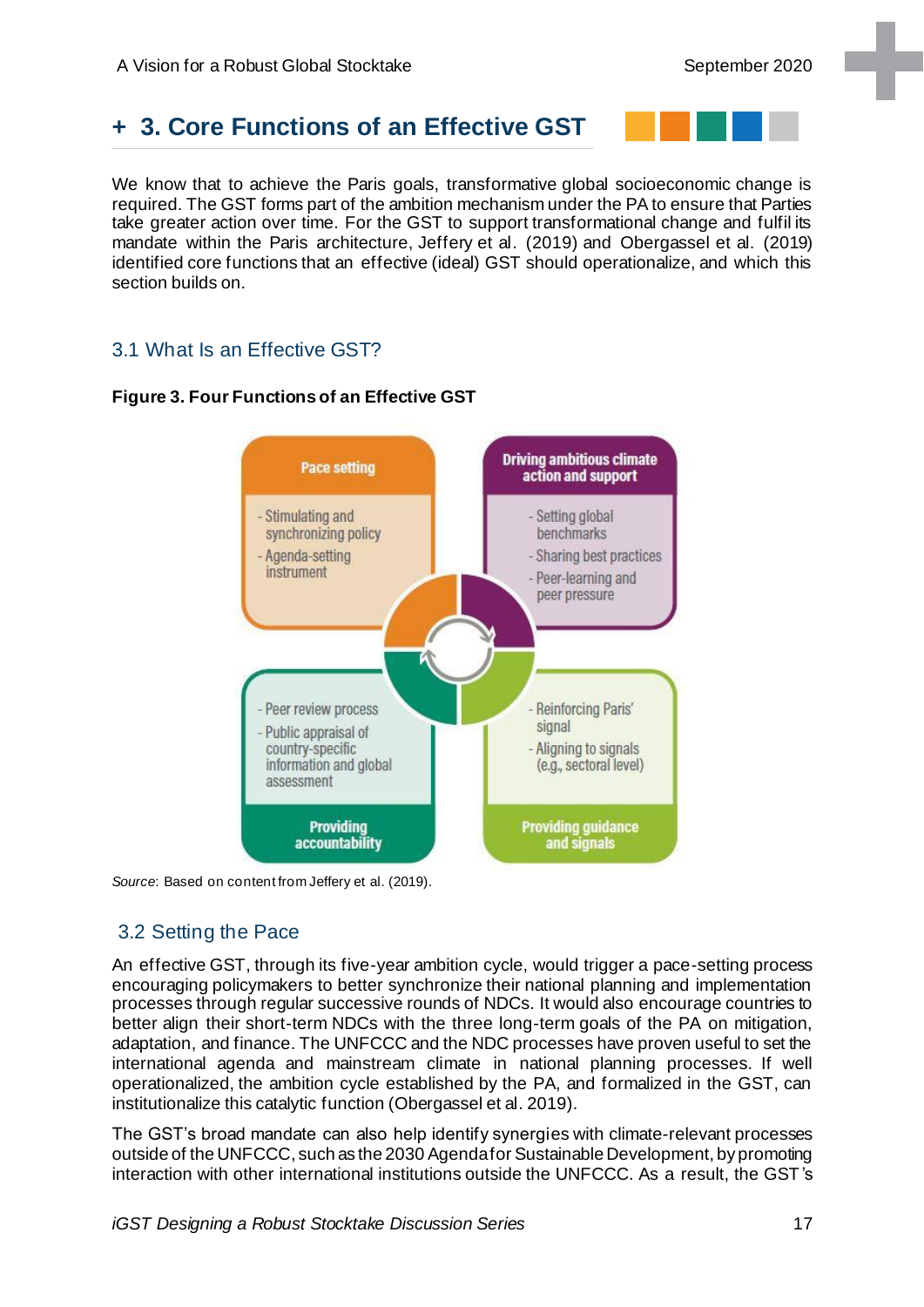five-year cycle can also set the pace for any evaluation of considerations in institutions in the fields of trade, investment law, food and agriculture, development cooperation and financing, financial stability, and the 2030 Agenda for Sustainable Development (Northrop et al. 2018).

### <span id="page-17-0"></span>3.3 Providing Accountability

Transparent and inclusive processes that embrace Party and non-Party stakeholder participation will foster accountability and credibility to effectively drive transformational change. An effective GST process would build political momentum and invite public and media scrutiny by generating compelling information with the appropriate amount of granularity, without exceeding its mandate of assessing collective progress. For example, instead of providing one broad assessment of collective progress, the GST could disaggregate the evaluation into groups of countries, according to historical responsibility and capability. This would draw attention to who is doing what, without pointing fingers.

### <span id="page-17-1"></span>3.4 Providing Guidance and Sending Signals

An effective GST would signal to all stakeholders on countries' determination to pursue a course of action toward global decarbonization at the pace and scale required.<sup>31</sup> The PA provides general guidance on the direction of travel toward net-zero GHG emissions and climate-resilient economies and societies, <sup>32</sup> together with a manual on how to do this transparently and in a fair way. $33$  However, the guidance often lacks specificity on implementation. The GST can provide clearer signals and more detailed supporting guidance emerging from a thorough assessment of collective progress toward decarbonization goals, highlighting the adequacy—or otherwise—of current action and support, linking current levels of mitigation with correspondingly higher or lower levels of adaptation, promoting knowledge on policy design and implementation and support required, and promoting the sharing of good practices, challenges, successes, and lessons learned.

### <span id="page-17-2"></span>3.5 Driving More Ambitious Climate Action and Support

Article 14 of the PA and the Katowice decision both establish that the successive NDCs are informed by the outcome of the GST. $34$  This makes the GST a critical mechanism for the ambition cycle. Effectively operationalized as the periodic feedback mechanism, the GST could affect national levels of ambition in every successive round of NDCs. Success will depend on the GST's ability to leverage and generate scientific, economic, technical, and policy-related knowledge, promote learning and understanding of solutions to the climate problem, and share best practices and lessons learned that could serve as reference points and benchmarks for countries, and for non-state and subnational actors (Obergassel et al. 2019). Political momentum will need to be built into the GST process through inclusive and transparent participation and persist after the GST in national NDC revision processes.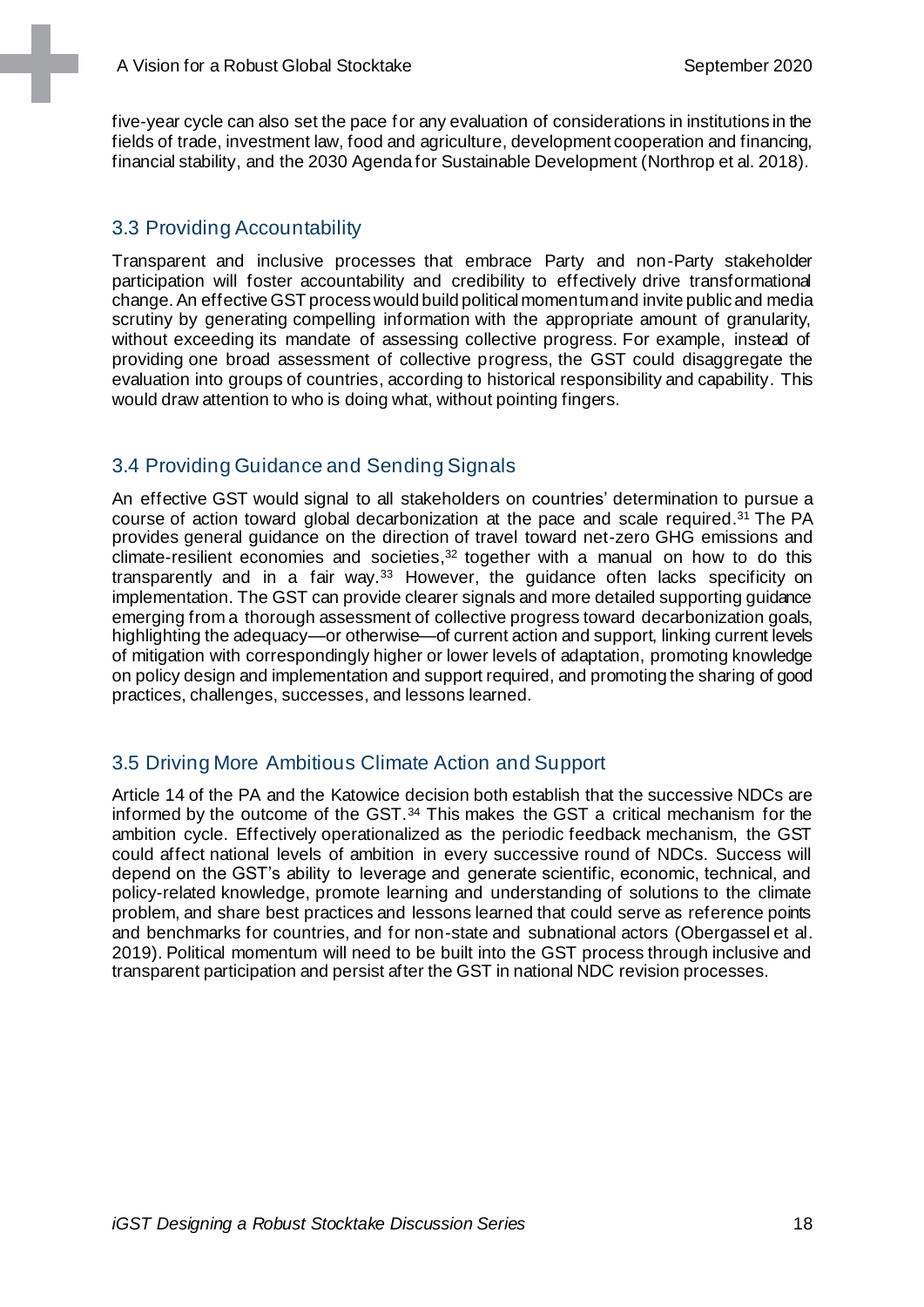# <span id="page-18-0"></span>**+ 4. Process Gaps in the GST and Suggestions**



This chapter highlights how the following elements of the GST process could be refined:

- Organizing the work of the GST
- Timeline
- Inputs
- Participation and engagement
- Outputs

We identify the main gaps and challenges inherent in these core process elements and suggest ways (highlighted in boxes) to successfully operationalize an effective GST.

# <span id="page-18-1"></span>4.1 Organizing the Work of the GST

According to the PA, the purpose of the GST is to "assess collective progress toward [the Agreement's] long-term goals, [. . .] considering mitigation, adaptation and the means of implementation and support." This guidance leaves space for much interpretation which was unpacked in Northrop et al. (2018). A clear sequence would be required to break up the GST assessment into manageable pieces, mindful of the mandated scope.

The question is whether to organize the work of the GST around the three thematic areas or around the long-term goals of the PA and how to sequence the second component of the GST without creating siloed considerations under the GST. This becomes even more relevant when contemplating a broader scope from the Katowice decision, calling for Parties to also consider the implications of handling loss and damage and response measures. 35

Equity should not only be appropriately considered within each thematic area—each sequential discussion should also be given equitable and balanced treatment in the process.

### **Box 1. Suggestion for Organizing the Scope of Work of the GST**

- **Organize the work** of the GST during the technical assessment sequentially, with the thematic areas being the entry point and ultimately making the assessment against three long-term goals under Article 2.1(a-c) of the PA. This would ensure that the thematic areas are not understood narrowly.
- **Consider the** implications related to mitigation, adaptation, means of implementation and support, loss and damage, and response measures would be considered as per Figure 4.
- **Designate two co-facilitators** for each area of discussion, one from a developed country and the other from a developing one.
- **Produce a summary of the discussions** in each sequential discussion to ensure transparency and effectiveness. The co-facilitators, together with the Parties, can decide to what extent these summaries will be aggregated.
- **Prevent the individual discussions** (thematic areas, related to the long-term goals, or on loss and damage or response measures) from happening simultaneously in order to allow for cross-workstream participation and cross-pollination.

### **Figure 4. Sequencing the Work of the GST During the Technical Assessment**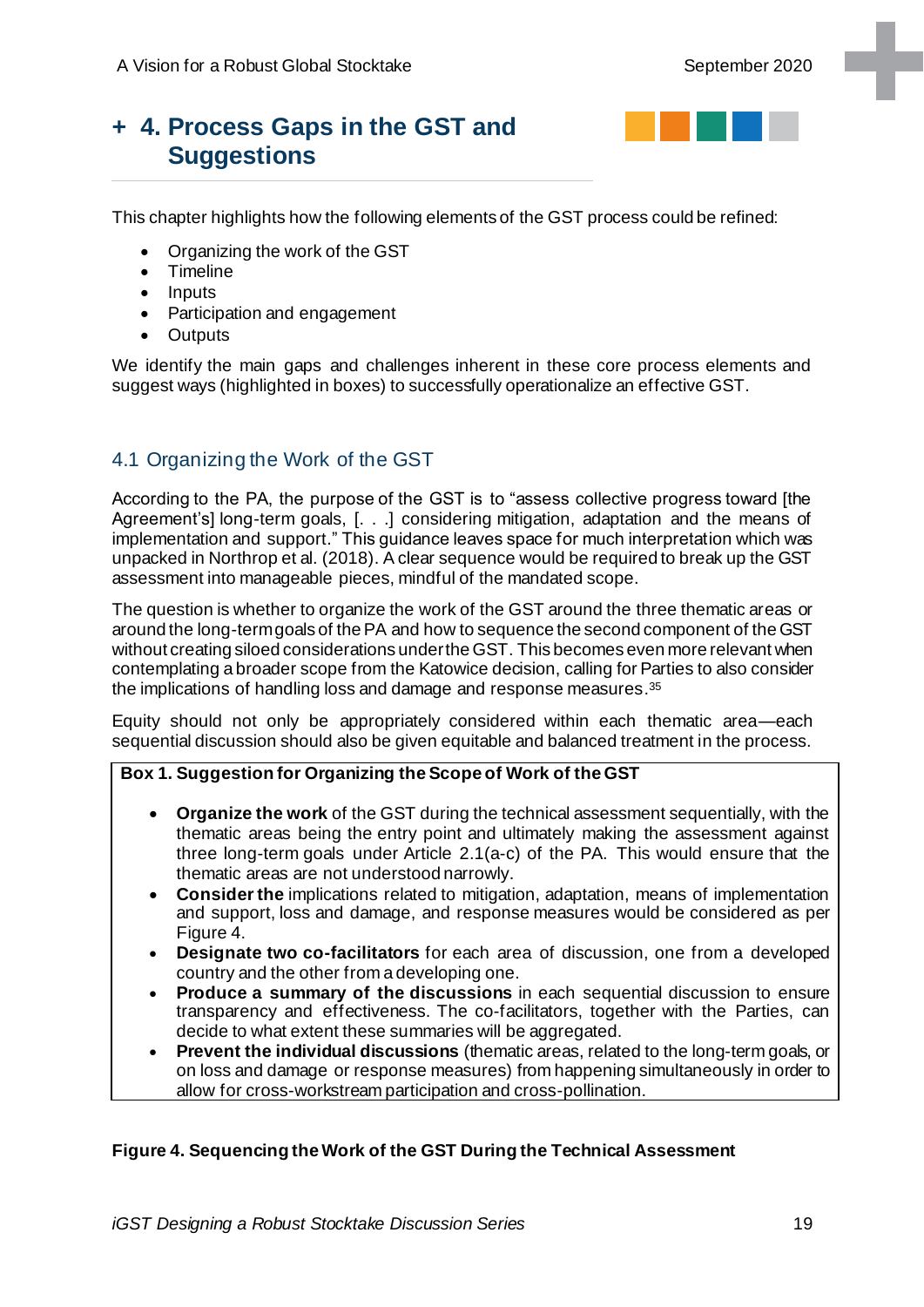

*Source*: Authors.

This structure would allow for more comprehensive consideration of each long-term goal and would, for instance, signal the importance of the means of implementation and support in fulfilling each long-term goal. It would also highlight the implications of delaying achievement of mitigation or adaptation goals, facilitate understanding of balanced allocation of efforts between adaptation and mitigation, and of the implications of losses and damages.

An important tool to frame the technical and high-level discussions and collection of inputs, as well as provide the necessary signals to drive ambition, will be the use of guiding questions analogous to those used to guide the Talanoa Dialogue in 2018—the COP's first attempt to convene a dialogue among Parties to take stock of collective efforts toward the long-term goals of the PA. Those questions are: Where are we? Where do we want to go? and How do we get there? They can provide a strong basis for the GST, but Parties recognized in Katowice that it will be necessary to generate more granular information triggered by more specific questions, for example, relating to sectoral action. Such questions could also generate input and strengthen participation from stakeholders outside the usual environment and climate spheres. The SB chairs will develop a set of quiding questions for the GST.<sup>36</sup> We present a possible set of questions in Appendix B.

### <span id="page-19-0"></span>4.2 The Timeline

The Katowice decision set out a three-component process for the GST but the components overlap and coordination between them is unclear. While this ambiguity can be used to provide flexibility on how to run the process, clarity about timing would be crucial to ensure the GST's pace-setting function in relation to other mechanisms inside and outside of the UNFCCC. This section recognizes two main challenges—coordinating the components of the GST and synchronizing with other processes (especially transparency and IPCC cycles). 37

Ensuring that the GST has the information it needs to undertake thorough assessments is partly dependent on ensuring timely linkages between the GST and the publication of national reports and communications from Parties under the PA and the UNFCCC. These include the biennial transparency reports (BTR)<sup>38</sup> and National Inventory Reports (NIR), but also the outcome of the second periodic review. The new rules for more robust BTRs and NIRs begin in December 2024, a year after the completion of the first GST.This means that we can expect the first GST to be based on the less robust and limited number of reports generated under the UNFCCC.<sup>39</sup> For future GSTs, two BTRs per cycle would ideally be available if all countries submit their reports on time. Many lessons can also be learned by including other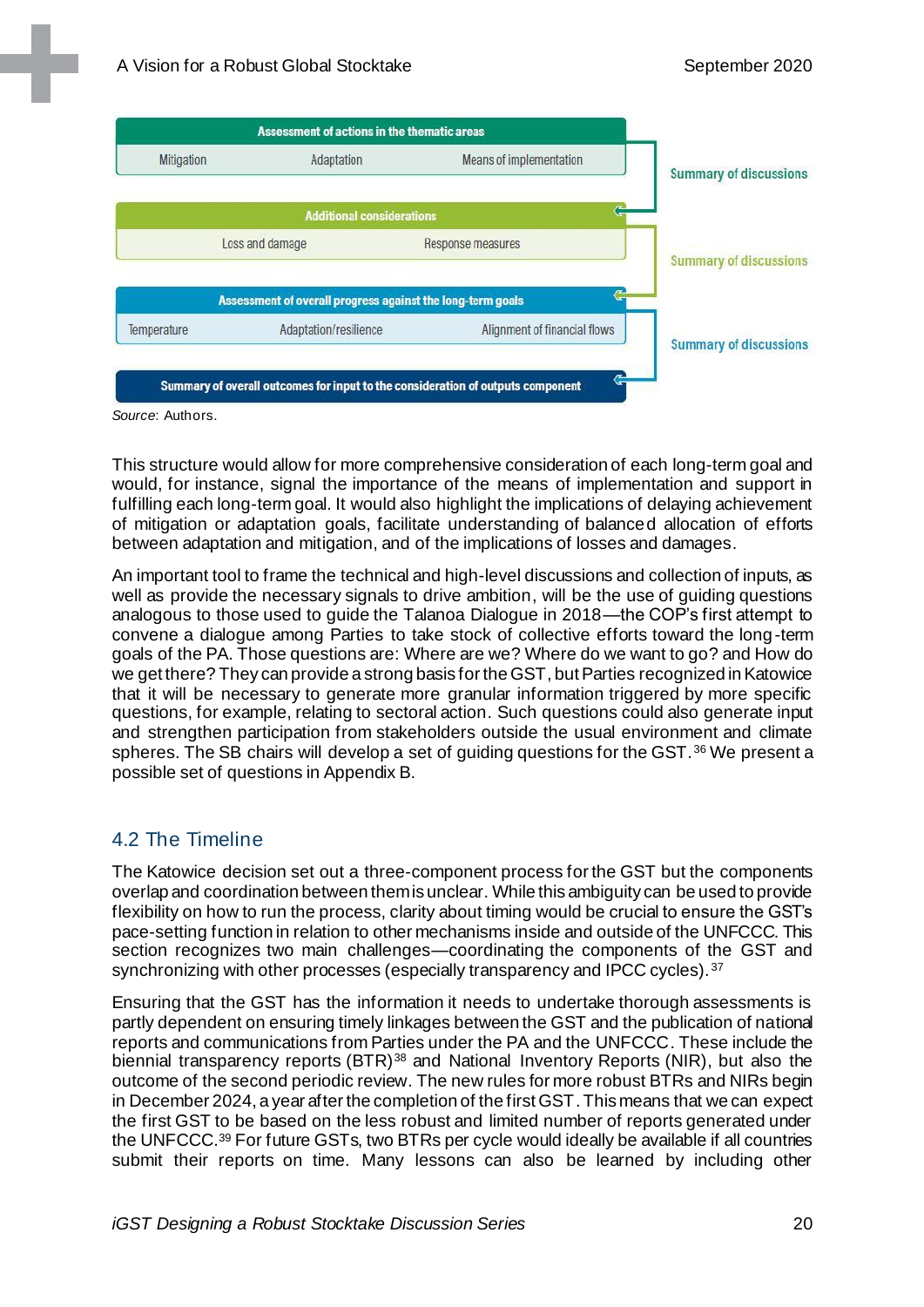communications with less defined cycles, such as National Adaptation Plans (NAPs), when they are available.

The IPCC reports are also key sources of scientific input for the GST process. In the case of the first GST, Parties agreed to make the IPCC's Sixth Assessment Report (AR6) available before the end of a typical IPCC assessment cycle, which usually lasts longer than five years.

There may be considerable overlap between the information collection and preparation component and the start of the technical assessment. While technically there is a cutoff date for information collected ("at least three months before their consideration in the technical assessment"),<sup>40</sup> the overlap allows for the GST to continue collecting information even after the cutoff. However, the lack of clarity regarding sequencing will impact the quality of the outputs from the beginning because it is unclear how the UNFCCC's secretariat can produce the SYRs that incorporate all the information collected in so little time, or how the secretariat can secure a robust and comprehensive compilation if the SYRs are prepared before all the information is collected. The volume of information that will likely be collected will present quite a challenge for the co-facilitators and the secretariat.

### **Box 2. Suggestions for Advancing the Timeline**

### **Synchronizing the Components**

- **Preparation of the four SYRs**: Parties could agree that the UNFCCC secretariat should begin preparation of the four SYRs immediately after the cutoff date and ensure that these are ready in time for the technical assessment. Inputs arriving later can be aggregated into addenda of the main SYRs.
- **Role of the constituted bodies**: The various constituted bodies and forums serving under the PA and the UNFCCC could sift the information submitted by the Parties, identify information relevant to their areas of expertise, and include it their SYRs, which they are invited to produce. a
- **Remaining information**: This could be summarized by the secretariat. The High-Level Climate Champions could be mandated to review and summarize input from stakeholders (Northrop et al. 2018) into an SYR that would aggregate stakeholder actions. Or the secretariat could include remaining information in the main SYRs as a distinct section (e.g., analysis by non-Party stakeholders about Parties' efforts and progress toward the PA goals).

### **Linkages between the GST and Other Processes (Transparency and IPCC cycles)**

- **Centrality of the transparency reports:** Parties should appreciate the centrality of the information generated under the transparency framework as input to the GST and strive to meet the frequency and quality requirements under both the UNFCCC and the PA's Enhanced Transparency Framework (ETF). Ahead of the first component of the GST, the UNFCCC secretariat could issue a notice highlighting the centrality of transparency reports for the proper undertaking of the GST.
- **Inputs from the IPCC:** If a full IPCC AR is not available, the GST can be informed by IPCC Special Reports that follow shorter timelines, and by the reports produced by the IPCC Working Groups.<sup>b</sup> An outcome of a GST could be a request to the IPCC to produce a report on a specific theme or gap to inform the next GST and enhance future opportunities for action and support.

<sup>a</sup> Paragraph 24 of 19/CMA.1.

b Working Group I on the physical science of climate change; Working Group II on impacts, adaptation, and vulnerability; and Working Group III on mitigation of climate change.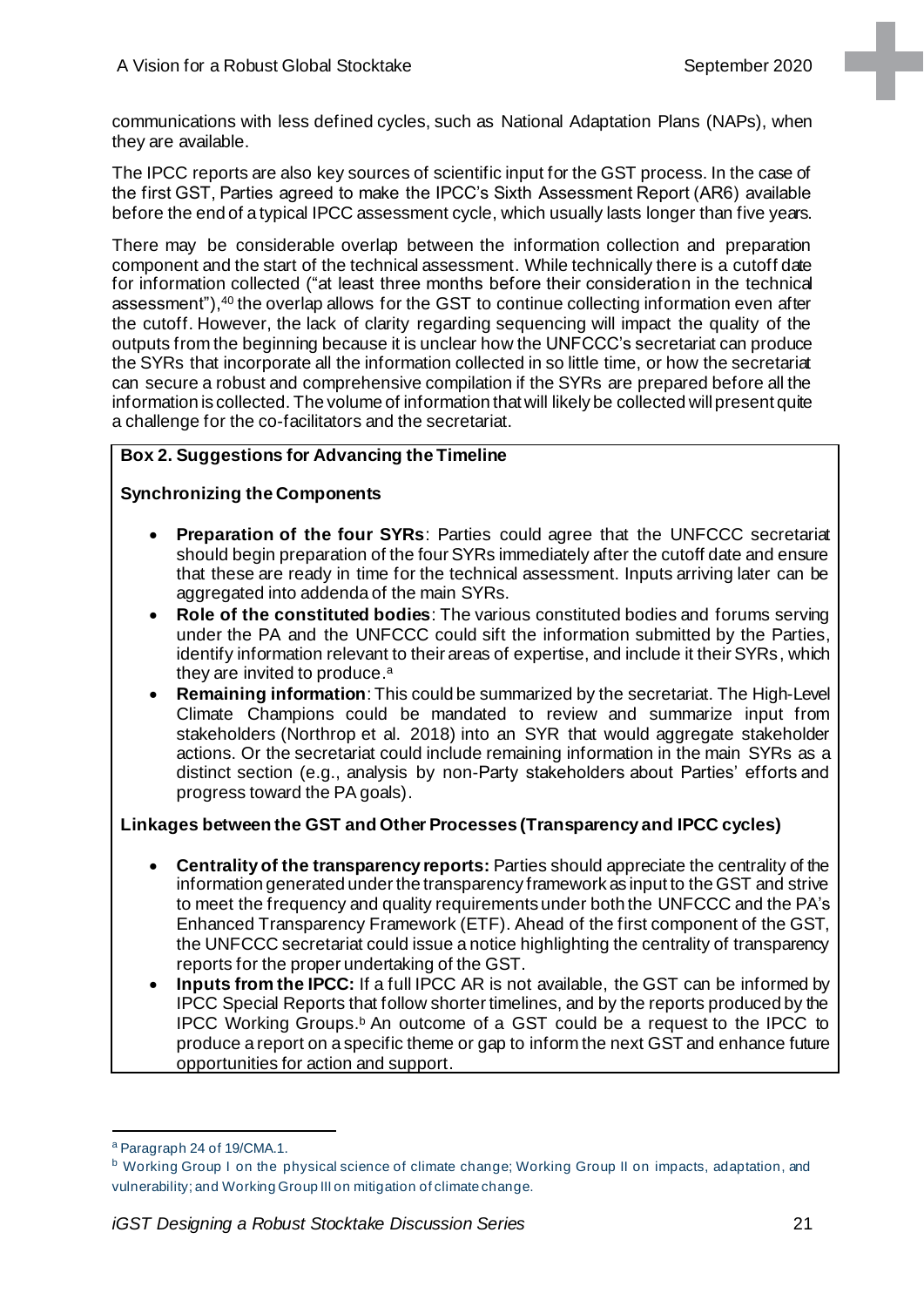# <span id="page-21-0"></span>4.3 Sources of Input

The diversity of input documents will pose challenges. Lack of consistency will make data comparisons difficult, and sources of inputs could contain biases or lack transparency. These challenges will manifest during all three components of the GST and assume increasing importance in the technical assessment—that will assess not only the information collected but also the implications of the knowledge gaps—and in the consideration of outputs, which must translate the assessment of information and gaps into high-level political recommendations that will prompt enhanced climate action, support, and cooperation.

SBSTA should provide additional guidance on the types and sources of input necessary to ensure that the GST assesses information across its full scope and, therefore, benefits from different perspectives that multiple sources can bring, in spite of potential data gaps.

While the Katowice decision makes explicit references to some sources of inputs for the GST, it does not make clear how long-term strategies, which countries are encouraged to produce, can be taken into account. Such efforts by countries should be leveraged and used to also gauge the progress made toward the long-term goals, as well as identify what is needed in terms of longer-term pathways.

### **Box 3. Suggestions to Help Maximize the Transparency, Accuracy, Completeness, Consistency, and Comparability of Inputs**

- **Parties could agree to a five-year common timeframe (i.e., end dates) for targets in their NDCs**. This would align Parties' schedules and greatly enhance the GST's ability to compare and assess collective climate action and support.
- **The UNFCCC secretariat could produce an SYR collating the aggregate results, efforts, and progress emerging from the BTRs and their review.** SBSTA, in collaboration with the Adaptation Committee, could produce technical guidance specific to adaptation on metrics that could be used to facilitate the assessment and measure progress toward the adaptation goal—specifying what qualitative information through countries' self-assessments, or quantitative information or both would serve as relevant inputs. Such technical guidance could be informed by the outcome of convenings, analysis, and suggestions emerging from independent observer organizations.
- **To assess the consistency of financial flows with Paris goals, input must come from relevant actors outside the UNFCCC and governments** because data available through UNFCCC processes will be limited to a subsection of all financial flows from a subsection of all Parties. Approaches and methodologies to aggregate this input will have to be developed by SBSTA in collaboration with those actors and with the Standing Committee on Finance.

# <span id="page-21-1"></span>4.4 Participation and Engagement in the GST

To be effective, the GST needs a process for equitable participation by all Parties in all its components, a process for non-Party stakeholders to engage meaningfully in the GST, and ways for the GST itself to engage with international institutions beyond the UNFCCC. By "equitable participation" we mean not only fair representation with geographic diversity and gender balance but also involvement that is not limited to attendance at GST events. Equity demands active engagement in the submission, collection, and preparation of information during the first component, effective engagement in the discussions under the technical dialogue, and discussions on the implications of the findings of the technical assessment. Broad and equitable participation is crucial if the GST is to perform its function of driving climate action, support, and international cooperation.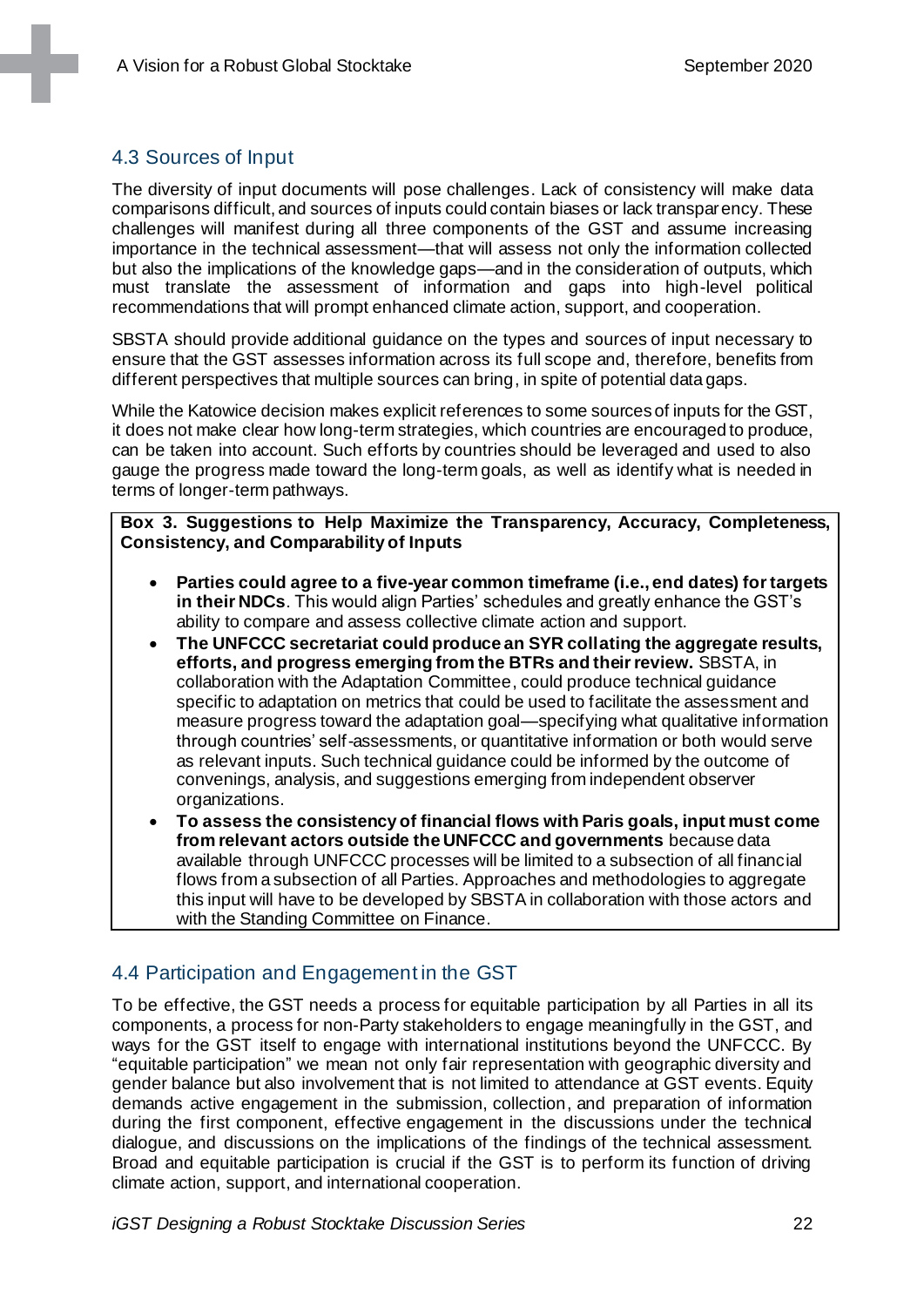Ensuring an equitable process for Party participation is necessary to make the GST legitimate in the eyes of all Parties, which can improve their will and capacity to work together toward a common goal, leading to enhanced ambition from all (Al-Zahrani et al. 2019). The Katowice decision establishes the GST as a Party-driven process and directs that the technical dialogue be facilitated by two co-facilitators, one from a developed country and the other from a developing one. <sup>41</sup> The decision suggests the provision of "adequate" funding for the participation of developing country Parties in all activities under the GST, <sup>42</sup> but *invites* developed country Parties to mobilize support for capacity building so that developing countries can *effectively* participate,<sup>43</sup> which implies voluntary provision of such support. Processes need to be put in place to secure the participation of all Parties.

Wider stakeholder engagement will enable the GST to gather benchmarking and advocacyrelated information. Stakeholders can demonstrate the transitions underway, and openly make the case throughout the GST for increasing ambition, thereby building political momentum and motivating more climate action and support from governments (Northrop et al. 2018). Expert participation in all components of the GST will also enhance the legitimacy of the GST outputs in the eyes of the public and media, as they would safeguard the technicality and scientific robustness of the assessment over politically negotiated outputs. The Katowice decision clarifies that non-Party stakeholders can provide written input during the first component of the GST process, <sup>44</sup> but does not define a role for them in the technical dialogue and consideration of output components. Once this role is defined, it seems likely that developed country stakeholders would find the resources required to participate but this may not be the case for developing country non-Party stakeholders. Mechanisms must be articulated to engage non-Party stakeholders in all three components.

The GST has the mandate to enhance international cooperation for climate action in multilateral settings or in regional convenings. The Katowice decision includes reports from international institutions and regional groups in the sources of input <sup>45</sup> but is silent on how to engage them in the process.

These suggestions build on lessons from previously established review processes, such as the Structured Expert Dialogues and Talanoa Dialogue. They have the immediate effect of broadening participation, but ultimately aim to better equip the Parties with what they need to engage equitably in the process and shape the outcome. Each suggestion widens the space for developing country Party voices to be heard, instead of leaving the inputs and process to be heavily dominated by developed country Parties. The engagement suggested in Box 4 would be conducted both virtually and in person to secure broader participation.

### **Box 4: Suggestions to Ensure Broad and Equitable Participation and Engagement in the GST**

- **Engagement of line and planning ministries in various dialogues:** Participation of non-environment ministries would secure the thematic expertise required both to assess the inputs and to discuss the implications of the findings of the technical dialogue.<sup>c</sup> Involving line and planning ministries can enhance developing countries' ability to engage effectively in the GST because environment ministries are sometimes less influential than other ministries.
- **Collection of inputs:** The mechanisms in the Katowice decision governing inputs could be refined. If information collected by the cutoff date is not reflective of balance and equity, additional information would need to be gathered from a diversity of Parties and a variety of stakeholders. Input collected after the official cutoff date would need enough time for summarizing into a format suitable for the technical dialogue, and be guided by equitable considerations. Collection of additional

<sup>c</sup> For example, the high-level event to discuss the implications of the technical dialogue SYR on finance flows and means of implementation and support could see the participation of finance ministries.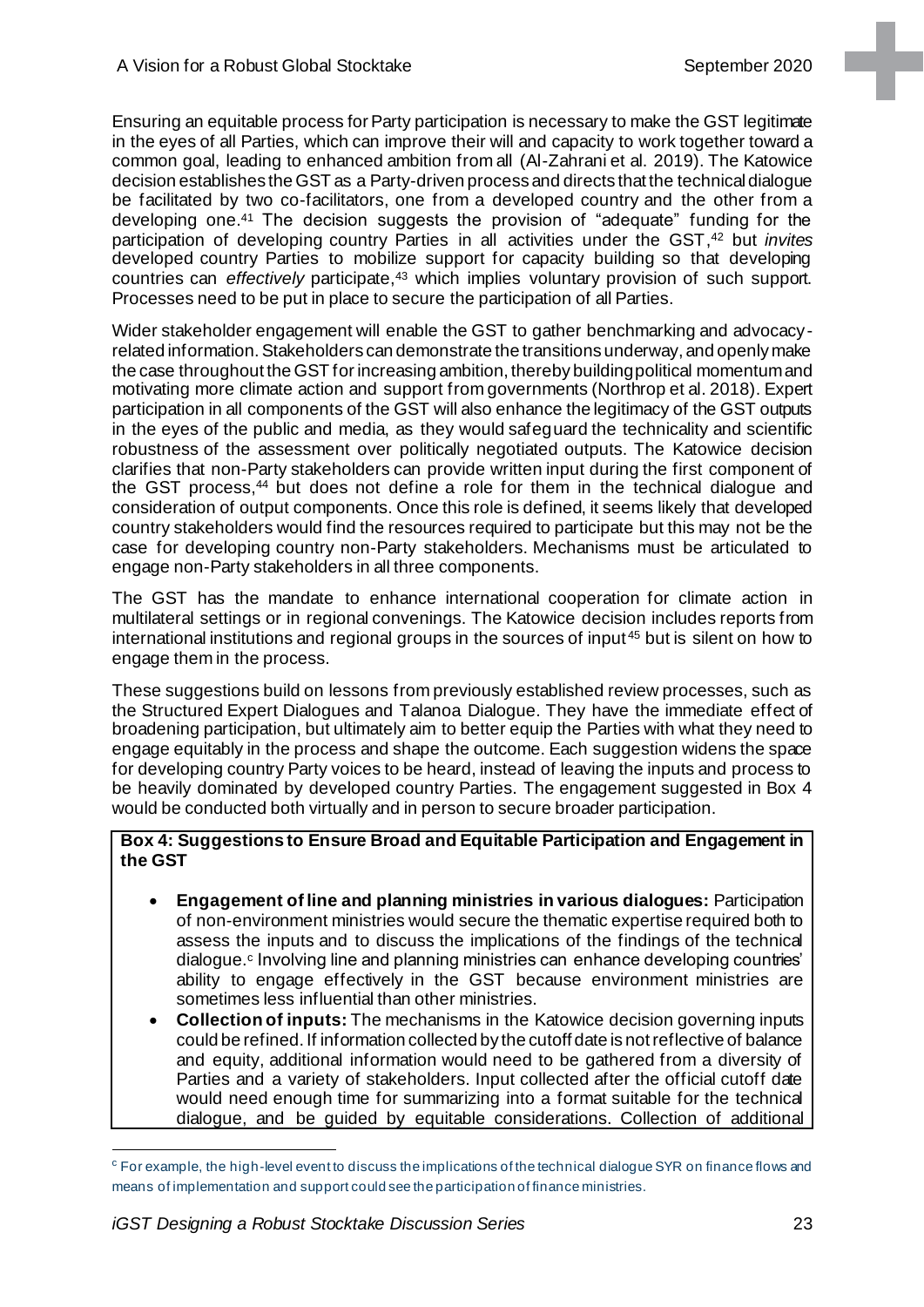information should not be used to delay the start of the GST. Mechanisms to identify and redress gaps would ensure that inputs are not heavily dominated by developed country Parties.

• **National, regional, and thematic dialogues:** The UNFCCC could encourage countries and stakeholders to convene regional (e.g., through the regional climate weeks), national, or thematic GST-related virtual or in-person dialogues outside of UNFCCC intersessional sessions, during all components of the GST. Output from all components of the GST would need to be made publicly available, strengthening equitable Party participation and stakeholder engagement, and ensuring adequate coverage of specific themes that are important to countries. IPCC lead authors could participate, especially in the thematic convenings. Countries could report back on events through the co-facilitators, and stakeholders through the High-Level Climate Champions. Such convenings would increase possibilities for Parties to engage.

### • **UNFCCC support for broad stakeholder participation:**

- o Parties and the secretariat could be asked to clarify how to leverage contributions from stakeholders beyond Parties in all components (including through SYRs).
- $\circ$  The UNFCCC could set up a portal where stakeholders could register to officially become part of the GST process. Stakeholders could then access all the input online; review, comment on, and complement the input (Obergassel et al. 2019); and take part in the online technical dialogues. A portal would allow stakeholder participation beyond the nine constituencies<sup>d</sup> currently under the UNFCCC that are generally represented during the COPs, to ensure geographical diversity and thematic expertise.
- **Engagement and coordination with international institutions beyond the UNFCCC:** During each component, the GST process could convene institutions such as the World Bank, IMF, the International Renewable Energy Agency (IRENA), FAO, WHO, ICAO, and IMO, among others, to consider progress on climate action and opportunities to strengthen that action. This will be particularly important for sectoral technical discussions. Convenings could also be held in regional contexts (e.g., through the regional climate weeks), to consider these questions and bring together policymakers, stakeholders, and others to address climate ambition and effective implementation. These convenings could engage international institutions in the process of gathering information, participation in the technical assessment, and in the high-level dialogue toward making the outputs politically impactful. The establishment of informal groups by the UNFCCC secretariat to make this happen could be helpful.
- **Adequate budgeting by and/or provision of predictable support to developing countries for information gathering and analysis to facilitate their participation.** Such activities need to be prioritized since they underpin both the quality of inputs provided and strengthen the ability of developing countries to engage as constructively and strategically as possible.

# <span id="page-23-0"></span>4.5 Making the Outputs Politically Impactful

The third component will be the most consequential because refining GST outputs will determine the extent to which the GST will inform the revision and enhancement of climate action, support, and international cooperation. Certainly, the quality of the outputs of the third component is dependent on ensuring quality inputs and assessment, within the bounds of the

<sup>&</sup>lt;sup>d</sup> The nine constituencies to the UNFCCC are Business and Industry NGOs (BINGO), Environmental NGOs (ENGO), farmers, Indigenous Peoples Organizations (IPO), Local Governments and Municipal Authorities (LGMA), Research and Independent NGOs (RINGO), Trade union NGOs (TUNGO), Women and Gender, and Youth NGOs (YOUNGO).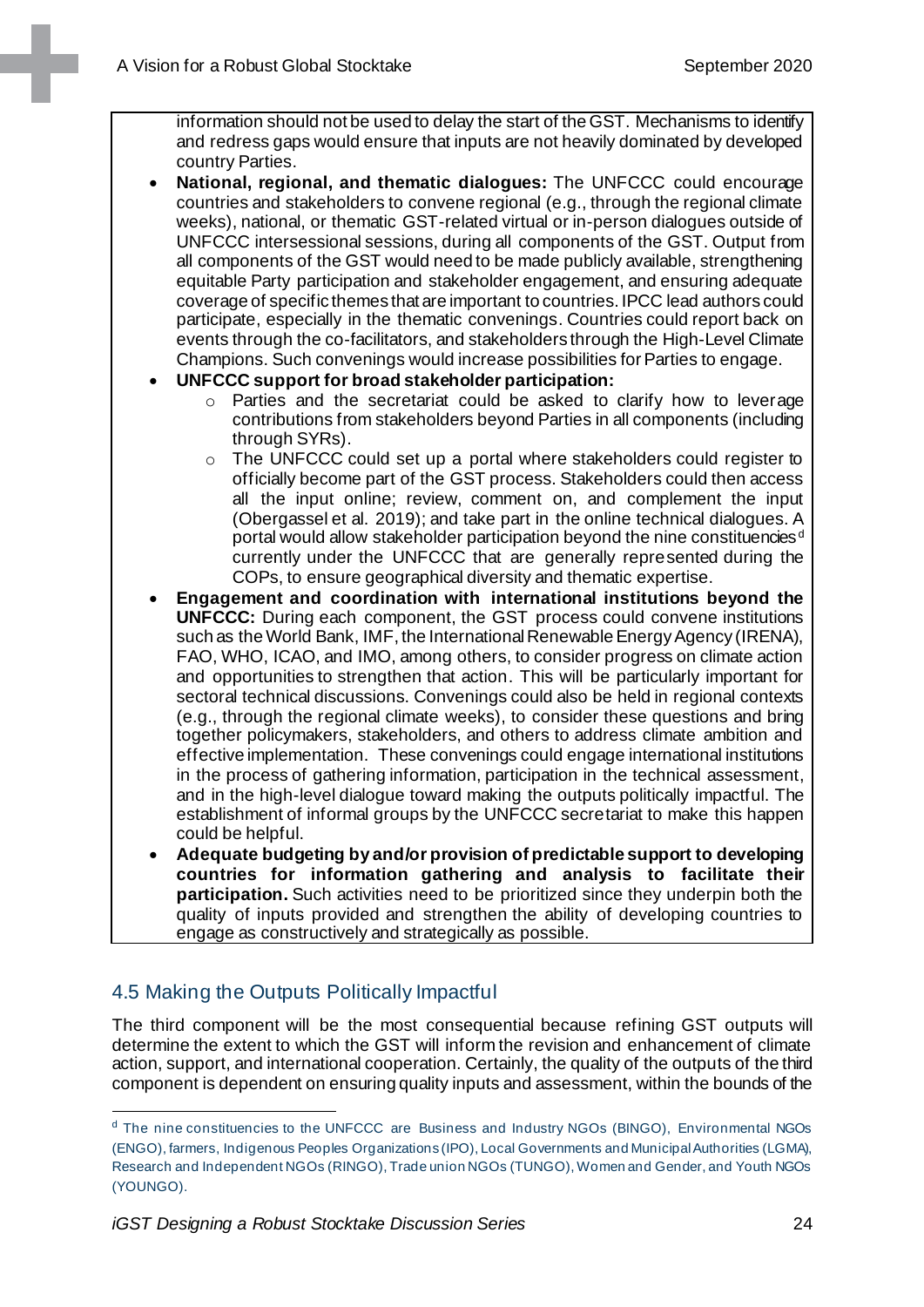guidance provided by the Katowice decision. However, the format and content of the output from the three components remains largely undefined by the decision text. Hence, to fulfill the objectives and functions of the GST it is important to establish processes to ensure that the outputs (especially of the third component) carry political weight and are perceived as legitimate.

The Katowice decision establishes that consideration of outputs will consist of "high-level events" (in the plural) to discuss the findings of the technical assessments and their implications. But the format of the output is not clearly defined, and a clear process will be necessary to ensure that the findings of the technical dialogue are effectively presented, discussed, and reflected in the output. Moreover, the Katowice decision provides no guidance on what might occur after the GST to ensure that it drives ambition and influences in-country NDC enhancement processes. The two-year gap between the end of the third component and the COP, when announcements of revised NDCs are expected, could be used to translate the outputs of the GST into the desired outcomes (Northrop et al. 2018).

The format of outputs suggested in Box 5 could create the foundation for a clearer road map following the GST. Ensuring both technical and political outputs from the third component will make it easier for national stakeholders to work toward the concrete enhancement of action and support, as well as communicate the GST output to a wider audience—the many stakeholders who must be engaged to achieve the long-term goals of the PA.

The outputs of the third component enumerated in the Katowice decision<sup>46</sup> would presumably match the structure of the sequential discussions of the GST to ensure that they capture the full scope of the GST and produce recommendations on the full set of necessary climate actions and support. The technical output should provide policy-relevant information to inform national policymaking, and guidance and orientation that can drive national change toward achieving the Paris goals. The emphasis should be on solution-oriented outcomes, opportunities, best practices, and synergies with the broader development agenda that can be suited and adapted to different circumstances, rather than only on gaps and weaknesses (Obergassel et al. 2019).

A wide and effective stakeholder mobilization throughout the GST would foster greater cooperation between governments and stakeholders; keep the political momentum, public awareness, and support around the action and support; and build the international cooperation required to achieve the long-term goals. Specifically, in the third component expert participation will enhance the legitimacy of the outputs in the eyes of the public and media, as experts and scientists would safeguard the technicality and scientific robustness of the assessment over the possibility of politically negotiated outputs.

### **Box 5: Suggestions to Make the Outputs Politically Impactful**

**Clarify the process to deliver the output of the third component:** 

- **Spread the high-level events throughout the two weeks of the COP:**
	- $\circ$  Organize a high-level dialogue between Parties and stakeholders to discuss the implications of the findings of the technical assessment.
	- $\circ$  Discuss each SYR produced from the technical dialogue in a dedicated highlevel event, with loss and damage and response measures being considered accordingly.
- **Livestream the high-level events for transparency.**
- **Ensure high-level participation:** To ensure that the GST's outputs are taken up at the national level and translated into concrete ambition enhancement, it will be important to secure the participation of heads of state and government (HoSGs) and ministers from all countries at the COP where the GST's outputs are considered. HoSGs and ministers could be pressed to give a strong renewed political signal of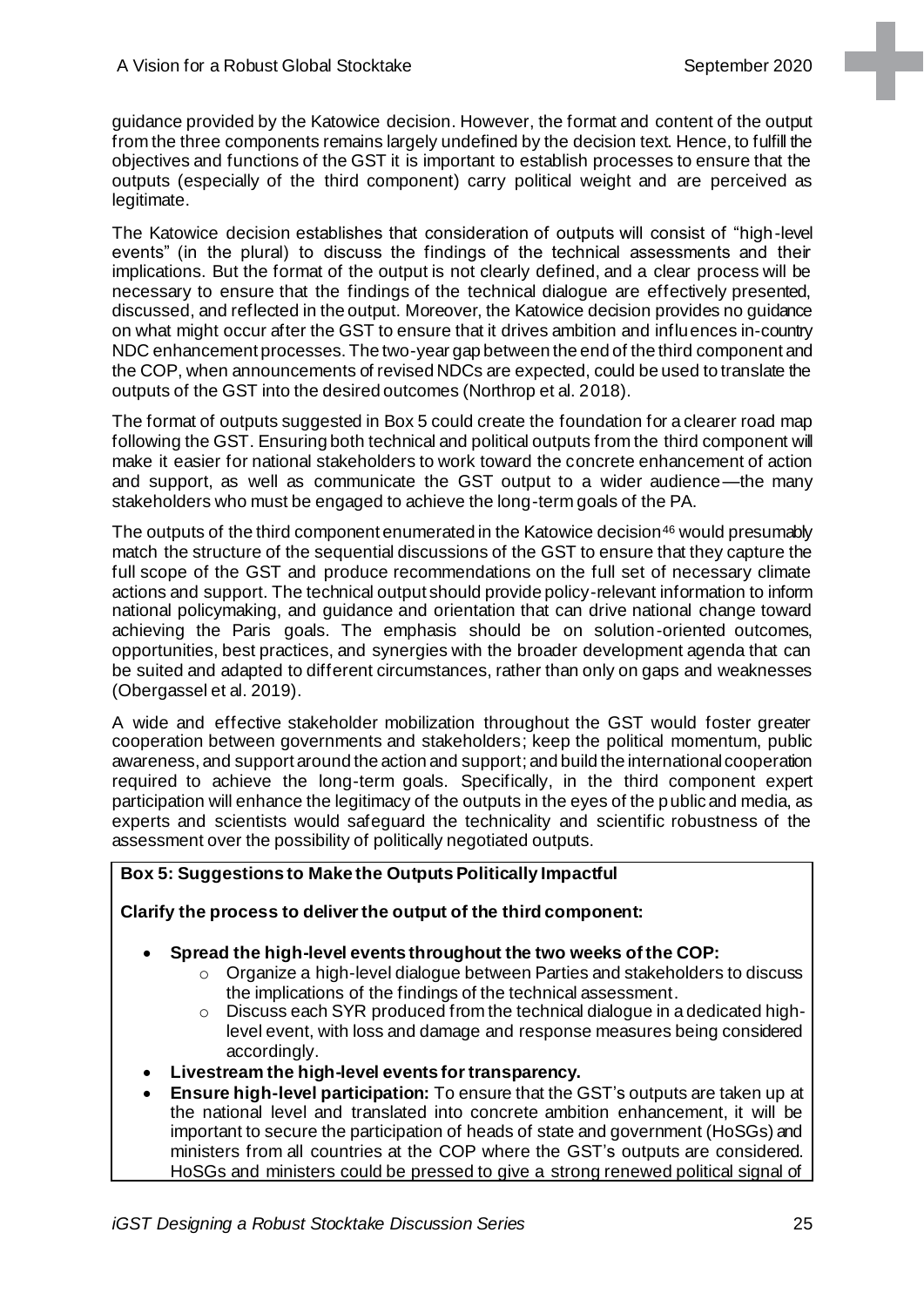commitment to the PA, including pledges to take up the output of the GST to guide the revision of their NDCs. The COP presidencies would need to take on diplomatic outreach early on to make this happen.

### **Format for the outputs of the third component:**

- **A formal CMA decision fully endorsing all the outputs of the GST**; urging Parties to take all GST outputs into consideration when revising their NDCs; and inviting the work of the IPCC to inform future GSTs and fill gaps identified during the current GST.
- **A declaration by stakeholders** (with or without Parties) as an output of the highlevel dialogue events described above.
- **Detailed technical summary reports from the high-level events** produced by the secretariat with the assistance of the SB chairs. These should capture key messages and recommendations of the high-level thematic events; identify options; and highlight best practices, lessons learnt, and recommendations.
- **A final set of high-level recommendations and summary of key political messages,** thematically structured, which could include recommendations for strengthening actions and scaling up support, could deliver strong messages to attract the public scrutiny that will effectively influence national and subnational agendas.

### <span id="page-25-0"></span>4.6 Translating Outputs into Outcomes

The PA ambition cycles provides a two-year time period between the end of the GST process and the COP at which enhanced NDCs are expected to be announced. Crucially, for the GST to succeed in ultimately spurring enhanced climate ambition, this time should be used astutely to ensure that its outputs are translated into the desired outcomes. Here, we distinguish between the outputs produced throughout the GST process and the outcomes that the GST is expected to achieve (Northrop et al. 2018).

The Katowice decision falls short of providing guidance for processes and events to make the best use of the time period after the GST cycle has been completed. Currently, the assumption is that Parties would undertake national technical and policy work over the course of the two years following the GST, using the outputs of the GST to inform the enhancement of their climate action and support. But it cannot simply be assumed that the GST will live on for two years after it ends with relevance to national decision-making. The use of the two-year period after the process ends will be instrumental to encourage or pressure countries to unpack the GST output in support of the concrete enhancement of action and support, as well as to communicate the output beyond the individuals participating in the GST, which is necessary given that achieving the long-term goals of the PA requires all stakeholders' engagement.

### **Box 6: Suggestions to Translate the Outputs into Outcomes**

- **Building political momentum within the process:** Building a thoroughly participatory process that engages stakeholders beyond the Parties will help build up the political momentum within the GST that can trigger nationally enhanced ambition. Technical and political cooperation based on the GST's outputs could continue during the two years between the third component of the GST and the next round of NDCs. This could foster buy-in and engagement from all stakeholders in national NDC revision processes.
- **Leveraging both technical and political processes** will help the GST become nationally relevant and ensure that key messages and recommendations are communicated to national and subnational decision-makers. The United Nations General Assembly or United Nations Secretary-General summit, for example, could be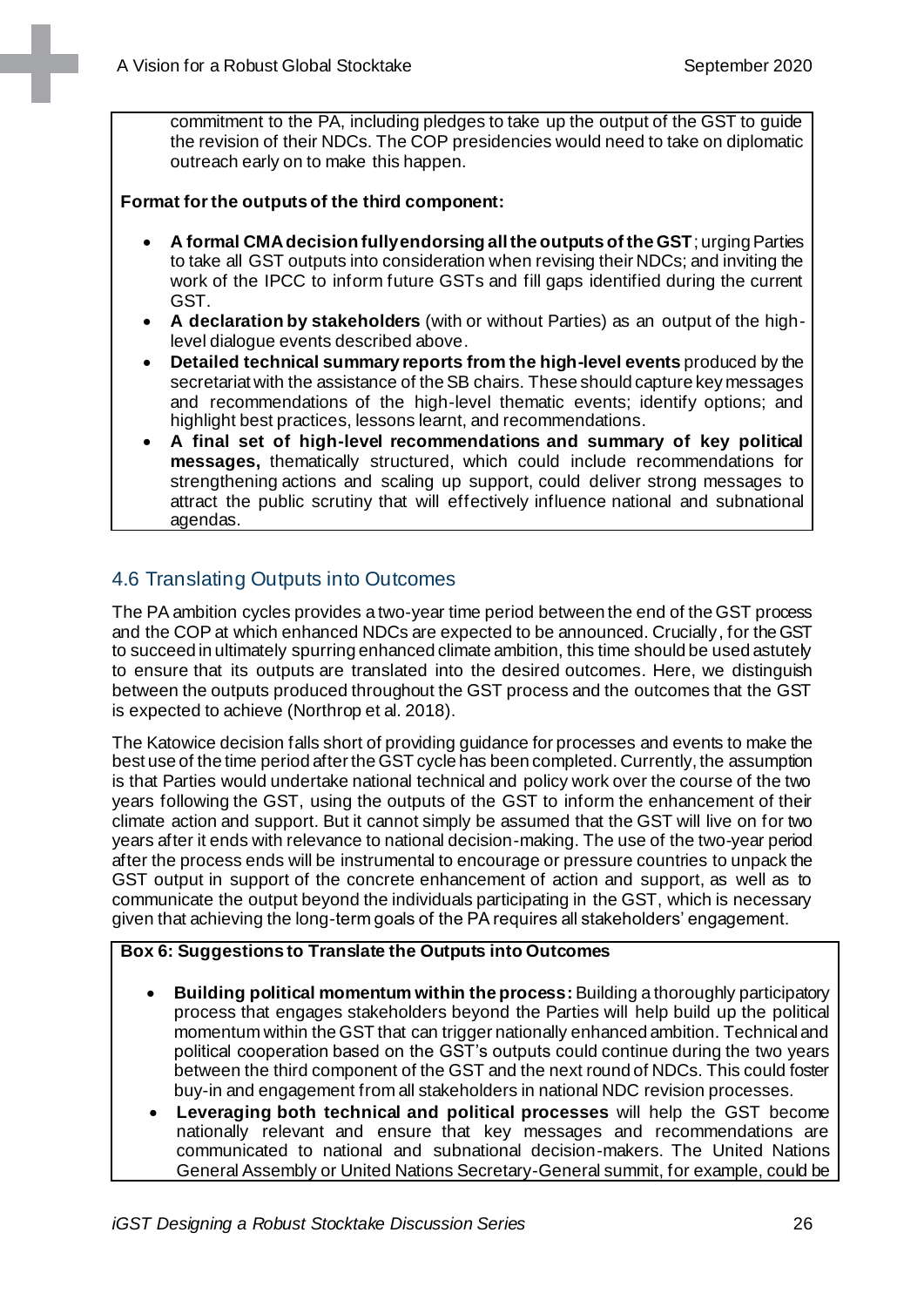a venue to explain how the output of the GST is guiding NDC revisions and broader sustainable development planning and implementation processes. National and regional appraisals of the GST output could discuss the sectoral, subnational, national, and regional implications of the collective assessment of progress as part of the preparation of successive NDCs.

- **Greater interaction (at the local, regional, and global level) could be sought between UNFCCC bodies and other international institutions** like the World Bank, regional banks, IMF, IRENA, FAO, WHO, ICAO, IMO and the 2030 Agenda for Sustainable Development, in order to create more ownership and advance the impact of the GST.
- **The COP presidencies** that come after the end of the GST and before the revised NDCs are announced could take on the heavy lift of translating the GST outputs into working agendas, through the High-Level Climate Champions. This would enable a deeper dive into implications of the sectoral challenges and opportunities at the regional level, for example.
- **Role for observers:** Observers can carve out a role for themselves to complement the GST process and ensure that the collective exercise can still be used to inform action at the national level. For example, observers can work to develop, collect, and synthesise country-specific, actionable recommendations on mitigation, adaptation, and finance (Höhne et al. 2019) and engage at various levels—for example, governmental, technical, and private sector. National and local case studies, where climate action and support are strongly linked to national benefits and policy improvements, could be constructive.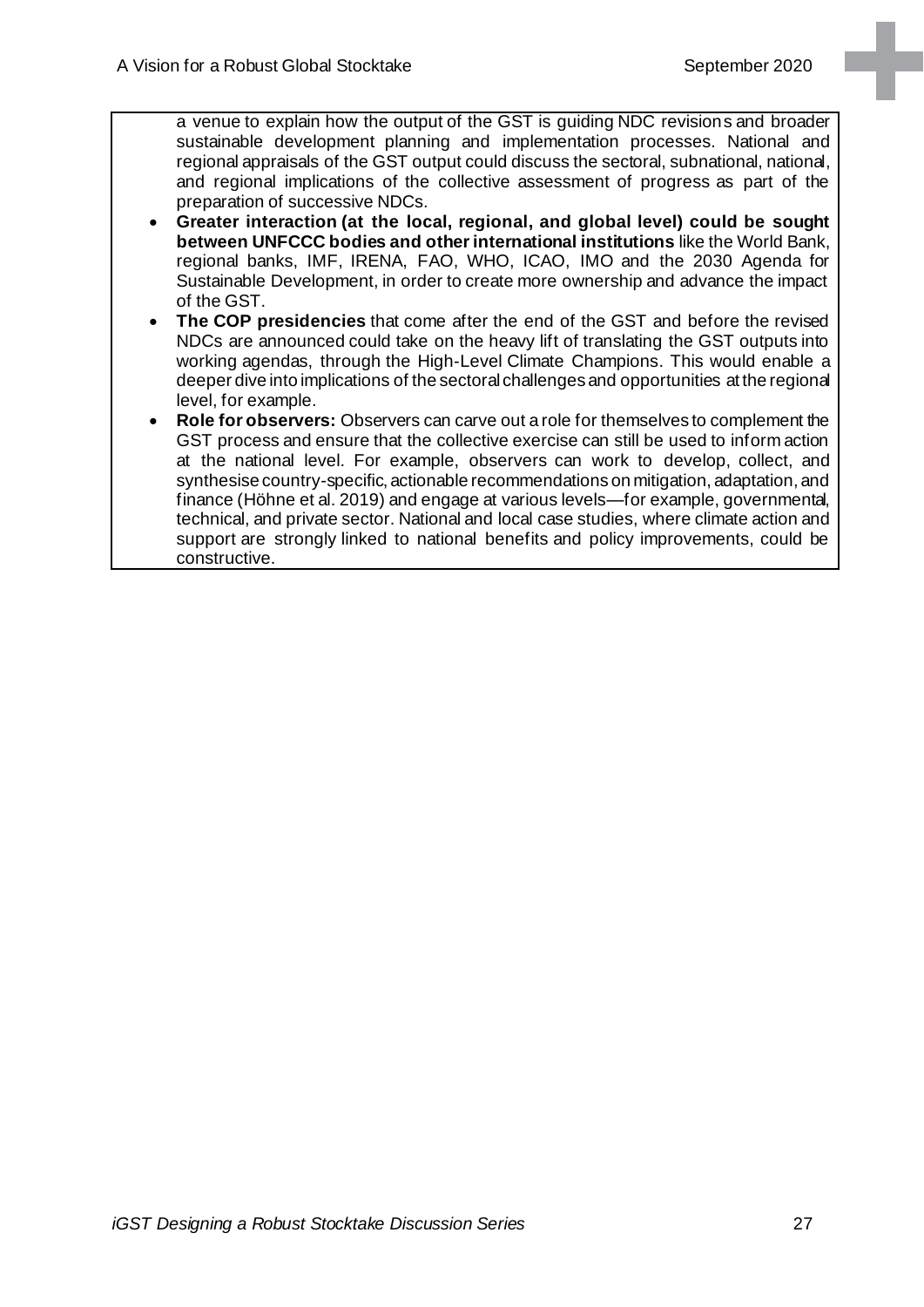# <span id="page-27-0"></span>**+ 5. Information Gaps and Uncertainties in the GST and Suggestions for Improvement**



For the GST to effectively deliver on its mandates, the availability of relevant inputs for each workstream is crucial to assess the progress toward each goal. Some substantial information gaps and uncertainties—such as what decarbonization toward a 1.5°C world means in practice, what an adequate adaptation response is, and what financial flows are consistent with achieving the Paris goals—hinder the GST's ability to inform the enhancement of ambition in the three thematic areas.

The first information-collecting component will be hampered by information and data gaps, which will have to be identified and redressed when possible.<sup>47</sup> The second technical analysis and assessment component will have to draw conclusions on the basis of both the information available and the data gaps and their implications. The GST itself will not be able to fill these information gaps and will rely on different organizations to produce the relevant data. However, difficulties might arise in convincing Parties to accept data that they have not submitted themselves. Nevertheless, an understanding of the information required and areas lacking that information can help steer the preparation, collection, and consideration of such information. This is important since the third component will have to develop politically relevant high-level recommendations from the information assessed, as well as from the gaps assessed, and should highlight the need for enhanced research and support efforts to address these gaps.

The GST may also look to the constituted bodies of the UNFCCC to help fill these gaps and provide crucial information on specific areas. For example, the technical work performed by the Standing Committee on Finance, the Adaptation Committee, and the reports and assessments produced can contain further knowledge on the progress made on the long-term goals on finance and adaptation, respectively. Further clarity is needed on what r ole the constituted bodies can play in the GST process.<sup>48</sup>

Observers to the GST process may be able to contribute to filling data gaps, especially in the first component of the process. They could synthesize information from outside UNFCCC sources, and complement the UNFCCC's understanding of some aspects of mitigation, adaptation, and finance. Observers could also contribute to building common understanding on several issues where there is currently no consensus in the UNFCCC. This could include, for example, financial support to tackle loss and damage induced by climate change. Observers could also build on the GST's recommendations for achieving the long-term mitigation goals and develop national-level sector-specific road maps for decarbonization, which would contribute to enhancing ambition and implementation.

This section identifies gaps and proposes a range of suggestions both content-specific and cross-cutting for each thematic area. The suggestions looking at how the GST can provide policy-relevant assessments through its outputs, in spite of information gaps and uncertainties, will be relevant for negotiators, policymakers, and the UNFCCC secretariat. The suggestions that flag ways to enhance the collection, generation, and analysis of necessary information will be more relevant for think tanks, policy research institutes, and other relevant organizations working to fill information gaps. They can also raise awareness among the negotiators and policymakers so that they engage in and effectively support the GST process moving forward.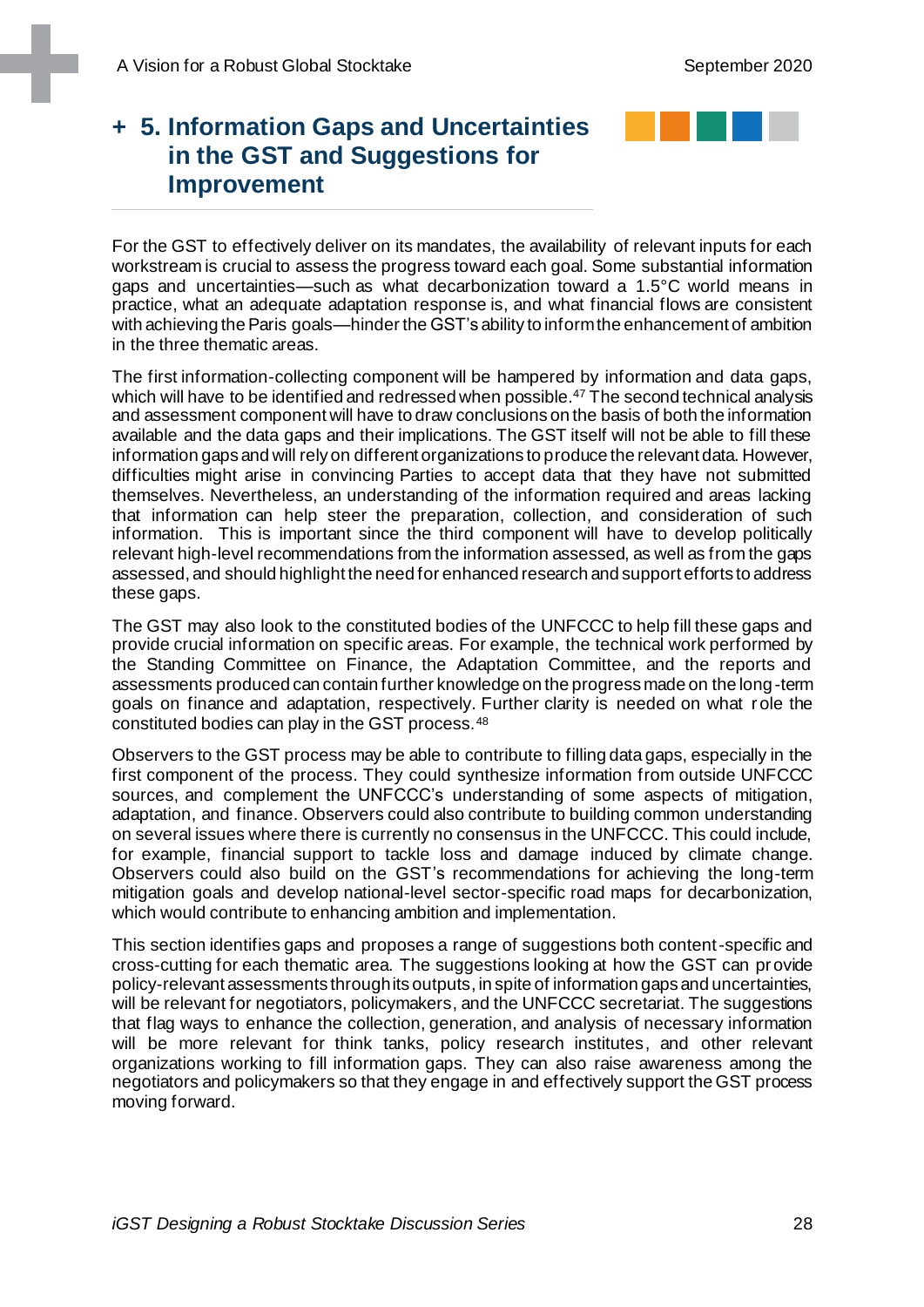# <span id="page-28-0"></span>5.1 Collective Progress Toward Achieving Long-Term Mitigation Goals

Abundant mitigation-relevant information exists that can feed into the GST. Technical and economic information is typically quantitative and can be readily found in data sources for energy use, economic activity, and land use. Data are generally available at both the global and country level through sources like United Nations Environment Programme (UNEP) Gap Reports, IPCC reports, and national GHG inventories. It is likely that the GST will focus primarily on quantitative assessments of the questions "where are we" and "where do we want to go," reiterating the well-researched gap between national actions and what is needed to meet the long-term goals (Northrop et al. 2018).

Mitigation information shortfalls and uncertainties relate to the diversity and divergence of information on how to close the emissions gap to achieve the long-term mitigation goals and how to fairly distribute efforts across sectors and countries over time (Clark and Hultman 2020). Further elaboration of what a future low-carbon world looks like, and what it would mean for shorter-term NDCs, is also necessary. Some actions and measures are obvious, such as the broad need to transition to renewable energy, enhance energy efficiency, and reduce industrial, agricultural, and deforestation emissions, but near-term targets in these areas, particularly at the country level, remain unclear. In addition, most of the national decisions pertaining to setting near-term targets have long-term consequences and need careful judgement (Clark and Hultman 2020). There are also gaps linking mitigation action to the avoidance of loss and damage, and to unintended socioeconomic consequences of mitigation action.

Information is lacking or hard to obtain on the societal dimensions of mitigation, which limits the GST's ability to answer questions on how to increase ambition (Clark and Hultman 2020). Socioeconomic information could provide insights into societal readiness to undertake mitigation action consistent with the Paris goals, current rates of behavioral change, and the institutional changes that might be needed. This kind of information could include key barriers to mitigation, such as public opinion, power dynamics, or institutional structures.

With these mitigation information gaps and uncertainties in mind, a key task for the GST will be to strengthen the world's knowledge and understanding of how we get to a decarbonized world by 2050 and identify opportunities and challenges to get there. To adequately assess progress to that end, the GST will need to look beyond the commitments made in the NDCs, since they may not fully capture all the efforts taking place globally. Commitments made by non-state actors, subnational entities, businesses, and under other international treaties like the Montreal Protocol, or the IMO (Northrop et al. 2018) will also be relevant.

### **Box 7. Suggestions for Assessing Progress Toward Long-Term Mitigation Goals**

### **Based on the inputs, the outputs of the various components of the GST could:**

- **Include a compilation and synthesis of identified gaps<sup>e</sup> in the current NDCs and** barriers to the achievement of the long-term goals.
- **Answer the question "how do we get there"** by
	- a) aggregating information that can be acted upon by Parties, such as policy options moving forward, best practices, lessons learned, and technologies with high mitigation potential.
	- b) understanding emissions drivers (extracted from IPCC and country reports).
- **Highlight links with loss and damage and response measures through:**
	- a) how the achievement of the long-term mitigation goals is linked to efforts to avert, minimize, and address loss and damage.

<sup>e</sup> Emerging from different analytical sources.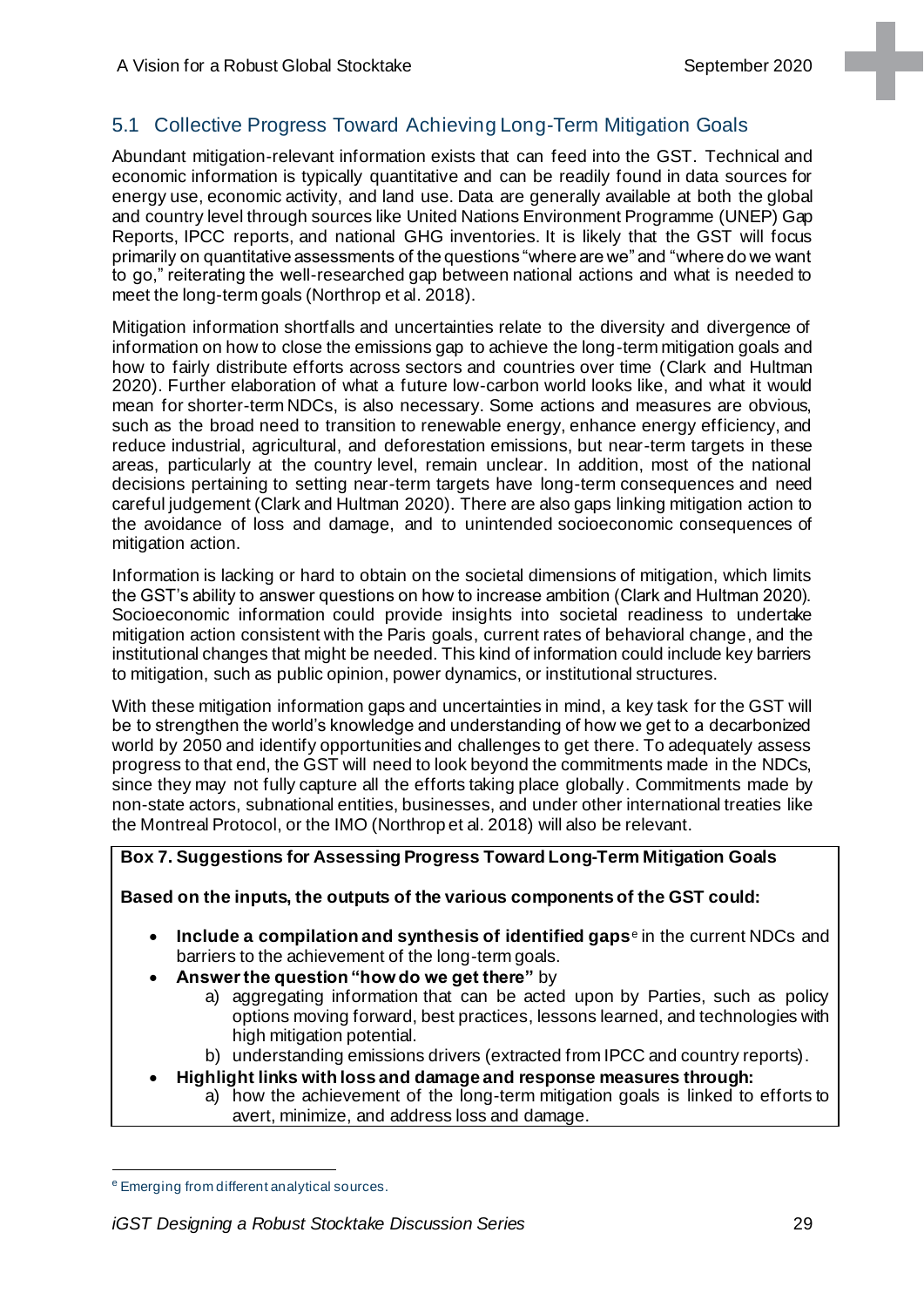- b) instances where mitigation action has led to unintended socioeconomic costs, and provide holistic, sectoral cost-benefit analyses to potentially uncover cobenefits of mitigation action. Such all-inclusive cost-benefit analysis could be undertaken in tandem with the existing Forum on Response Measures. The GST can potentially turn the impacts agenda around, and showcase those co-benefits as a driver of ambition (Obergassel et al. 2019).
- **Showcase examples of stakeholder action that falls outside the NDCs,** possibly at the sectoral level, and include efforts made by non-state actors, the private sector, subnational entities, and under international treaties like the Montreal Protocol, or the IMO. This would shine a light on options for greater ambition and could push governments to follow transition pathways on which some stakeholders have already embarked. f

### **The GST could:**

- **Consider disaggregated assessments of mitigation trends, opportunities, and barriers down to the sector level.**<sup>9</sup> It could also identify sector-specific opportunities, and provide recommendations (supported or not by sectoral road maps) on how to achieve the long-term mitigation goals by enhancing ambition and accelerating implementation.
- **Include an assessment of GHG peaking and specification of the timing** of the balance between the anthropogenic sources and removals (Northrop et al. 2018). h
- **Support and guide a discussion equity and ambition.** At the heart of the climate negotiations are the questions on whether the NDCs are in line with equity and Common but Differentiated Responsibilities (CBDR-RC) and whether they reflect the "highest possible ambition." A common understanding is that equity equity is fundamental to the success of the GST, if not the PA as a whole (Höhne et al. 2019).
- **Provide space to share views or develop a common vision** on what a well-below 2°C or 1.5°C warmer world would look like, based on qualitative and quantitative scenario analyses and other types of socioeconomic research.

# <span id="page-29-0"></span>5.2 Collective Progress Toward Achieving Long-Term Adaptation Goals

The long-term adaptation goals<sup>49</sup> of the PA are expressed in qualitative terms, which makes taking stock of collective progress toward their achievement more complex. Information about adaptation is also less advanced than information about mitigation. The data sources relied on by the GST include IPCC reports, country submissions of the adaptation communications to the UNFCCC, adaptation-related information contained in the BTRs, NAPs, and adaptation components of the NDCs.

The challenges to the GST fulfilling its mandate related to adaptation stem primarily from the qualitative nature of the long-term goals:

- Most obvious is the lack of a commonly understood definition of an effective or "adequate adaptation response." This is because of the long timelines associated with adaptation, uncertainty associated with impacts, and the context specificity of adaptation needs and related progress (Northrop et al. 2018).
- Adaptation tracking, monitoring, and evaluation is hampered by the shortage of a common set of metrics and indicators to measure reductions in climate vulnerability or

<sup>f</sup> This is referred to as an ambition loop. See:<https://ambitionloop.org/>.

<sup>&</sup>lt;sup>g</sup> Again, produced or emerging from different analytical sources.

<sup>h</sup> Article 4.1 of the PA.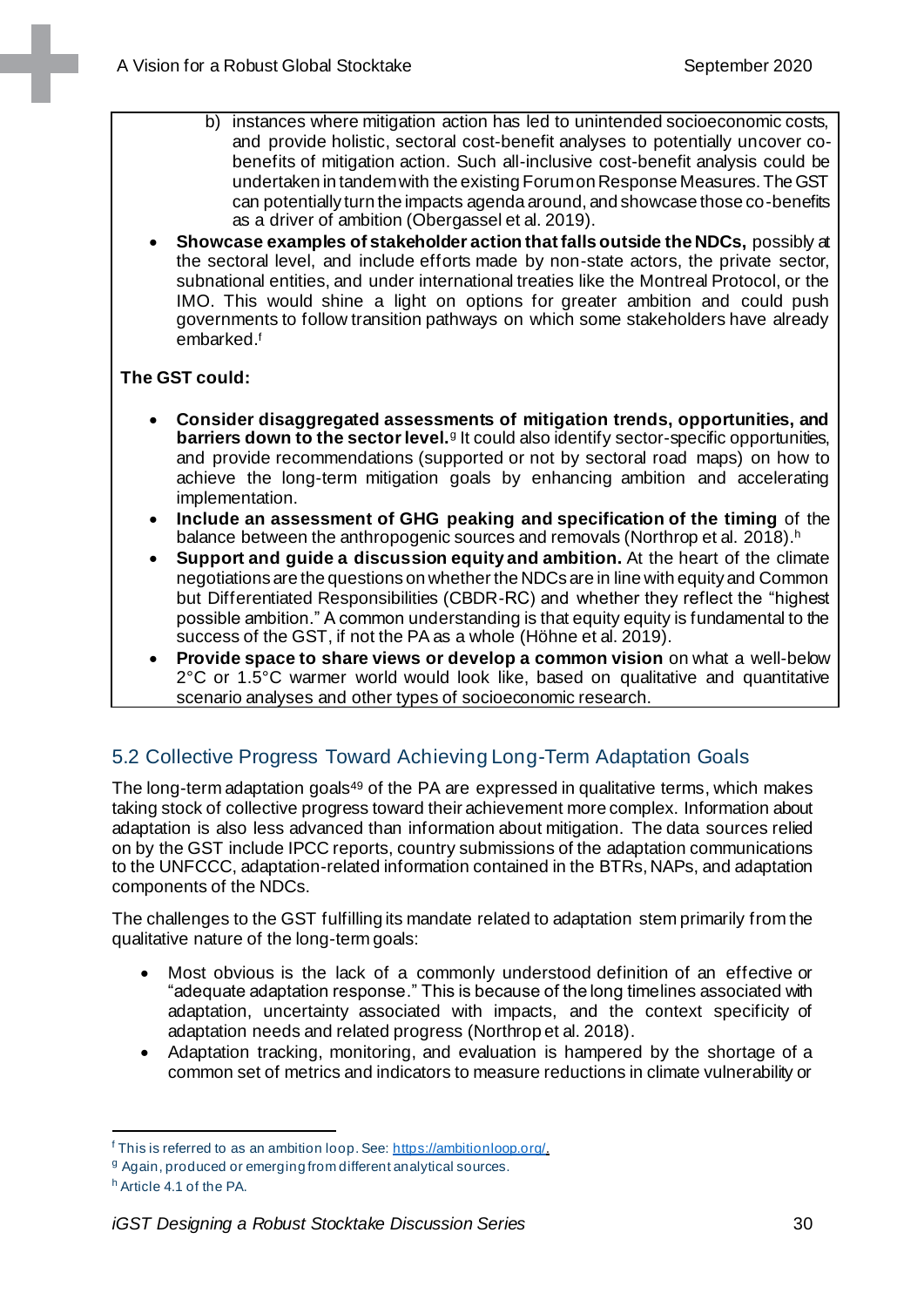improvement of adaptive capacity. Developing countries also face capacity constraints in carrying out monitoring and evaluation (Northrop et al. 2018).

• The way the global goal on adaptation is prescribed $50$  will affect how sustainable development will be taken stock of as part of the assessment of progress. This will need to be taken into account for the preparation of relevant research, analysis, as well as the collection and assessment of that analysis under the GST.

Despite challenges, the GST could help clarify what needs to be tracked and propose how to track it to measure progress on adaptation that encompasses the entirety of Article 7 of the PA. By highlighting inadequacies in the current adaptation response through an assessment of the collective progress on NAPs, for example, the GST could raise the profile of adaptation relative to mitigation on national and international agendas. This could help take stock of the strength of international cooperation in the context of Article 7.7. <sup>51</sup> Furthermore, the results of these assessments could respond to Article 7.6<sup>52</sup> by potentially directing more funding toward adaptation, especially to developing country Parties. Regarding equity, the GST could look at whether adaptation efforts are country-driven, gender-responsive, participatory and transparent, and focused on the most vulnerable groups, communities and ecosystems, in line with Article 7.5 (Holz et al. 2019). 53

### **Box 8: Suggestions for Assessing Progress Toward the Long-Term Adaptation Goals**

### **The GST could:**

- **Enhance assessment** by identifying nationally relevant qualitative data on the state of adaptation efforts, make an inventory of national-level experiences and priorities, and assess how to enhance adaptation implementation.
- **Identify collective capacity-building and technology needs** to inform future capacity-building initiatives and research and development efforts (Northrop et al. 2018), as well as highlight best practices and lessons learned from successful adaptation implementation efforts.
- **Provide a collective assessment of adaptation efforts at the sector level**, which would involve compiling information on the various kinds of adaptation actions being pursued in different sectors and in different national, environmental, and socioeconomic contexts. It would look at whether sectoral adaptation needs are being met, and identify barriers. While quite challenging, disaggregating the adaptation assessment at the sector level would also facilitate an assessment of sectoral adaptation costs, which can then be compared with the funding provided for adaptation. This would enable an assessment of the extent to which adaptation is widespread throughout economies and societies.<sup>54</sup>
- **Define "adequate."** The GST can be methodologically focused to better understand the meaning of an "adequate" adaptation response in a 1.5°C warmer world. The process could then contribute to determining the "adaptation gap," and whether current adaptation actions, and financial and technical means allocated to them, are enough to meet global needs in terms of governance, policy, legislation, finance, knowledge, and capacity.

# <span id="page-30-0"></span>5.3 Collective Progress Toward Achieving the Long-Term Financial Goal

Given the depth and urgency of the transition required to meet long-term mitigation and adaptation goals, it is critical that the GST assess progress on two core, interrelated topics of the UNFCCC: the mobilization and provision of support to developing countries to mitigate and adapt to climate change, and the consistency of all financial flows with the Paris climate objectives (Watson and Roberts 2019). The assessment of financial flows—including, but not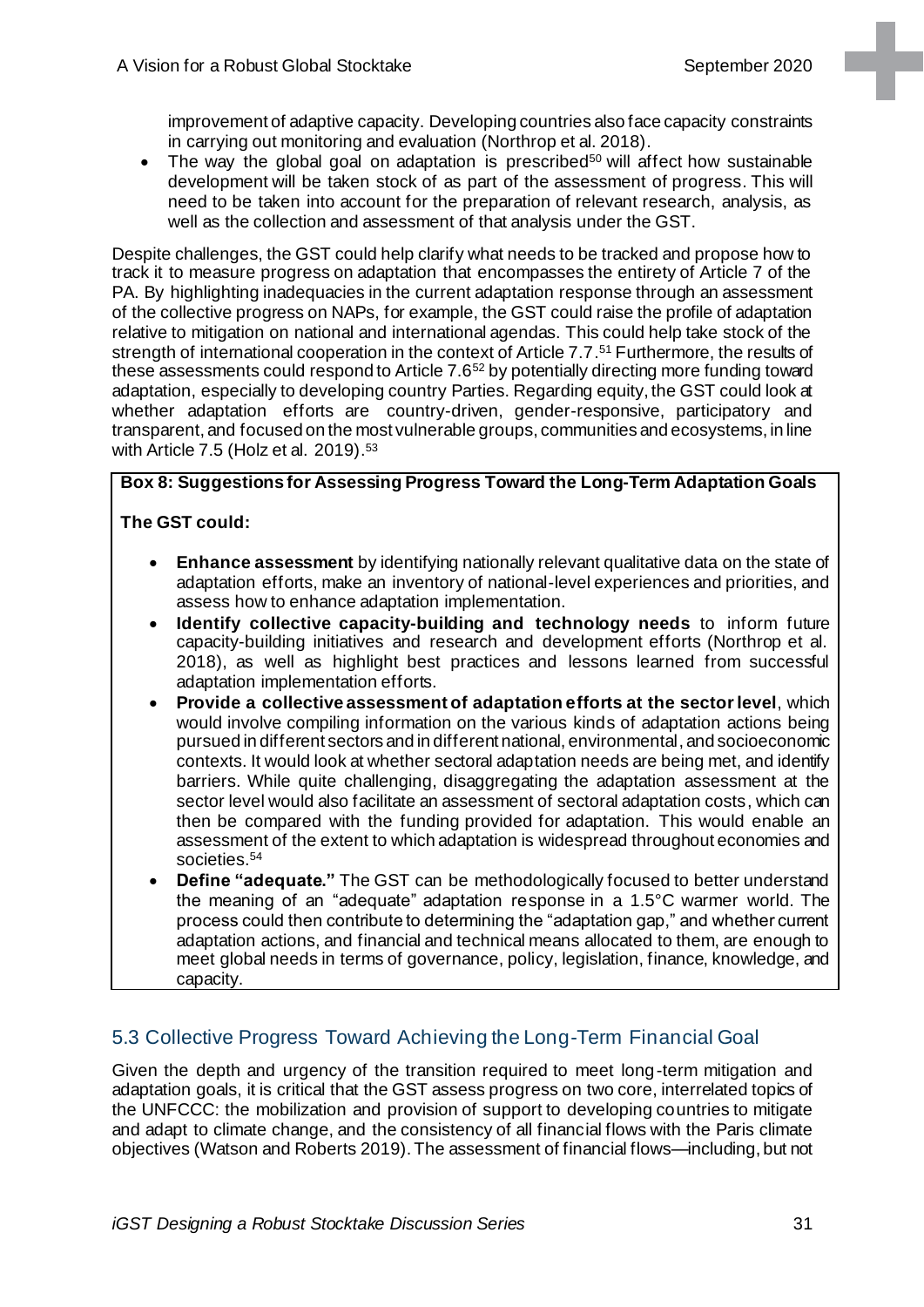limited to means of implementation and support—is required to assess progress toward the Paris goals.

A number of inputs are available to address these issues. For example, the Katowice decision identified the Biennial Assessment and Overview of Climate Finance Flows (BA) as a formal input into the financial discussions of the GST. The BA includes information related to the commitment by developed countries to mobilize US\$100 billion annually in climate finance for developing countries between 2020 and 2025, the breakdown of finance between mitigation and adaptation, the effectiveness of climate finance, and, every four years, a mapping of information relevant to Article 2.1(c) of the PA. Other inputs into the GST will include voluntary submissions from Parties, relevant reports from regional groups and institutions, and submissions from stakeholders and UNFCCC observer institutions. Finally, the IPCC Working Group III has also provided analysis on finance and investment which could be further leveraged (Gupta et al. 2014).

However, there are a number of information gaps and challenges that will make it difficult for the GST to take stock of finance:

- Definitional challenges make it difficult to assess progress. The financial goal set in Article 2.1(c) of the PA provides no definition of what "consistent with a pathway toward low-greenhouse gas emissions and a climate resilient development" means in practice.
- The Katowice decision designates one of the three thematic areas for the GST as focusing on means of implementation and support. This has created some uncertainty about how the GST will adequately assess progress related to the long-term goal set out in Article 2.1(c) of the PA, which covers the consistency of financial flows.
- The ETF does not require Parties to provide information on broader financial flows beyond means of implementation and support, nor on their efforts to make financial flows consistent with the PA.
- Only developed country Parties are required to report the support provided and mobilized for developing countries in BTRs, while others are only encouraged to do so. The data reported are neither consistent nor complete, particularly at the collective level (Obergassel et al. 2019).

We offer a number of suggestions to guide the outputs of the GST.

### **Box 9: Suggestions for Outputs for Assessing Progress Toward the Long-Term Financial Goal**

**The GST could do the following:**

- **Take stock of emerging analysis on financial commitments:** First of where developed countries stand collectively in terms of delivering \$100 billion annually by 2020 and until 2025. Subsequent GSTs could do the same for the new collective mobilization goal to be agreed by 2025. This would contribute to transparency and accountability, and hopefully push Parties to better deliver.
- **Encourage Parties to voluntarily include information on activities related to Article 2.1(c)** in future submissions such as NDCs and/or BTRs, which would be a means to ensure that data on financial flows are automatically reflected in the GST (Whitely et al. 2018). Such efforts could build on the work undertaken by the Standing Committee of Finance, which could be further mobilized to provide additional guidance.
- **Identify needs and gaps in policies and** support (including the adequacy and effectiveness of adaptation support), and assess the balance between financial resources for mitigation and adaptation, and efficient access to financial resources (Northrop et al. 2018).
- **Build consensus on what "Paris-compatible financial flows" means** by assessing the information related to Article 2.1(c) of the PA, and highlighting where financial flows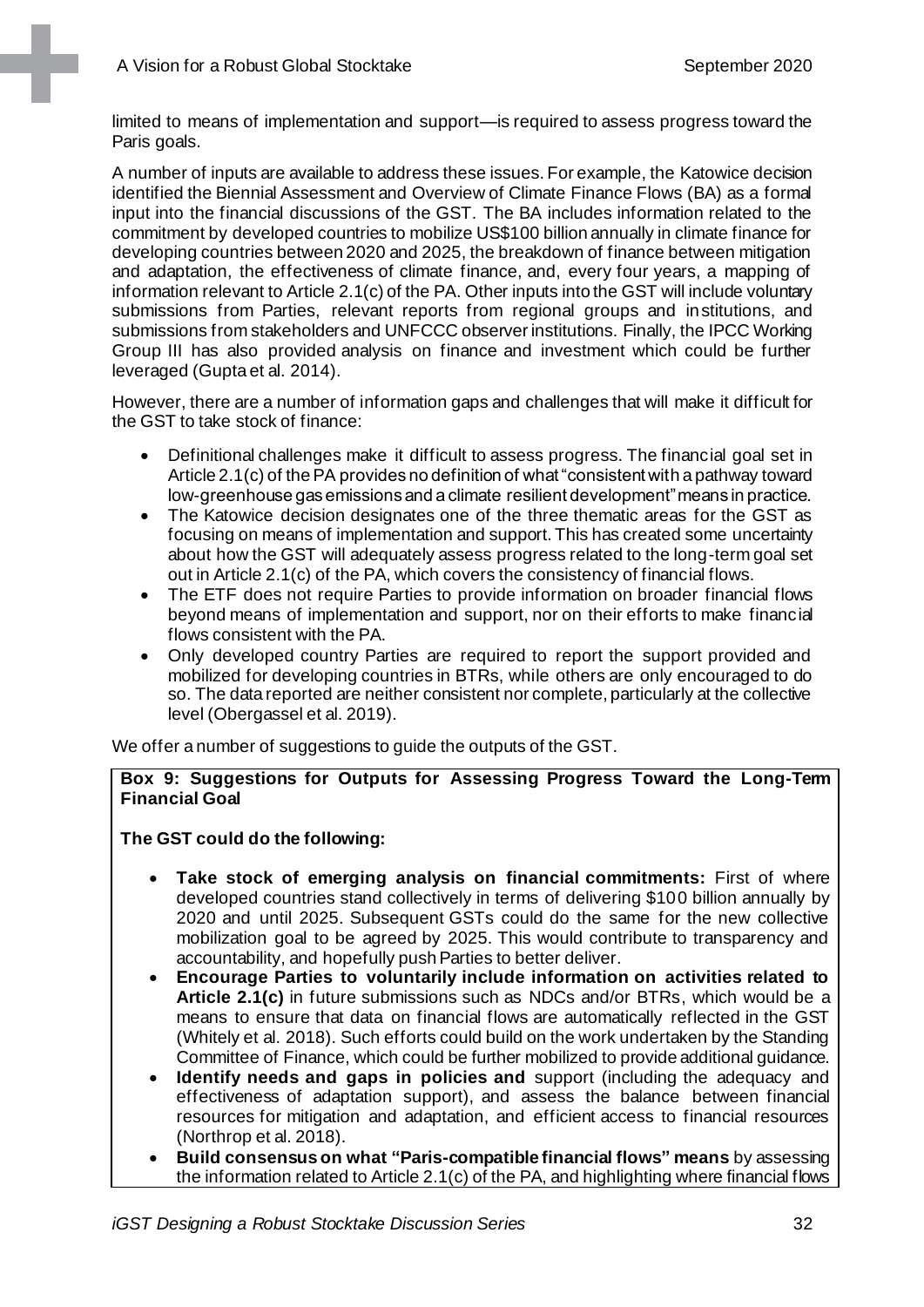are not consistent with the Paris goals, for example, finance for high-emissions activities.

- **Contribute to policy learning** by assessing the effectiveness of policies and support to align financial flows in accordance with Article 2.1(c). Aggregate and share best practices and lessons learned from countries' financial policies and regulations, fiscal policies, and public finance (Watson and Roberts 2019).
- **Discuss how much climate ambition can be enhanced** through alignment and mobilization of finance based on emerging analysis. Relatedly, the discussion and its output could highlight the virtuous circle by which investments in specific climate-friendly technologies, financial tools, and policy mechanisms under current NDCs have brought the costs of climate action down, generated socioeconomic benefits, and unlocked additional opportunities.
- **Make recommendations to policymakers, regulators, and investors** for ways to better align finance with climate goals, informing Parties about potential support needs and commitments to include in their future NDCs (Watson and Roberts 2019).

# <span id="page-32-0"></span>5.4 Cross-Cutting Issues and Suggestions

This section analyzes the selection and use of indicators to facilitate the assessment of progress and consideration of equity in the GST.

### **Selection and Use of Indicators**

The technical assessment component of the GST will involve the use of indicators to assess progress against targets in order to produce outputs that are politically relevant for the third and final consideration of outputs component. The selection of those indicators, and the indicators themselves, will be powerful tools to make the GST more robust "in the light of equity," <sup>55</sup> bearing in mind that the nature of the GST precludes the assessment of nationallevel commitments.

This section highlights the intersection between the choice of indicators and the need to run a global assessment equitably, in order to ensure the GST's legitimacy in the multilateral process. Currently, the Katowice decision is silent on how indicators can be used to evaluate global efforts equitably. Working toward a common understanding of the kinds of indicators that could be useful in evaluating the fairness of national climate action and support, within a process that is constrained to operate only at the collective level, would be critical to allowing the GST to perform its ambition-driving and accountability functions. While this issue brief does not make specific recommendations on which indicators to choose, it highlights a research opportunity for think tanks, and academic and civil society organizations to produce data that illustrate what could be deemed as equitable efforts. We also recognize that it will not be easy for Parties to come to an agreement on the set of indicators to use in a systematic fashion. Recommendations (even on a voluntary basis) could also emerge from the way Parties justify how their contributions are fair and equitable.

Most of the indicators widely used today are technical and economic and provide valuable insight on physical and economic outcomes. Technical and economic information that lends itself naturally to quantitative metrics will be useful for the quantitative assessments of the questions "where are we" and "where do we want to go?" But qualitative assessment of collective progress toward the achievement of long-term goals is also needed to bring more granularity and tell a local, regional, or sectoral story and, therefore, facilitate public scrutiny to ensure accountability of governments' level of climate ambition and action. <sup>56</sup> A mix of technical, economic, and societal indicators would, therefore, enable the balanced assessment necessary for the GST to fulfill its functions of pace-setting, driving ambition, sending signals, and holding countries accountable.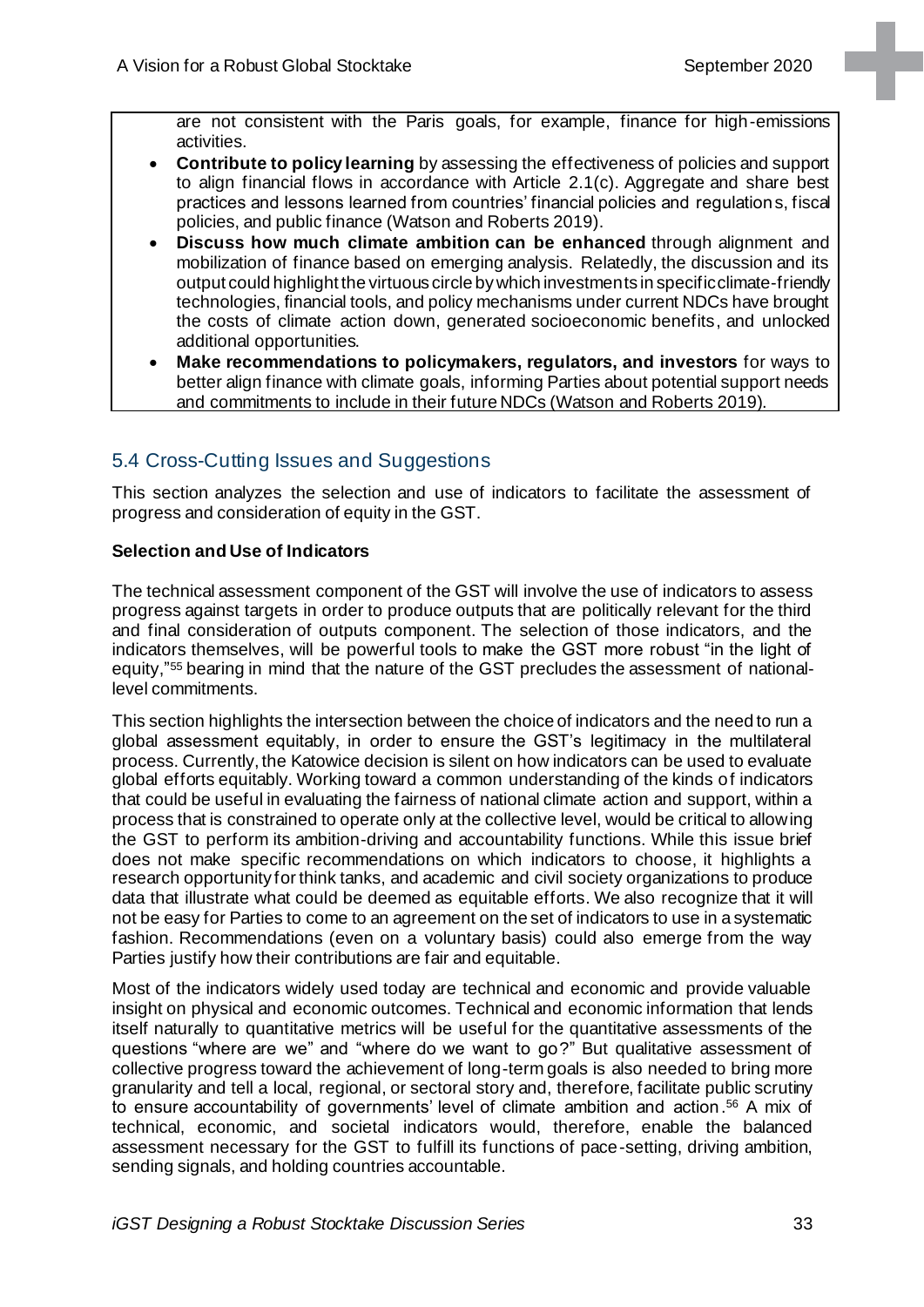Socioeconomic information is less easy to aggregate and synthesize, and thus less easy to address through indicators (Clark and Hultman 2020). Clear indicators are lacking to measure the societal and institutional transformations associated with achieving carbon-neutral economies, including indicators relevant to gender, and inclusive and participatory processes. In addition, unless information and indicators are standardized and made mandatory, it will not be possible to assess progress across countries or globally. Defining the indicators will both help countries and subnational entities track and address the ambition and degree of equity of their action, and act as a pressure point. An evaluation of the 2023 GST process and its outcome could result in the refinement and adjustment of indicators for the second GST in 2028.

### **Ensuring Consideration of Equity**

The inclusion of equity in the PA's mandate for the GST was a hard-won agreement considered vitally important by many Parties. Parties have specified that the thematic areas must be treated in a "balanced, holistic and comprehensive manner." <sup>57</sup> Such treatment will be critical for the robustness of the GST, which will only be accepted as equitable and legitimate by developing country Parties if it is seen as addressing their long-held concerns that are not always mitigation-centric. This is a pivotal yet sensitive aspect of the ambition mechanism which the GST aspires to be. More effort is needed if equitable approaches and considerations are to deliver tangible outcomes and spur a just transition toward climate-resilient and zerocarbon economies and societies.

Equity should, therefore, be reflected across all issues covered by the GST. Ideally, the GST outputs would address the extent to which countries are fulfilling their equitable contributions to global climate action and provide guidance on the appropriate levels of mitigation ambition, adaptation action, and means of implementation and support that individual countries should make. However, this is a sensitive issue. As we know, the mandate of the GST is to assess collective efforts made toward achieving the Paris goals, making it impossible for the GST to provide assessments that would indicate equitable effort-sharing at the national level, let alone within countries. It is difficult to evaluate equitable contributions if the discussions do not disaggregate the assessment to the country level, not to mention that there is no global consensus on how to measure an equitable burden or effort share regarding mitigation, adaptation, and means of implementation and support aimed at achieving the Paris goals. It is also unclear how the effects of climate actions on sustainable development priorities, the eradication of poverty, reduction of inequality, and loss and damage can be measured, or how unintended adverse impacts of climate policies can be reflected in the GST. This issue brief acknowledges the importance of these issues but cannot do justice to them.

### **Box 10: Suggestions to Guide Indicator Selection and Facilitate Equity**

### **Indicators:**

- **Indicators could be selected at the start of the technical dialogue,** during the IPCC– SBSTA dialogue mandated by the Katowice decision to enable focused scientific discussions and to enhance coordination on the GST.<sup>58</sup> The IPCC brings together credible groups of experts with geographical, gender, and expertise balance. This meeting should help advance our common acceptance of global measures of progress in the thematic areas, as well as our common understanding of the kinds of indicators that could be useful in evaluating the fairness of national climate efforts.
- **Indicators would have to explicitly address the Paris goals** (e.g., total global emissions and how they compare with the 1.5°C target; expected year of global emissions peak; rate of warming based on aggregation of NDC targets, if achieved; drivers of emissions; and non-emissions-based and more qualitative indicators).
- **Qualitative narratives could be useful in cases where progress may not easily be captured by quantitative indicators**; for example, information on key barriers to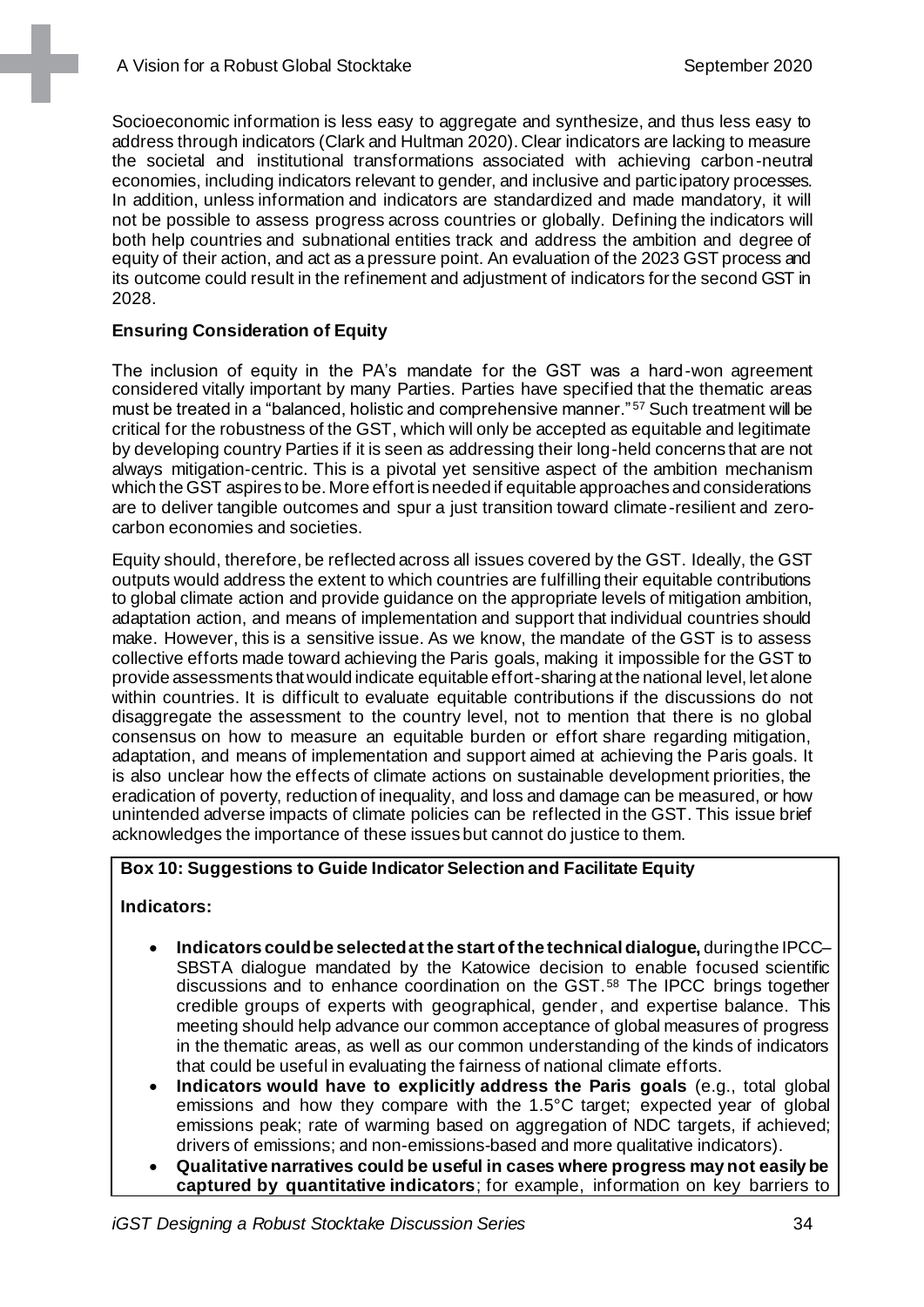mitigation falling outside the scope of international finance and technology transfer, such as public opinion (Clark and Hultman 2020) and the social dimension.

- **Grouping countries into tiers** (Northrop et al. 2018) against indicators of responsibility and capability, such as current and historic per capita emissions or GDP could partly overcome the limitation imposed by the mandate to address only collective progress. Efforts to identify and possibly select equity- (coupled with development-) related indicators could help better take into account countries' levels of development.
- **Sectoral indicators could be used to rate individual sectors on their progress** toward achieving net-zero emissions. Global progress could then be measured against those sectoral indicators (Obergassel et al. 2019). Information from individual countries could be used anonymously (Jeffrey et al. 2019).

### **Ways to facilitate equity:**

- **The assessment under the GST can draw on the explanations of equity included in Parties' NDCs**, aggregating those into a commonly accepted framework for recognizing the fairness and adequacy of a contribution (Winkler 2020).
- **Selected indicators could include equity** in relation to individuals, inter- and intragenerations, race-ethnicity, countries' historical responsibility, countries' capacity to implement climate solutions, countries' access to basic needs and rights, and countries' vulnerability to climate change (Al-Zahrani et al. 2019). This information could be compiled through an independent analysis produced by think tanks or other nongovernmental organizations.

### <span id="page-34-0"></span>5.5 Operationalizing Suggestions Related to Information Gaps and **Uncertainties**

The information gaps and uncertainties are cross-cutting and will surface in all three components of the GST. The GST's ability to collect all the information it requires to cover its broad scope can be enhanced if the process is made more equitable by encouraging input from developing countries and stakeholders (Boxes 2 and 3), and improving their access to information. Refining SBSTA mechanisms to identify and redress information gaps (Box 4) and providing adequate resources will also enhance information flow to the GST.

Aggregating the inputs collected from the first component into a format that is usable for the second component is necessary for the technical dialogue to take stock and assess collective progress toward the long-term goals. The input into the GST should also be made publicly available, with set opportunities for stakeholders to review, comment on, and complement the input, in particular, the transparency reports submitted by parties (Obergassel et al. 2019).

Box 10 suggested ways to select indicators that will enable the technical dialogue to move from exchanging views, information and ideas<sup>59</sup> to effectively taking stock and assessing collective progress with a view to producing output that Parties can use to enhance climate action and support. Those indicators will enable the data and information collected in the first component to tell the story of the progress made and by whom, whether progress is on track to achieve the long-term goals, and where the opportunities and challenges to do more lie.

It will also be critical for independent bodies like the iGST to ensure their membership is fully reflective of geographical balance, generate new research where there are data gaps, or synthesize available information which may be beyond the capacity of the GST, such as information related to nongovernmental action. Non-Party stakeholders and independent bodies like the iGST could organize regional, national, or thematic GST-related dialogues of their own in addition to participating in the technical dialogue under the GST process. This would require the outputs from the relevant components to be made publicly available so that they can be discussed in such workshops. The report-back of these events could happen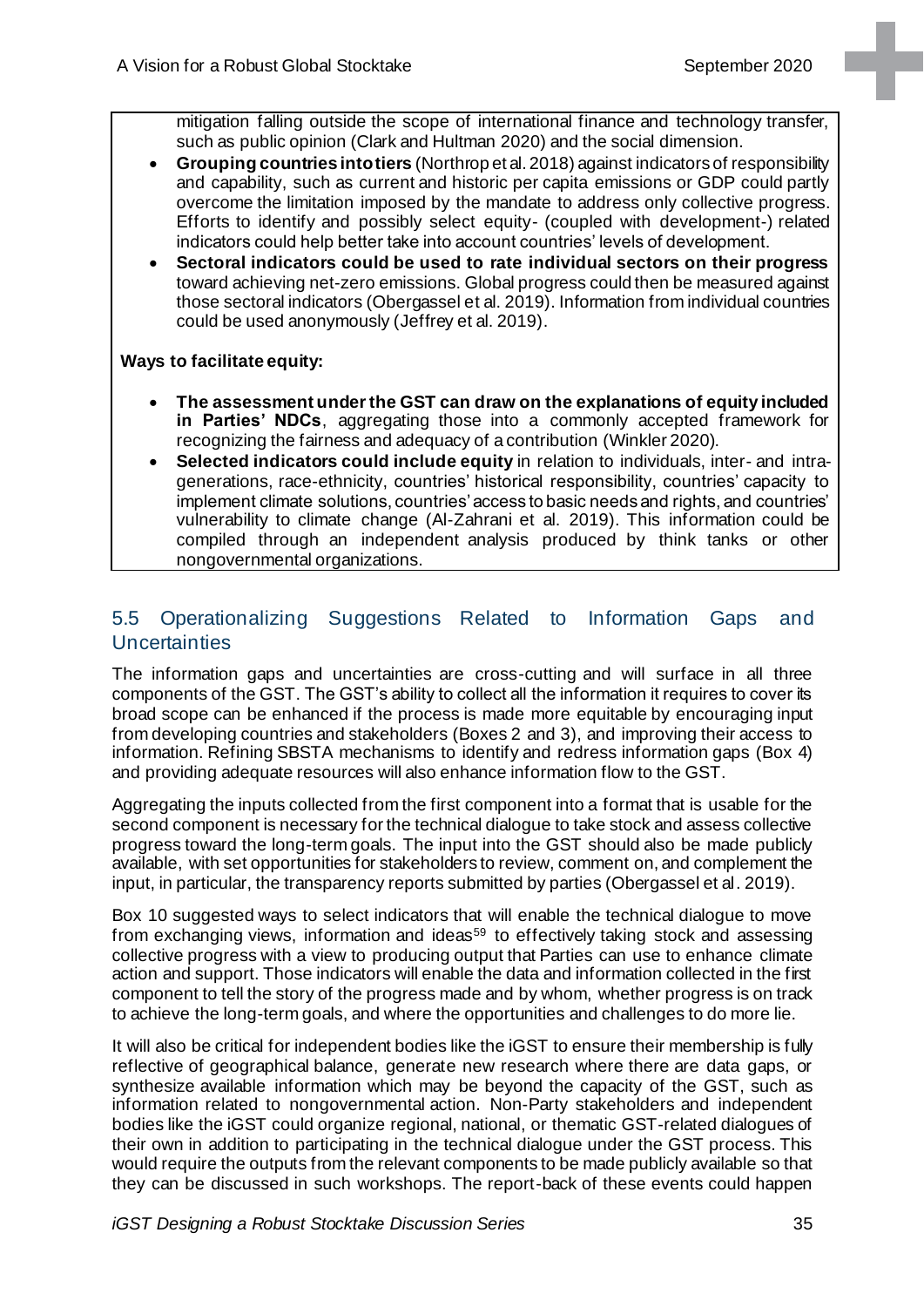through SBSTA and/or the High-Level Climate Champions and these events could also be broadcast. Boxes 2, 7, 8, and 9 of this issue brief suggest ways to aggregate the information collected into robust output, and the kinds of assessments the GST could make and reflect in its outputs, based on the information collected as well as on the gaps identified.

The outputs of the third component must send strong signals to the world about where it stands in relation to achieving the Paris goals, and highlight the gaps and challenges. More importantly, outputs should communicate best practices and opportunities to reach the goals, to catalyze greater efforts from governments and other fora (Obergassel et al. 2019). This can be achieved by producing solution-oriented outcomes, and by identifying synergies with the broader development agenda that can be adapted to different circumstances.

Box 11 suggests how the outputs might be made politically impactful, including ways in which the wealth of output produced by the technical assessment can be effectively presented, discussed, and considered, address the information gaps identified in this issue brief, and catalyze solutions. To maximize the impact of the third component, it will be important to involve experts from nongovernmental organizations, in addition to Party representatives, to prevent overly politicized and negotiated outputs. Outside involvement will help maintain scientific robustness and legitimacy, while enhancing the visibility of the GST in the eyes of the public and media, spurring enhanced climate action. It may also be useful to generate and communicate two sets of outputs—technical and political. In these outputs, Parties would be well placed to invite the work of the IPCC to inform future GSTs and fill gaps identified during the current GST.

### **Box 11. Additional Suggestions to Minimize Information Gaps and Uncertainties**

There are mainly three ways in which the suggestions made in this issue brief related to information gaps and uncertainties can be implemented:

- **Refining and implementing mechanisms** both within the GST proper and throughout the wider UNFCCC architecture to ensure that information gaps are identified and addressed, allowing for the broader participation and engagement of Parties and stakeholders in the process, and ensuring that Parties are equipped with all the materials they need to engage equitably throughout the GST process.
- **Implementing guidance** on the format, structure, and types of outputs of the GST will help address content-related matters so that the outputs are reflective of the assessments made and carry political weight.
- **Role of observer organizations:** Non-Party stakeholders and independent bodies like the iGST can play a crucial role in filling data gaps and synthesizing information that falls outside the scope of the mandated GST input. Stakeholders can discuss the outputs of the relevant components through thematic GST-related dialogues and report back to SBSTA.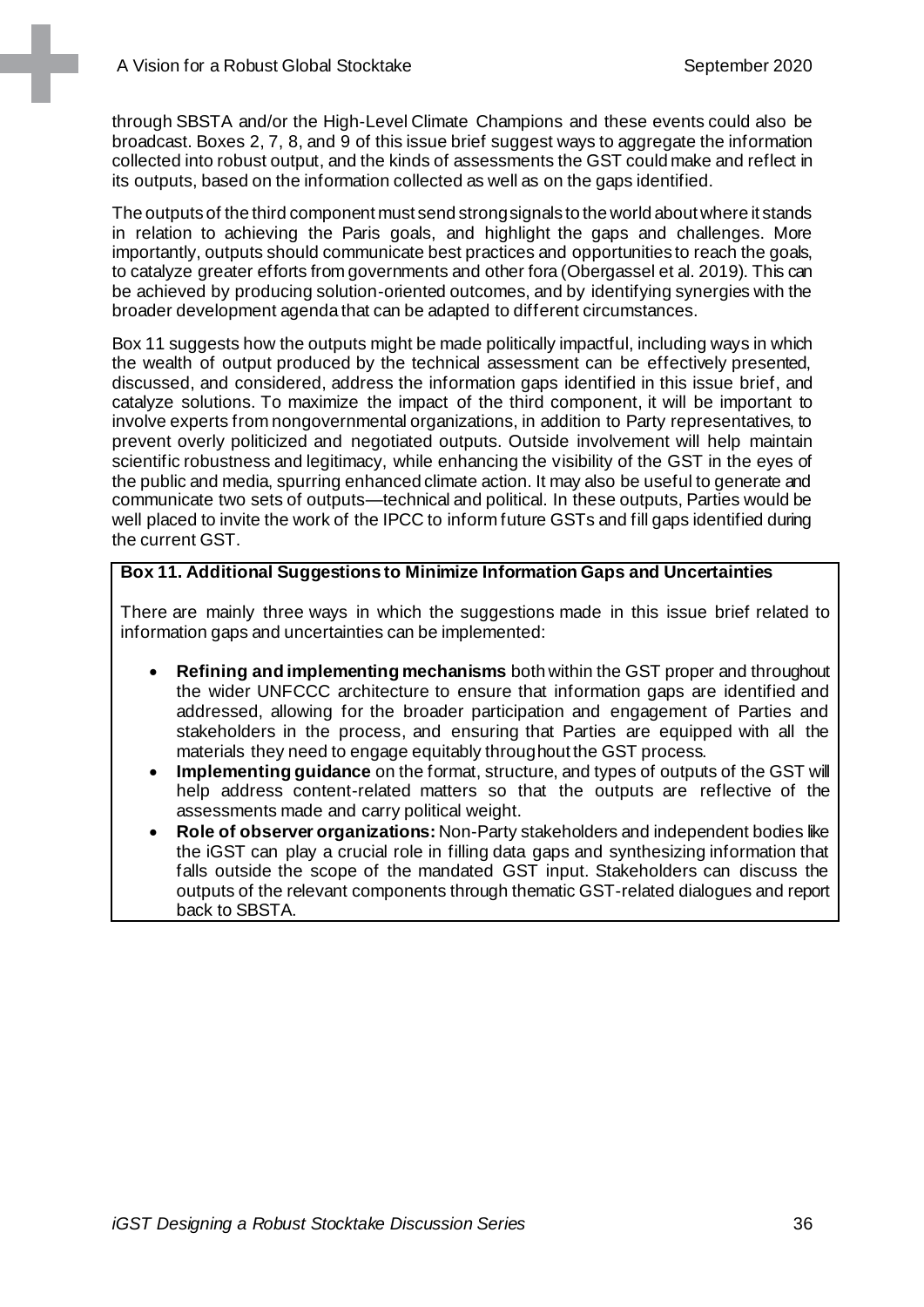# <span id="page-36-0"></span>**+ 6. Conclusion**



In December 2018, in Katowice, countries agreed a set of procedures and modalities to bring the PA to life. Known as the Paris Rulebook, this set of internationally agreed requirements allowed countries to set their own level of commitments through voluntary climate action and support pledges, but embedded them in an international accountability framework and a ratchet mechanism in the hope of increasing global ambition.

Whether governments will be able to go beyond their comfort zone and express ambitious aspirations based on tough science-based decisions remains to be seen. For the PA to catalyse change at the scale and pace required, the GST will need to mobilize compelling data, generate international and domestic pressure, and create political momentum behind the climate pledges and review processes. The GST processes in 2023 and 2028 must be both decisive, and prompt bold and transformational action and support.

This issue brief reviews how the GST, based on architecture adopted in Katowice, can contribute to achieving the Paris goals and fulfil four important functions: pace-setting, driving ambition, holding countries accountable, and sending signals with supporting guidance. It highlights a number of gaps that hinder these functions, both in terms of process and substance (information content).

This issue brief also shows the great potential that lies within the bounds of the GST, and the opportunities to strengthen the process before its first test. It includes a number of suggestions to make the GST more fit for purpose, including ways to facilitate a thorough, effective, equitable, and timely assessment of country progress by maintaining the fragile balance struck in the negotiations regarding the depth of the considerations on the long-term goals and thematic areas. It also offers insights on how to make the process as equitable and inclusive as possible. These suggestions can be reviewed against the GST timeline in Appendix C.

Non-state actors can play an important role in shaping the process and outcome of the GST through their participation and inputs. The limitations inherent in the GST mean that several of the recommendations could be picked up by international think tanks, research organizations, or civil society, and still contribute to tapping the GST's full potential. These and other observers of the GST process can reduce many of the data gaps by contributing relevant analysis of environmental and economic issues, but also social and behavioral data and trends, which have been insufficiently studied. Observer organizations could also synthesize relevant information from sources outside the UNFCCC, building common understanding on issues where there is currently no consensus in the UNFCCC, and participating in the conversation during the various components of the GST.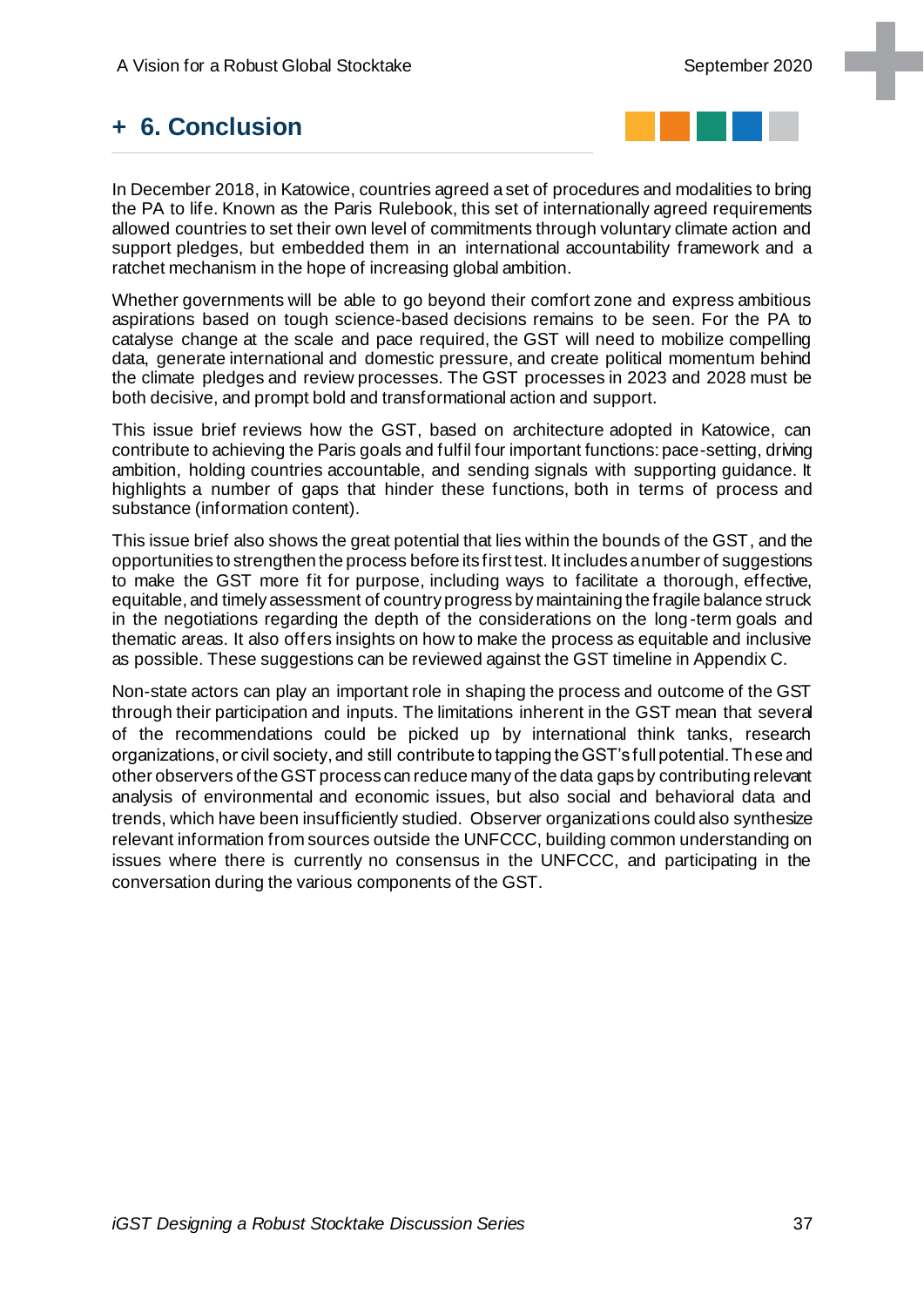# <span id="page-37-0"></span>**+ Annex A. Timeline of the First GST**



### **Table A1: Timeline of the First GST**

*(Due to the COVID-19 pandemic, it is possible that the timing of the first GST will be adjusted. The timeline shown here is what was expected before the outbreak of the pandemic.)*

| <b>Dates</b>              | <b>UNFCCC and</b><br><b>IPCC Agenda</b> | <b>GST Agenda</b>                                                                                                                                                                                                                                                                                                                                                                                                                    |
|---------------------------|-----------------------------------------|--------------------------------------------------------------------------------------------------------------------------------------------------------------------------------------------------------------------------------------------------------------------------------------------------------------------------------------------------------------------------------------------------------------------------------------|
| April 2021                | <b>IPCC WG1</b>                         |                                                                                                                                                                                                                                                                                                                                                                                                                                      |
| <b>June 2021</b>          | $\overline{SB}$ 54                      |                                                                                                                                                                                                                                                                                                                                                                                                                                      |
| <b>July 2021</b>          | <b>IPCC WG3</b>                         |                                                                                                                                                                                                                                                                                                                                                                                                                                      |
| October 2021              | <b>IPCC WG2</b>                         |                                                                                                                                                                                                                                                                                                                                                                                                                                      |
| November/December<br>2021 | <b>SB55/COP27</b>                       | • SBs produce guiding GST questions (per<br>paragraph 7 "one session of the subsidiary<br>bodies prior to the relevant activities under the<br>global stocktake being carried out")<br>SBs complement the non-exhaustive list of<br>$\bullet$<br>sources of input (per paragraph 38 "at its<br>session held prior to the information collection<br>and preparation component of the global<br>stocktake")                            |
| May/June 2022             | <b>SB56</b>                             | information collection and<br><b>Start</b><br>preparation<br>component (per paragraph 8 "will commence one<br>session<br>before the<br>of the<br>start<br>technical<br>assessment")                                                                                                                                                                                                                                                  |
| <b>July 2022</b>          | <b>IPCC SYR</b>                         |                                                                                                                                                                                                                                                                                                                                                                                                                                      |
| August 2022               |                                         | Cutoff date for submitting GST input-August<br>2022 per paragraph 19 "taking into account that<br>such inputs should be submitted at least three<br>months before their consideration in the technical<br>assessment"                                                                                                                                                                                                                |
| November/December<br>2022 | <b>SB57/COP28</b>                       | Start technical assessment [per paragraph 8<br>"which will take place during the two (or depending<br>timing of the publication<br>the<br>of<br>the<br>on<br>Intergovernmental Panel on Climate<br>Change<br>reports, three) successive sessions of<br>the<br>subsidiary bodies preceding the sixth session of<br>the Conference of the Parties serving as the<br>meeting of the Parties to the Paris Agreement<br>(November 2023)"] |
| May 2023                  |                                         | End of information preparation component-per<br>paragraph 20 "Decides that the information<br>collection and preparation component of the global<br>stocktake will end no later than six months before<br>the consideration of outputs"                                                                                                                                                                                              |
| May/June 2023             | <b>SB58</b>                             | End technical assessment [per paragraph 8<br>"which will take place during the two (or depending<br>timing of the publication of<br>the<br>the<br>on<br>Intergovernmental Panel on Climate<br>Change<br>reports, three) successive sessions<br>of<br>the<br>subsidiary bodies preceding the sixth session of                                                                                                                         |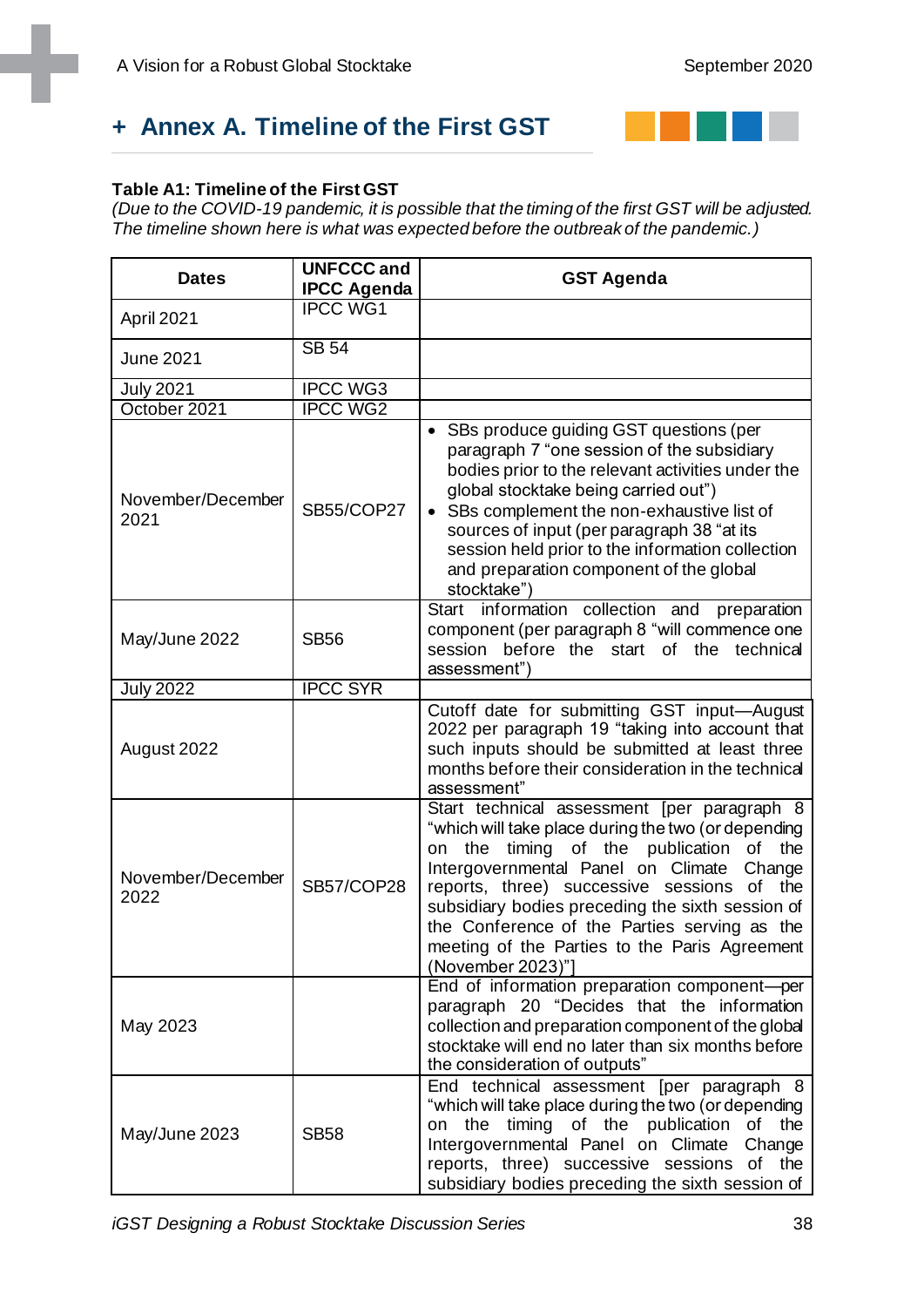|                   |            | the Conference of the Parties serving as the                                                                                                        |
|-------------------|------------|-----------------------------------------------------------------------------------------------------------------------------------------------------|
|                   |            | meeting of the Parties to the Paris Agreement                                                                                                       |
|                   |            | (November 2023)"]                                                                                                                                   |
| November/December |            | Consideration of outputs per paragraph<br>8                                                                                                         |
| 2023              | SB59/COP29 | "(November 2023) during which the consideration                                                                                                     |
|                   |            | of outputs will take place"                                                                                                                         |
| November/December | COP31      | Per paragraphs 17 and 18 "Invites Parties to<br>present their NDCs, informed by the outcome of<br>the GST, at a special event under the auspices of |
| 2025              |            | the UNSG" and "other related events within and                                                                                                      |
|                   |            | outside the UNFCCC can contribute to the GST                                                                                                        |
|                   |            | and the implementation of its outcome"                                                                                                              |

*Source*: Based on Katowice decision (UNFCCC 2018).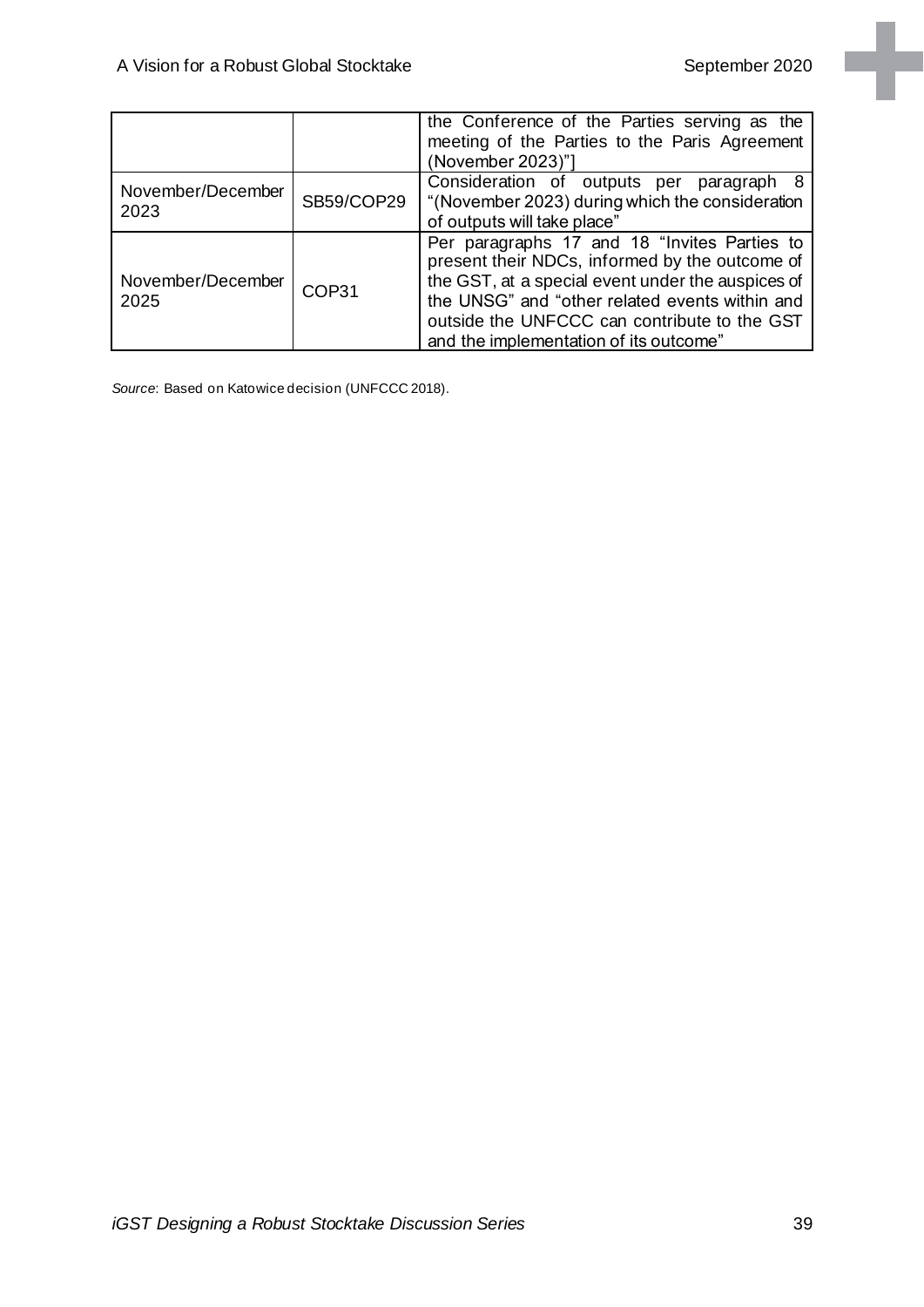# <span id="page-39-0"></span>**+ Annex B. Possible Guiding Questions for the GST**



This appendix provides possible guiding questions that build on Northrop et al. (2018) and Höhne et al. (2020). A selection of the questions could be used by all components of the global stocktake, including specific thematic and cross-cutting questions (Paragraph 7 of 1.CP/24).

### **Mitigation**

Where are we?

- Are all Parties preparing, communicating, and maintaining successive NDCs? (Article 4.2)
- Are all Parties pursuing domestic mitigation measures, with the aim of achieving the objectives of such contributions, (Article 4.2) and can they be considered a major deviation from past activities?
- Are all Parties providing the information necessary for clarity, transparency, and understanding, in accordance with Decision 1/CP.21 and other relevant decisions? (Article 4.8)
- Are the NDCs in line with equity and CBDR-RC and do they reflect "highest possible ambition" (Article 4.3) given potential costs and benefits?
- Are Parties accounting for their NDCs in the manner outlined in Article 4.13?
- How have long-term low GHGemission development strategies been formulated? (Article 4.19)
- Are sinks, reservoirs of sinks, and reservoirs of GHGs being conserved and enhanced (as appropriate)? (Article 5.1)
- Is the use of internationally transferred mitigation outcomes toward NDCs promoting sustainable development and ensuring environmental integrity and transparency, including in governance, and applying robust accounting to ensure, inter alia, the avoidance of double counting? (Article 6.2)
- Is the mechanism to contribute to the mitigation of GHGemissions and support sustainable development established and effective? (Article 6.4)
- Is the framework for nonmarket approaches to sustainable development established and effective? (Article 6.9)
- To what extent are Parties providing and receiving international support, and how effective is it?
- What is the aggregated impact of subnational and nonstate actions on the implementation of mitigation actions and ultimately on future global GHGemissions?
- What are the aggregated projected GHGemissions that result from all actions?
- When will emissions peak?
- What is the current trend of drivers of emissions at the country and the sectoral level?
- When do  $CO<sub>2</sub>$  emissions need to reach net zero?
- When do non-carbon dioxide GHG emissions need to reach net zero?
- When do total GHG emissions need to reach net zero?
- Based on current progress, what is the projected increase in global average temperatures above preindustrial levels?

#### Where do we need to be?

- What global emission pathways are consistent with the long-term temperature goal, and what are the associated assumptions?
- What does it mean for mitigation to be conducted in an equitable manner?
- What does a 1.5°C warmer world look like on a country and sector level? What would such a shared **vision** be?
- What is the gap (in global GHG emissions, technology, action, investments) between current progress and scenarios consistent with the long-term temperature goal?

#### How do we get there?

- What are the barriers for implementation of further actions, and how can Parties be supported in overcoming them?
- What projects, programs, policies, and institutions are available to close the gap between where we are and where we need to be on a regional, country, sector, and organization level? Which of these have proven successful in the past?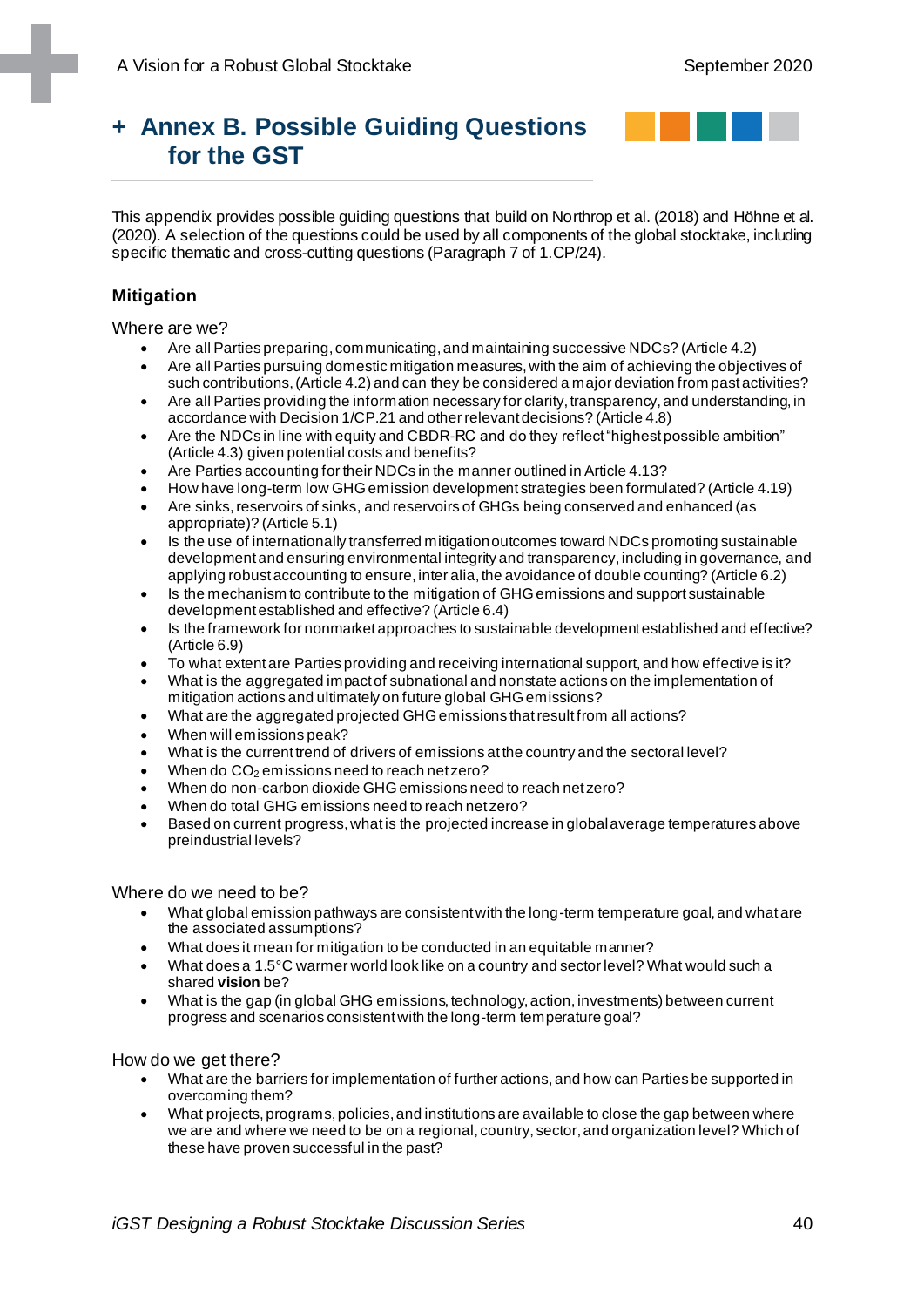• What are the costs (e.g., mitigation costs, compromises on food and water availability) and benefits (e.g., lower air pollution and better health, energy security, and innovation) of achieving additional reductions at the regional, country, sector, and organization level?

### **Adaptation**

Where are we?

- Are all Parties preparing and reporting successive adaptation communications?
- Are Parties planning and implementing domestic policies and governance structures in support of their adaptation communications and do these enhance adaptive capacity, strengthen resilience, and reduce vulnerability?
- To what extent has adaptive capacity been enhanced, resilience strengthened, and vulnerability reduced with a view to contributing to sustainable development? (Article 7.1)
- How do these advances contribute to sustainable development? (Article 7.1)
- What data and information have been gathered, synthesized, and shared to recognize the adaptation efforts of developing countries? [Article 7.3 and 7.14(a)]
- To what extent is adaptation action incorporating the principles outlined in Article 7.5?
- Are efforts to adapt to climate change being conducted in an equitable manner?
- What evidence exists to indicate that Parties are strengthening their cooperation on enhancing action on adaptation? (Article 7.7)
- To what extent have Parties enhanced understanding, action, and support with respect to loss and damage associated with the adverse effects of climate change?

#### Where do we need to be?

- What are the current and projected climate change needs, risks, and impacts?
- What does it mean for adaptation to be conducted in an equitable manner?
- What does the temperature goal in Article 2 require in terms of an "adequate" adaptation response (Article 7.1) considering climate risk and residual damages?
- How adequate and effective is adaptation and support provided for adaptation? [Article 7.14(c)]
- What is required for Parties to avert, minimize,and address loss and damage associated with the adverse effects of climate change?

#### How do we get there?

- What are the common technological, social,and financial barriers to adaptation planning, and how can Parties overcome, and be supported to overcome, them? (Article 7.8)
- What is needed to support broader incorporation/application of the principles outlined in Article 7.5?
- In what ways can Parties continue to build on the Cancun Adaptation Framework to strengthen cooperation on enhancing action on adaptation? (Article 7.7)
- What outputs are needed to enhance the implementation of adaptation action? [Article 7.14(b)]
- What policies and institutions at the country and sector level are available to achieve the adaptation actions that are needed? Which of these have proven successful in the past?
- What policies and institutions are available to reduce the risk of loss and damage?
- What are the associated costs and benefits (resilience, avoided damages, other positive effects) of these approaches at country and sector level?

#### **Financial Flows, Support, and Means of Implementation**

Where are we?

- What is the status of financial support (contributions) in implementing the Paris Agreement (PA) and reporting on it?
- To what extent are current financial flows consistent with compatible pathways toward low GHG emissions and climate-resilient development, toward meeting the collective financial goal? [Article 2.1(c)]
- To what extent are countries and other actors mobilizing financial resources, technology transfer, and capacity building in line with the PA's goals in an equitable manner?
- What projects, programs, policies, and institutions are being used to make financial flows consistent with a pathway toward low GHG emissions and climate-resilient development, and how effective are they? [Article 2.1(c)]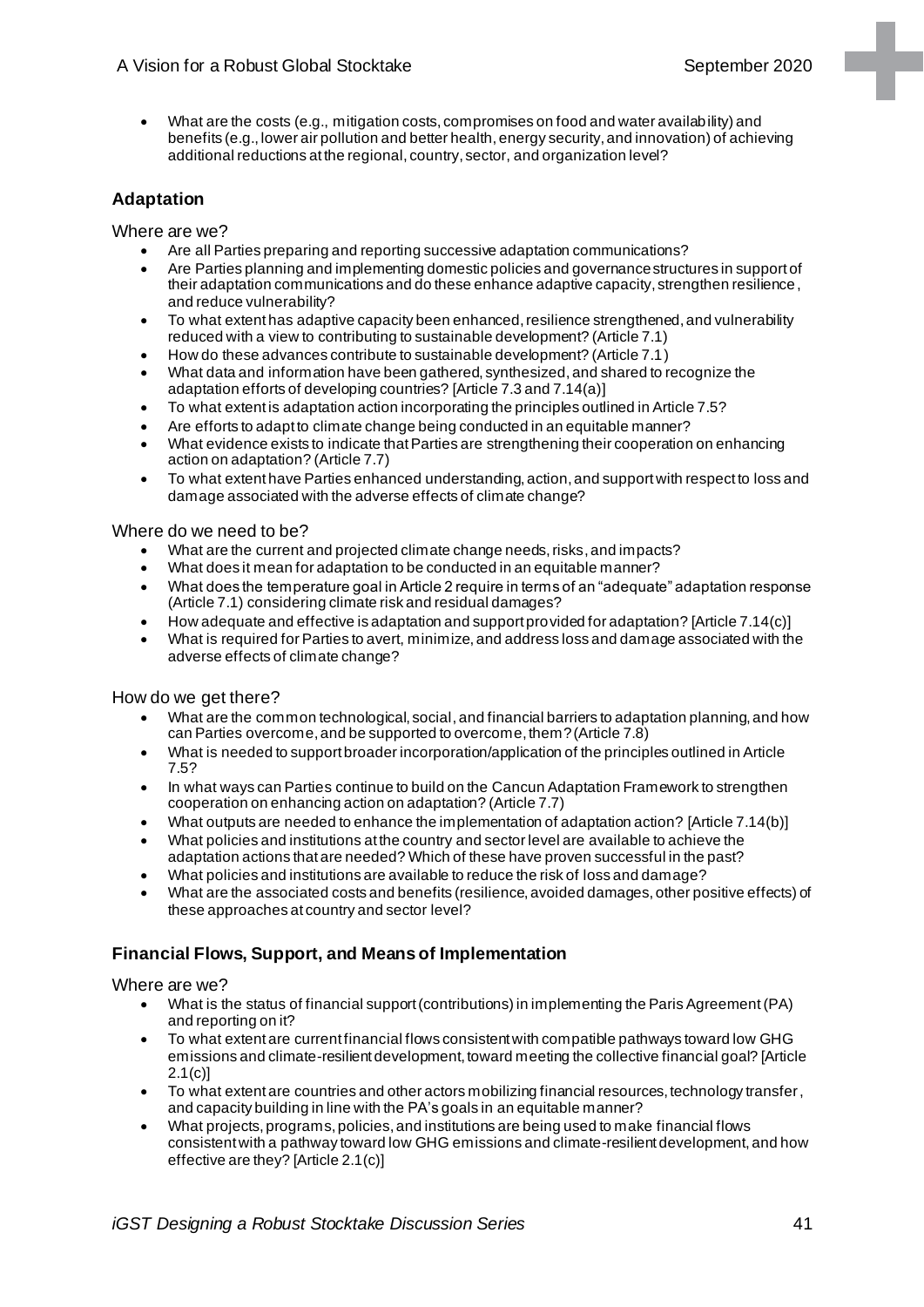- Are developed country Parties providing financial resources to assist developing country Parties in continuation of their existing obligations under the UNFCCC? (Article 9.1)
- Are other Parties providing support voluntarily? (Article 9.2)
- Is the mobilization of climate finance taking into account the needs and priorities of developing country Parties and a progression beyond previous efforts? (Article 9.3)
- Is the provision of scaled-up financial resources achieving a balance between adaptation and mitigation? (Article 9.4)
- Are the institutions serving the PA ensuring efficient access to financial resources through simplified approval procedures and enhanced readiness support for developing country Parties, in particular,for the least developed countries and small island developing states? (Article 9.9)
- What support is being provided to developing country Parties for technology development and transfer, including for strengthening cooperative action on technology development and transfer at different stages of the technology cycle, with a view to achieving a balance between support for mitigation and adaptation? (Article 10.6)
- Are Parties cooperating to enhance the capacity of developing country Parties to implement the PA? Are developed country Parties enhancing support for capacity-building actions in developing country Parties? (Article 11.3)

#### Where do we need to be?

- What would it take to make financial flows consistent with compatible pathways toward low GHG emissions and climate-resilient development, in accordance with the goals set out in Articles 2.1(a) and (b), 4.1, and 7.1? [Article 2.1(c)]
- What is the estimated gap between climate finance mobilized, the collective mobilization goal, and pathways that are consistent with the long-term goal?
- Which projects, programs, policies, and institutions are consistent with low GHG emissions and climate-resilient development pathways, and which projects, programs, policies, and institutions are not consistent with such pathways?
- What are the needs and priorities for support of developing country Parties? (Article 9.3)
- How large is the gap between the financial resources provided for adaptation and the financial resources provided for mitigation? (Article 9.4)
- What is the estimated gap between climate finance mobilized, the collective mobilization goal, and pathways that are consistent with the long-term goal?

How do we get there?

- What are the barriers that prevent financial flows to be consistent with the goals of the PA?
- How can support provided and mobilized be more effective in meeting the long-term goals of the PA?
- What projects, programs, policies, and institutions are necessary to make financial flows consistent with a pathway toward low GHG emissions and climate-resilient development, and how could they enable an increase in ambition? [Article 2.1(c)]
- What policies, investments, and institutional reforms are required to scale up the mobilization of finance, achieve a balance between adaptation and mitigation financial resources, and ensure efficient access to finance? (Articles 9.4 and 9.9)

### **Additional Questions Arising from Implementation of the Agreement**

There are additional issues that the GST may have the mandate to consider, even though they don't fit neatly under the three thematic areas:

Where are we?

- To what extent have Parties cooperated to enhance climate change education, training, public awareness, public participation, and public access to information, recognizing the importance of these steps with respect to enhancing actions under the PA? (Article 12)
- To what extent have Parties implemented Article 13, including the provision of information under paragraphs 7, 8, 9, and 10 and the review process under paragraphs 11 and 12?
- Are efforts on mitigation, adaptation, and support being conducted in an equitable manner?

Where do we need to be?

- What is required for enhanced cooperation on education, training, public awareness, public participation, and public access to information? (Article 12)
- What reporting and review requirements would be compatible with the long-term goals of the PA?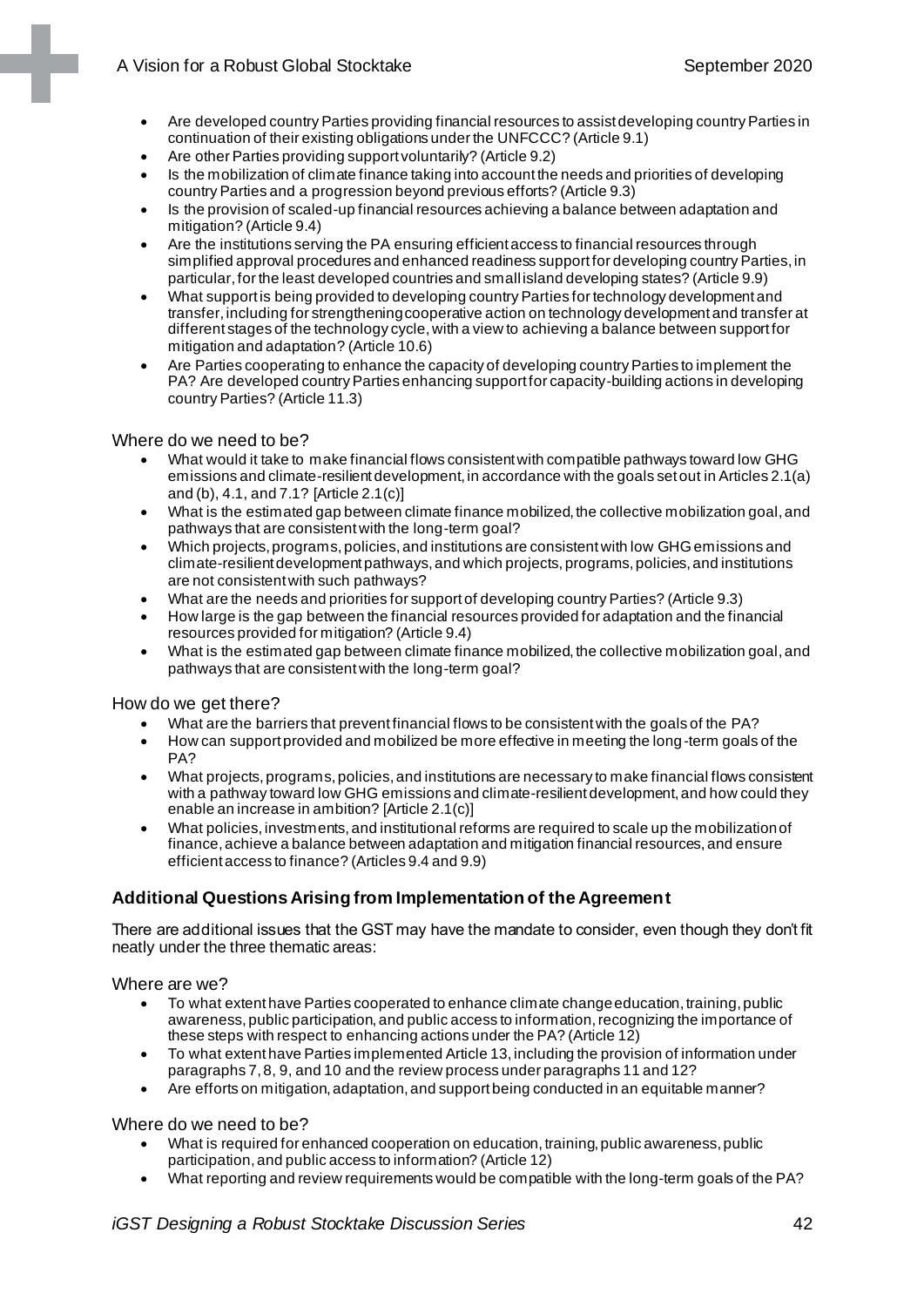• What does it mean to implement mitigation, adaptation, and support in an equitable manner?

#### How do we get there?

- In what ways can sustainable development reduce the risk of loss and damage? (Article 8.1)
- Has the Warsaw International Mechanism for Loss and Damage collaborated with existing bodies and expert groups under the PA as well as relevant organizations and expert bodies outside the PA? (Article 8.5)
- What lessons have been learned about enhancing education, training, public awareness, public participation, and public access to information on climate change? How can they be scaled up? What opportunities are there for additional cooperation? (Article 12)
- How could the barriers for reporting and review requirements that would be compatible with the long-term goals of the PA be overcome?
- How can mitigation, adaptation, and support efforts be conducted in a more equitable manner?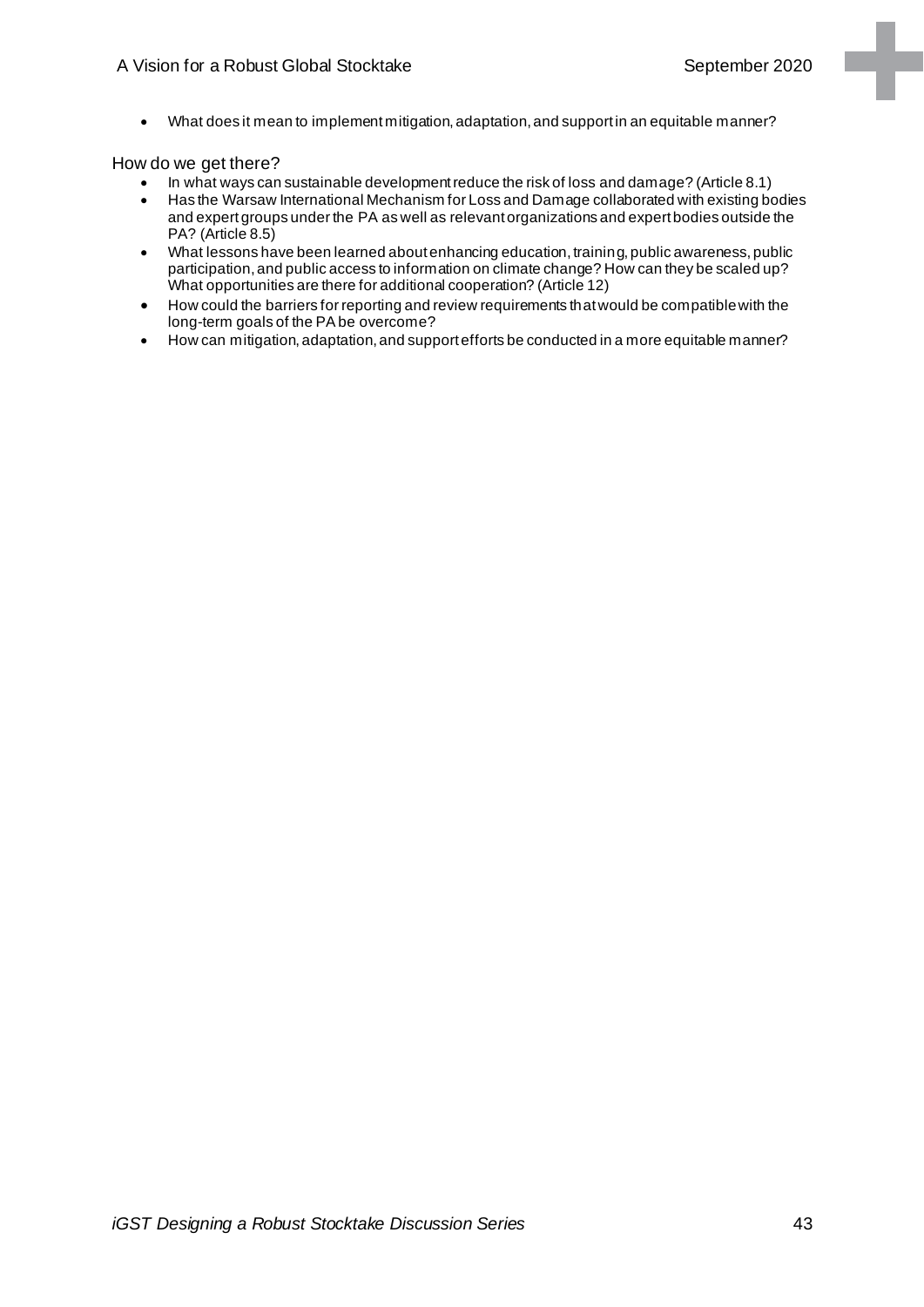# <span id="page-43-0"></span>**+ Annex C. Matching Suggestions for an Effective GST to the GST's Components**



### **Table C1: Matching Suggestions for an Effective GST to the GST's Components**

| Component 1: Information<br>collection and preparation                                                                                                                                                                                                                                                                                                                                                                                                                                                                                                                                                                                                                                                                                                                                   | 2: Technical<br>Component<br>assessment                                                                                                                                                                                                                                                                                                                                                                                                                                                         | <b>Component 3: Consideration</b><br>of outputs                                                                                                                                                                                                                                                                                                                                                                                                                             |  |
|------------------------------------------------------------------------------------------------------------------------------------------------------------------------------------------------------------------------------------------------------------------------------------------------------------------------------------------------------------------------------------------------------------------------------------------------------------------------------------------------------------------------------------------------------------------------------------------------------------------------------------------------------------------------------------------------------------------------------------------------------------------------------------------|-------------------------------------------------------------------------------------------------------------------------------------------------------------------------------------------------------------------------------------------------------------------------------------------------------------------------------------------------------------------------------------------------------------------------------------------------------------------------------------------------|-----------------------------------------------------------------------------------------------------------------------------------------------------------------------------------------------------------------------------------------------------------------------------------------------------------------------------------------------------------------------------------------------------------------------------------------------------------------------------|--|
|                                                                                                                                                                                                                                                                                                                                                                                                                                                                                                                                                                                                                                                                                                                                                                                          | <b>Scope</b>                                                                                                                                                                                                                                                                                                                                                                                                                                                                                    |                                                                                                                                                                                                                                                                                                                                                                                                                                                                             |  |
| The internal architecture of the GST needs to be built in order to operationalize the scope<br>so that the GST can assess collective progress toward the long-term goals and avoid a<br>narrow understanding of the three thematic areas of mitigation, adaptation, and means of<br>implementation and support narrowly while providing clarity on how to address loss and<br>damage and response measures. This can be done through:                                                                                                                                                                                                                                                                                                                                                    |                                                                                                                                                                                                                                                                                                                                                                                                                                                                                                 |                                                                                                                                                                                                                                                                                                                                                                                                                                                                             |  |
| Organizing the components of the GST into sequential discussions that would<br>either<br>each consider the implications related to mitigation, adaptation, means of<br>$\circ$<br>implementation and support, loss and damage, and response measures for<br>each of the three long term goals; or<br>be structured around the long-term goals of the PA and based on the<br>$\circ$<br>thematic areas, with loss and damage and response measures assessed<br>under each workstream as appropriate, and in light of equity and the best<br>available science.<br>A framework supported by a set of guiding questions to look both backward (on<br>progress undertaken to meet the global commitments) and forward (to signal plans<br>and intent to step up climate action and support). |                                                                                                                                                                                                                                                                                                                                                                                                                                                                                                 |                                                                                                                                                                                                                                                                                                                                                                                                                                                                             |  |
|                                                                                                                                                                                                                                                                                                                                                                                                                                                                                                                                                                                                                                                                                                                                                                                          | <b>Information Gaps</b>                                                                                                                                                                                                                                                                                                                                                                                                                                                                         |                                                                                                                                                                                                                                                                                                                                                                                                                                                                             |  |
| <b>Mitigation</b>                                                                                                                                                                                                                                                                                                                                                                                                                                                                                                                                                                                                                                                                                                                                                                        | <b>Adaptation</b>                                                                                                                                                                                                                                                                                                                                                                                                                                                                               | <b>Long-Term Finance</b>                                                                                                                                                                                                                                                                                                                                                                                                                                                    |  |
| For the GST to effectively<br>strengthen our knowledge of<br>how to decarbonize the<br>world by 2050 it could:<br>$\rightarrow$ disaggregate<br>assessment of<br>mitigation trends down<br>to the sectoral level;<br>$\rightarrow$ share best practices<br>and lessons learned on<br>how to achieve the<br>temperature goal;<br>$\rightarrow$ provide more analysis<br>on the link between<br>efforts on L&D and<br>unintended<br>socioeconomic costs<br>and co-benefits;                                                                                                                                                                                                                                                                                                                | The GST can be a useful<br>exercise if its treatment of<br>adaptation is activity-<br>focused and methodology-<br>focused to:<br>$\rightarrow$ identify nationally<br>relevant qualitative<br>data on the state of<br>adaptation efforts;<br>$\rightarrow$ identify collective<br>capacity-building and<br>technology needs;<br>$\rightarrow$ develop a framework<br>for collective<br>assessment of<br>adaptation efforts at<br>the sector level; and<br>$\rightarrow$ request the SBs to call | The knowledge for means of<br>implementation and support<br>and consistency of financial<br>flows is scattered. The GST<br>can find ways to:<br>$\rightarrow$ build consensus on<br>what Paris-compatible<br>financial flows mean;<br>$\rightarrow$ assess the balance<br>between financial<br>resources for mitigation<br>and adaptation; and<br>$\rightarrow$ assess how much<br>climate ambition can be<br>enhanced through<br>alignment and<br>mobilization of finance. |  |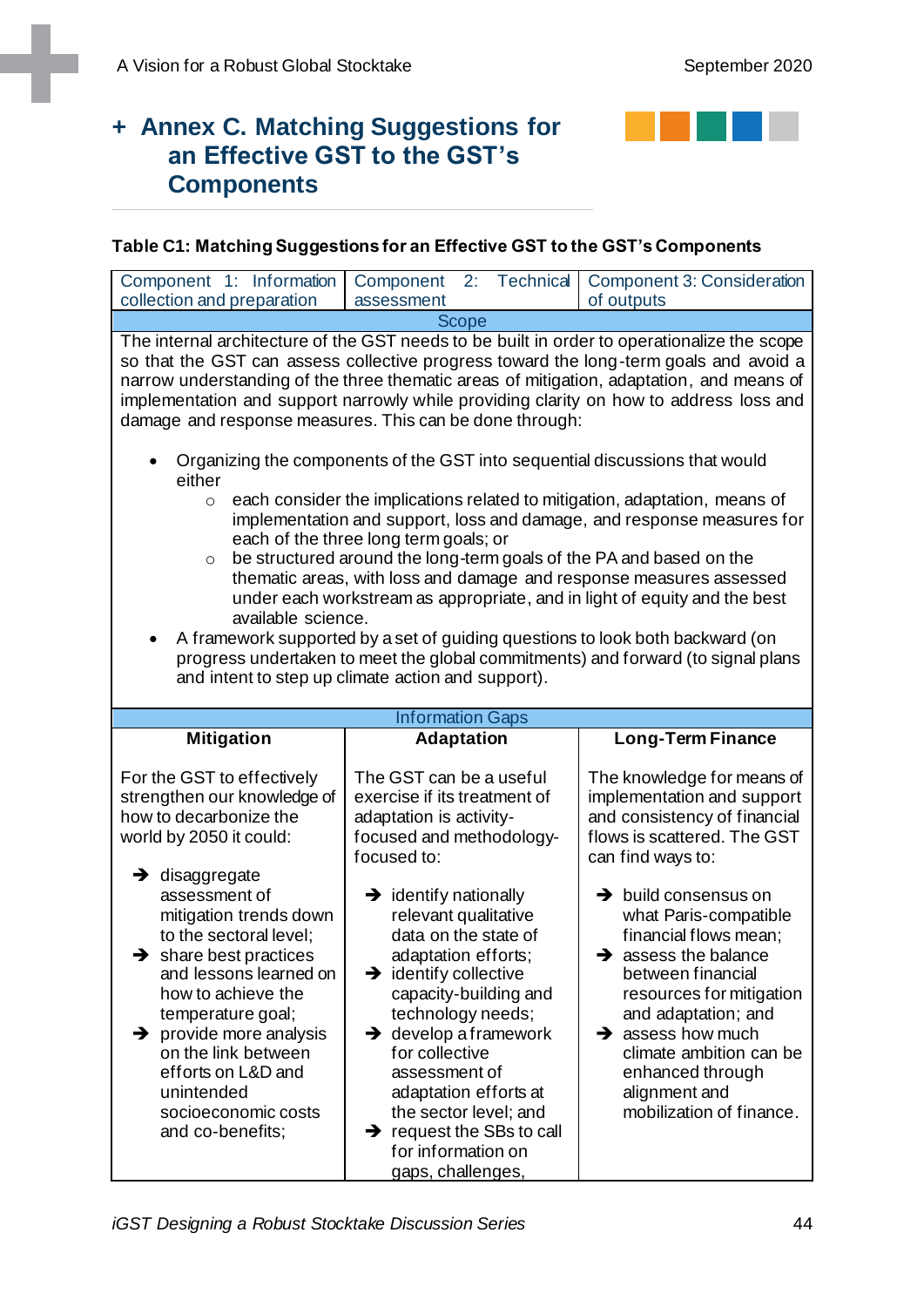| showcase<br>→<br>stakeholder's action<br>beyond NDCs;<br>$\rightarrow$ highlight how societal<br>aspects of mitigation<br>relate to important<br>barriers to action; and<br>$\rightarrow$ provide an assessment<br>of gaps in the NDCs.                                                                                                                                                                                                                                                                                                                         | opportunities, and<br>options related to<br>methodologies for<br>reviewing the<br>effectiveness and<br>"adequacy" of<br>adaptation. |  |
|-----------------------------------------------------------------------------------------------------------------------------------------------------------------------------------------------------------------------------------------------------------------------------------------------------------------------------------------------------------------------------------------------------------------------------------------------------------------------------------------------------------------------------------------------------------------|-------------------------------------------------------------------------------------------------------------------------------------|--|
|                                                                                                                                                                                                                                                                                                                                                                                                                                                                                                                                                                 | Timing                                                                                                                              |  |
| To ensure that the timelines<br>for the different components<br>of the GST are met and<br>smooth orchestration of the<br>first component:                                                                                                                                                                                                                                                                                                                                                                                                                       |                                                                                                                                     |  |
| • clear deadlines should<br>be set for the preparation<br>and delivery of outputs of<br>the first component to<br>feed into the technical<br>assessment seamlessly;<br>• clear roles should be<br>allocated between<br>UNFCCC bodies for who<br>will aggregate the large<br>volume of information<br>collected; and<br>• linkages between the<br><b>GST</b> and other<br>processes, like the<br>transparency framework<br>and the IPCC cycles,<br>should be ensured so<br>that the GST has the<br>information it needs to<br>undertake thorough<br>assessments. |                                                                                                                                     |  |
|                                                                                                                                                                                                                                                                                                                                                                                                                                                                                                                                                                 | Sources of Input                                                                                                                    |  |
| Ensuring that the<br>information collected is<br>robust and of good quality<br>will be critical in the first<br>component:<br>• Additional guidance is<br>needed regarding the<br>source and type of<br>information required to<br>ensure that the GST<br>assesses the breadth of<br>its scope, in spite of<br>potential data gaps.                                                                                                                                                                                                                             |                                                                                                                                     |  |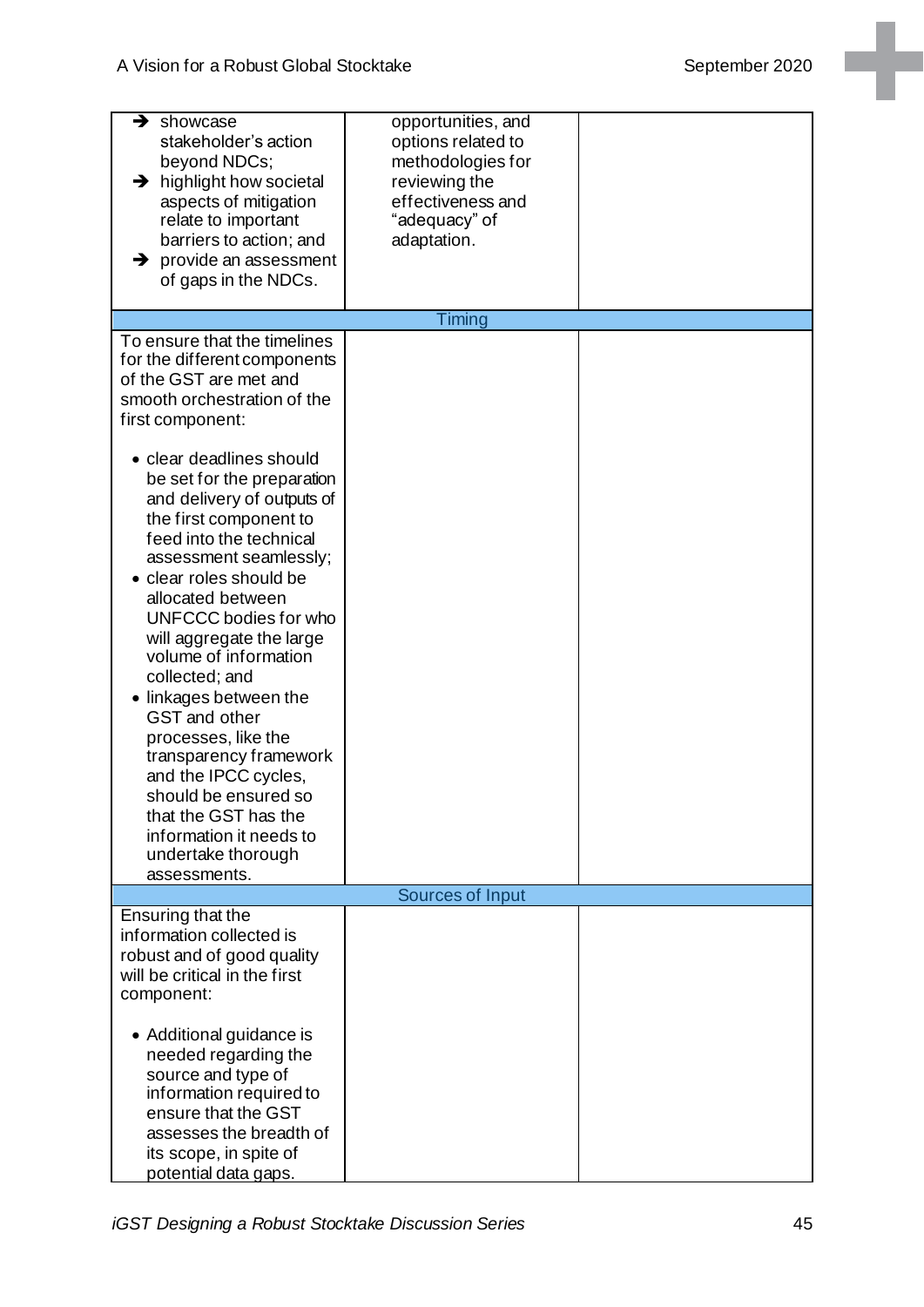| • Such guidance could<br>be provided by SBSTA. |                                                                                                                                                                                                                                                                                                                                                                                                                                                                                                                                                                                    |                                                                                                                                             |
|------------------------------------------------|------------------------------------------------------------------------------------------------------------------------------------------------------------------------------------------------------------------------------------------------------------------------------------------------------------------------------------------------------------------------------------------------------------------------------------------------------------------------------------------------------------------------------------------------------------------------------------|---------------------------------------------------------------------------------------------------------------------------------------------|
|                                                | <b>Cross-Cutting Issues</b>                                                                                                                                                                                                                                                                                                                                                                                                                                                                                                                                                        |                                                                                                                                             |
|                                                | Thorough technical analysis<br>will be required in the<br>second component to digest<br>and analyze the wealth of<br>information coming from the<br>first component and produce<br>output that is politically<br>relevant for the third<br>component to consider.<br>For this, indicators will be<br>required.                                                                                                                                                                                                                                                                     |                                                                                                                                             |
|                                                | There are crucial<br>intersections between the<br>choice of indicators that will<br>bring more granularity to the<br>GST and the need for the<br>GST's assessments to<br>reflect equity. This issue<br>brief suggests the following:                                                                                                                                                                                                                                                                                                                                               |                                                                                                                                             |
|                                                | • Indicator selection can<br>happen at the start of the<br>technical dialogue,<br>during the IPCC-SBSTA<br>dialogue mandated by<br>the Katowice decision.<br>• Indicators could build in<br>equity, bring in the<br>societal perspective as<br>well as CBDR.<br>• Group countries into tiers<br>according to indicators of<br>responsibility and<br>capability.<br>• Draw on Parties'<br>explanations of equity<br>incorporated in their<br>NDCs, aggregating those<br>into a commonly<br>accepted framework for<br>recognizing the fairness<br>and adequacy of a<br>contribution. |                                                                                                                                             |
|                                                | <b>Outputs</b>                                                                                                                                                                                                                                                                                                                                                                                                                                                                                                                                                                     |                                                                                                                                             |
|                                                |                                                                                                                                                                                                                                                                                                                                                                                                                                                                                                                                                                                    | The outputs of the GST<br>should carry political weight<br>to inform national policy<br>making. Recommendations<br>to achieve this include: |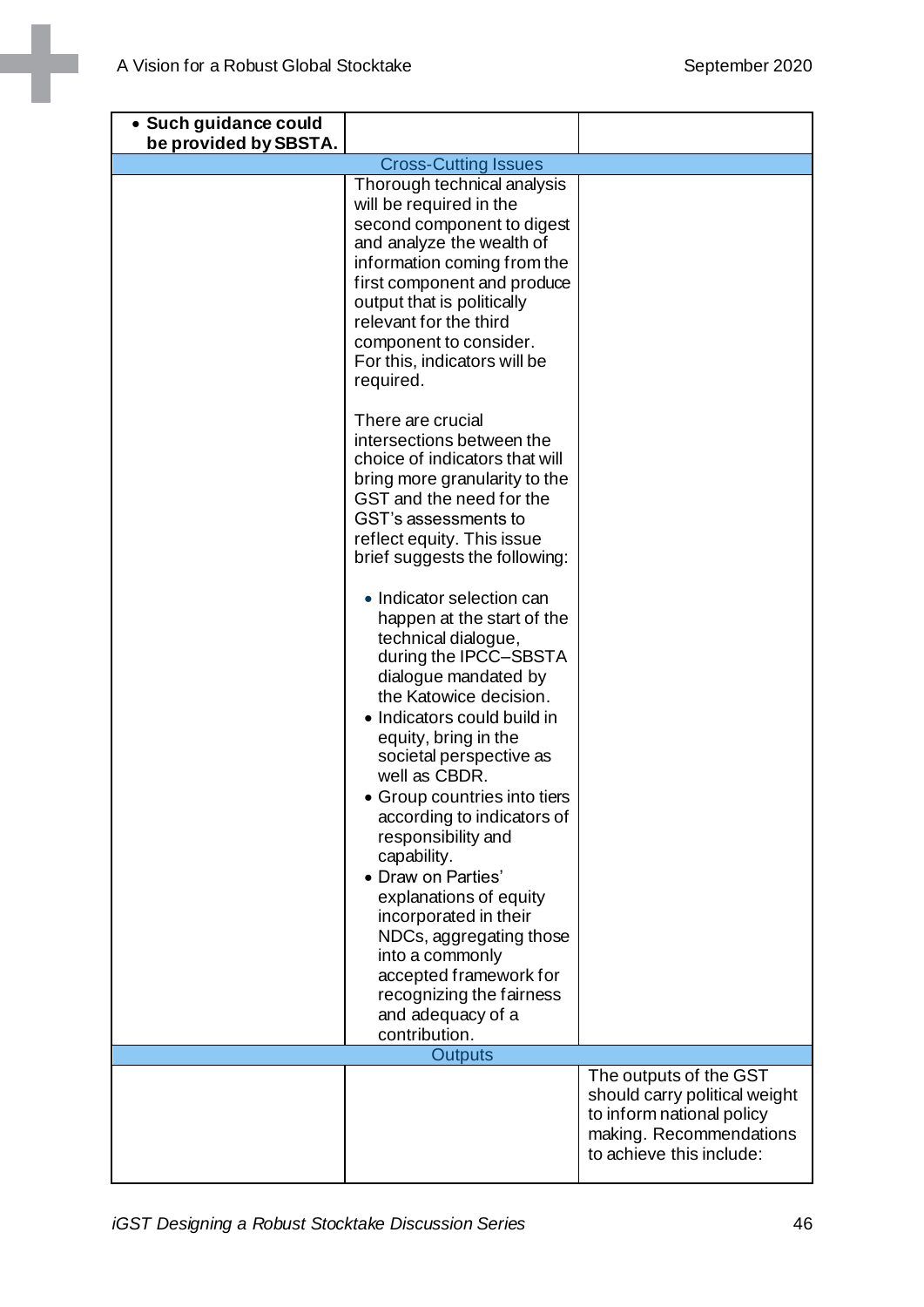|  | • Processes to deliver the<br>output of this component<br>could be made clearer by<br>orchestrating the high-<br>level events throughout<br>the two weeks of the<br>COP, ensuring the<br>balanced consideration of<br>each thematic area and<br>the involvement of non-<br>Party stakeholders.<br>• The format for the<br>outputs of the third<br>component could reflect a<br>clear road map emerging<br>from the GST, both at the<br>technical and political<br>levels. This would include<br>a formal CMA decision<br>fully endorsing all the<br>outputs of the GST; a<br>declaration by<br>stakeholders; detailed<br>technical summary report<br>of the high-level events<br>framed around the long-<br>term goals of the three<br>thematic areas identifying<br>options and highlighting<br>best practices, lessons<br>learnt, and<br>recommendations; and a<br>set of high-level<br>recommendations and<br>political messages. |
|--|--------------------------------------------------------------------------------------------------------------------------------------------------------------------------------------------------------------------------------------------------------------------------------------------------------------------------------------------------------------------------------------------------------------------------------------------------------------------------------------------------------------------------------------------------------------------------------------------------------------------------------------------------------------------------------------------------------------------------------------------------------------------------------------------------------------------------------------------------------------------------------------------------------------------------------------|
|  | <b>Translating outputs into</b><br>outcomes: The time<br>between the end of the GST<br>and the start of the COP by<br>when announcements of<br>updated and enhanced<br>NDCs are expected should<br>be used to ensure that the<br>outputs of the GST are<br>translated into the desired<br>outcomes. To tap<br>opportunities within this<br>timeframe, this issue brief<br>suggests:                                                                                                                                                                                                                                                                                                                                                                                                                                                                                                                                                  |
|  | • building political<br>momentum within the<br>GST process that can be                                                                                                                                                                                                                                                                                                                                                                                                                                                                                                                                                                                                                                                                                                                                                                                                                                                               |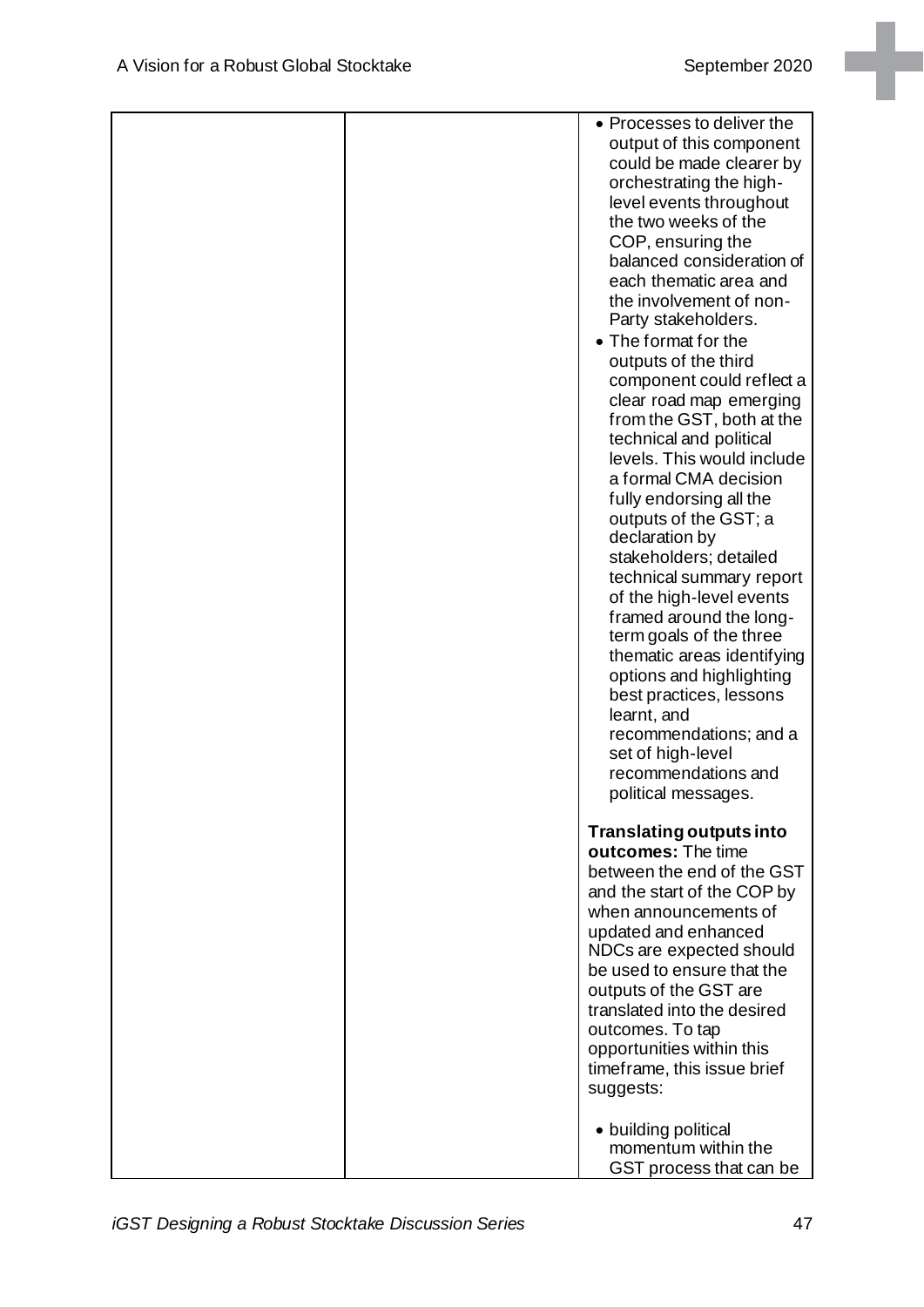| • Refining mechanisms to<br>identify and redress<br>information gaps during<br>the first component can<br>ensure that if the<br>information collected by<br>the cutoff date is not                                                                                                                                                                                                                                                                                                                                                                                                                                                                                                                                                                                                                                           |                                                                                                                                                                                                                                                                                                                                                                                                                                                                                                                                                                                                                                                                                                                                                                                                                                                                                          | ensure that the GST<br>becomes nationally<br>relevant. This includes<br>greater interaction with<br>other international<br>institutions to appraise<br>the findings of the GST in<br>different regions and<br>sectors.                                                                                                                                                                                                                                                                                                                                                                                                                                                                                                                                                                                                                                                                                                           |
|------------------------------------------------------------------------------------------------------------------------------------------------------------------------------------------------------------------------------------------------------------------------------------------------------------------------------------------------------------------------------------------------------------------------------------------------------------------------------------------------------------------------------------------------------------------------------------------------------------------------------------------------------------------------------------------------------------------------------------------------------------------------------------------------------------------------------|------------------------------------------------------------------------------------------------------------------------------------------------------------------------------------------------------------------------------------------------------------------------------------------------------------------------------------------------------------------------------------------------------------------------------------------------------------------------------------------------------------------------------------------------------------------------------------------------------------------------------------------------------------------------------------------------------------------------------------------------------------------------------------------------------------------------------------------------------------------------------------------|----------------------------------------------------------------------------------------------------------------------------------------------------------------------------------------------------------------------------------------------------------------------------------------------------------------------------------------------------------------------------------------------------------------------------------------------------------------------------------------------------------------------------------------------------------------------------------------------------------------------------------------------------------------------------------------------------------------------------------------------------------------------------------------------------------------------------------------------------------------------------------------------------------------------------------|
|                                                                                                                                                                                                                                                                                                                                                                                                                                                                                                                                                                                                                                                                                                                                                                                                                              | Participation and Engagement in the GST                                                                                                                                                                                                                                                                                                                                                                                                                                                                                                                                                                                                                                                                                                                                                                                                                                                  |                                                                                                                                                                                                                                                                                                                                                                                                                                                                                                                                                                                                                                                                                                                                                                                                                                                                                                                                  |
| reflective of balance and<br>equity, additional<br>information can be<br>gathered. This will ensure<br>that the information<br>collected is not heavily<br>dominated by developed<br>countries.<br>• Involving line ministries in<br>this component beyond<br>the environment ministries<br>will ensure that the data<br>collected are<br>comprehensive.<br>• Encouraging the<br>convening of national,<br>regional, and thematic<br>dialogues on information<br>collection outside the<br>official GST in this<br>component can help<br>countries harvest the<br>information and data they<br>require.<br>• Setting up a fair supporting<br>process to facilitate the<br>identification of relevant<br>non-Party stakeholders as<br>• Holding convenings with<br>international institutions to<br>participants in the first | • Encouraging the<br>convening of national,<br>regional, and thematic<br><b>GST-related technical</b><br>dialogues outside the<br>official GST technical<br>dialogue can ensure that<br>the large volume of<br>information collected in<br>the first component is<br>comprehensively<br>assessed.<br>• Involving line ministries in<br>the GST beyond the<br>environment ministries<br>can ensure that the<br>thematic expertise<br>required for the technical<br>dialogue is secured.<br>• Setting up a fair<br>supporting process to<br>facilitate the identification<br>of relevant non-Party<br>stakeholders as<br>participants to the<br>technical dialogue would<br>secure the thematic<br>expertise for the technical<br>analysis required under<br>the technical dialogue.<br>This would also ensure<br>opportunity for discussion<br>between technical and<br>political actors. | • Securing high-level<br>participation in the third<br>component of the GST to<br>ensure that the GST<br>outputs are taken up at<br>the national level and<br>translated as concrete<br>ambition, as appropriate,<br>in different national<br>contexts. This would also<br>give a strong renewed<br>political signal of<br>commitment to the PA.<br>• Involve line ministries in<br>the GST beyond the<br>environment ministries to<br>secure the thematic<br>expertise required to<br>discuss the implications<br>of the findings of the<br>technical assessment.<br>• Set up a fair supporting<br>process to facilitate the<br>identification of relevant<br>non-Party stakeholders<br>as participants in the third<br>component. This would<br>ensure opportunity for<br>discussion between<br>technical and political<br>actors beyond the nine<br>constituencies currently<br>under the UNFCCC<br>which are those generally |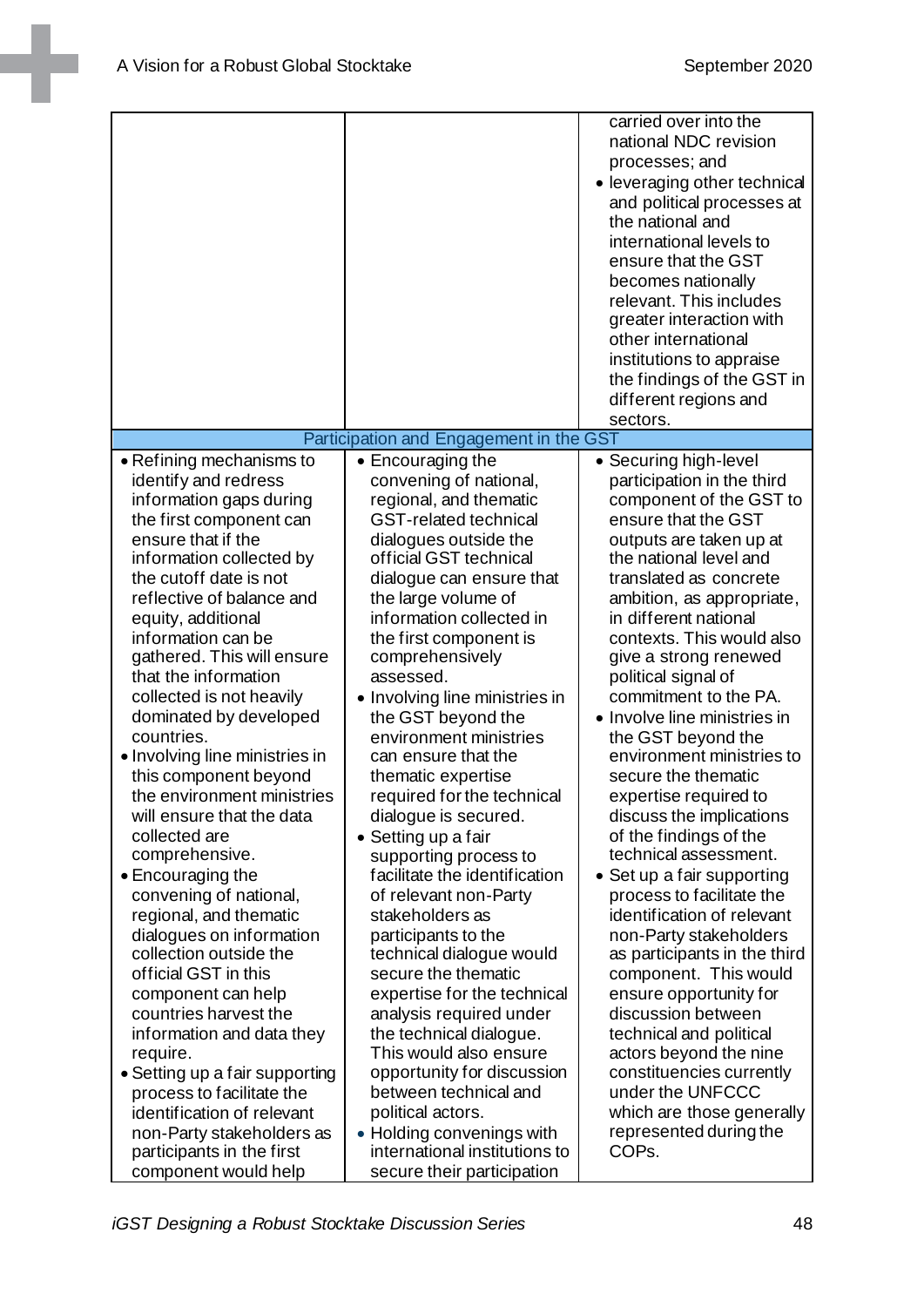| screen the increasingly     | in assessing collective    | • Invite international     |
|-----------------------------|----------------------------|----------------------------|
| large volume of             | progress on climate action | institutions to be         |
| information generated       | and opportunities to       | represented in the high-   |
| outside the UNFCCC, and     | strengthen that action in  | level dialogue between     |
| provide opportunities for   | their fields.              | stakeholders and Parties   |
| stakeholders to review,     |                            | suggested under "Making    |
| comment, and                |                            | the Outputs Politically    |
| complement the input.       |                            | Impactful" section of this |
| • Holding convenings to     |                            | issue brief.               |
| engage international        |                            |                            |
| institutions in the process |                            |                            |
| of gathering information    |                            |                            |
| relevant to the GST.        |                            |                            |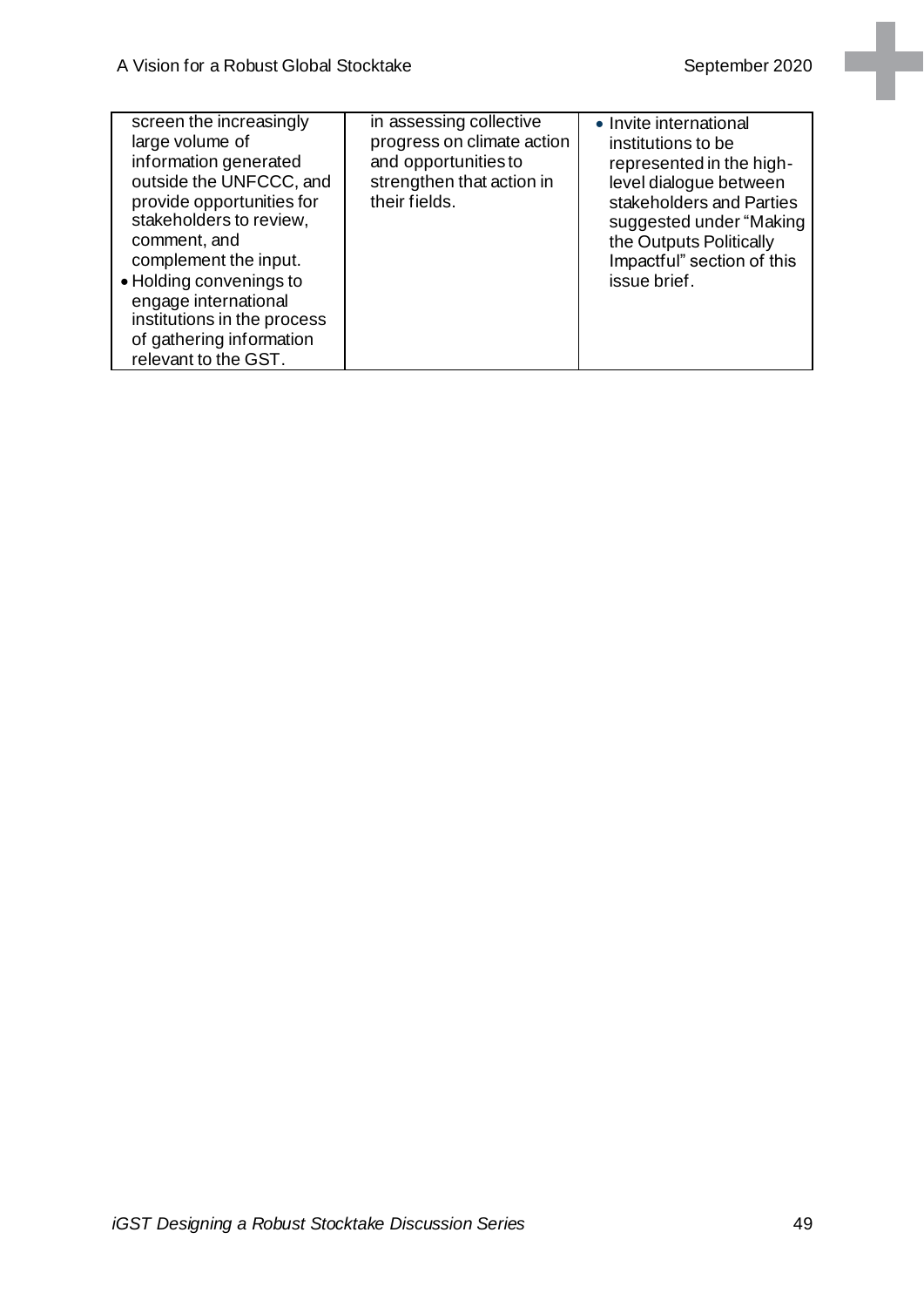# <span id="page-49-0"></span>**+ Endnotes**



<sup>1</sup> This includes the global goals under the Paris Agreement, but also other commitments stipulated in the agreement, such as NDCs and finance.

<sup>3</sup> The long-term mitigation goals referred to in the Paris Agreement include Article 2.1(a): "This Agreement, […] aims to strengthen the global response to the threat of climate change […] including by: Holding the increase in the global average temperature to well below 2°C above pre-industrial levels and pursuing efforts to limit the temperature increase to 1.5°C above pre-industrial levels, recognizing that this would significantly reduce the risks and impacts of climate change" and Article 4.1: "In order to achieve the long-term temperature goal set out in Article 2, Parties aim to reach global peaking of greenhouse gas emissions as soon as possible, recognizing that peaking will take longer for developing country Parties, and to undertake rapid reductions thereafter in accordance with best available science, so as to achieve a balance between anthropogenic emissions by sources and removals by sinks of greenhouse gases in the second half of this century, on the basis of equity, and in the context of sustainable development and efforts to eradicate poverty."

<sup>4</sup> The long-term adaptation goal in the Paris Agreement refers to Article 2.1(b): "This Agreement, [...] aims to strengthen the global response to the threat of climate change […] including by: Increasing the ability to adapt to the adverse impacts of climate change and foster climate resilience and low greenhouse gas emissions development, in a manner that does not threaten food production."

<sup>5</sup> The long-term finance goal in the Paris Agreement refers to Article 2.1(c): "This Agreement, […] aims to strengthen the global response to the threat of climate change […] including by: Making finance flows consistent with a pathway towards low greenhouse gas emissions and climate-resilient development."

 $6$  As per Article 4.3 of the Paris Agreement, Parties' successive NDCs will represent a progression beyond the previous NDC and reflect the highest possible ambition.

<sup>7</sup> Decision 19/CMA.1.

<sup>8</sup> Paragraph 6.B of 19/CMA.1.

<sup>9</sup> While this issue brief organizes the gaps into those related to process and those related to content, Appendix C matches the suggestions made in this issue brief to the different components of the GST. <sup>10</sup> Under SBSTA.

<sup>11</sup> The organizations currently part of the iGST are the Climate Equity Reference Project, ClimateWorks Foundation, the NewClimate Institute, the Overseas Development Institute, UNEP DTU Partnership, the University of Maryland Center for Global Sustainability, the World Resources Institute, and the Wuppertal Institute.

<sup>12</sup> Specifically, the Structured Expert Dialogues and the Talanoa Dialogue.

<sup>13</sup> Paragraph 4 of 19/CMA.1.

<sup>14</sup> Paragraph 8 of 19/CMA.1 states that the technical assessment component of the GST will start a year to a year and a half—depending on the timing of the publication of the IPCC reports—before COP at which the consideration of outputs components is to take place (November 2023, in the case of the first GST). In the case of the first GST, the IPCC AR6 Working Group and the SYRs are due for completion by July 2022, meaning that the technical assessment could commence at the SB session scheduled right after in December 2022, and that the information collection component could start at the SB session six months prior to that, in June 2022. This means that the first GST would unroll over 18 months. However, future GSTs may unroll over 18 to 24 months, depending on the timing of the publication of future IPCC reports, which is unknown to date.

<sup>15</sup> For a detailed timeline of the first GST, see Appendix A.

<sup>16</sup> The SBs can also decide to incorporate additional inputs as per paragraphs 25 and 38 of 19/CMA.1.

<sup>17</sup> Currently, the constituted bodies and forums are the Adaptation Committee, the Least Developed Country Expert Group, the Technology Executive Committee, the Standing Committee on Finance, the Paris Committee on Capacity-building, the Executive Committee of the Warsaw International Mechanism for Loss and Damage associated with Climate Change Impacts, the Consultative Group of Experts, the forum on the impact of the implementation of response measures, and the Local Communities and Indigenous Peoples Platform Facilitative Working Group.

<sup>&</sup>lt;sup>2</sup> The Global Climate Action Agenda was originally launched as the Lima–Paris Action Agenda in 2014 as an initiative to mobilize global climate action and boost cooperation across multiple stakeholders.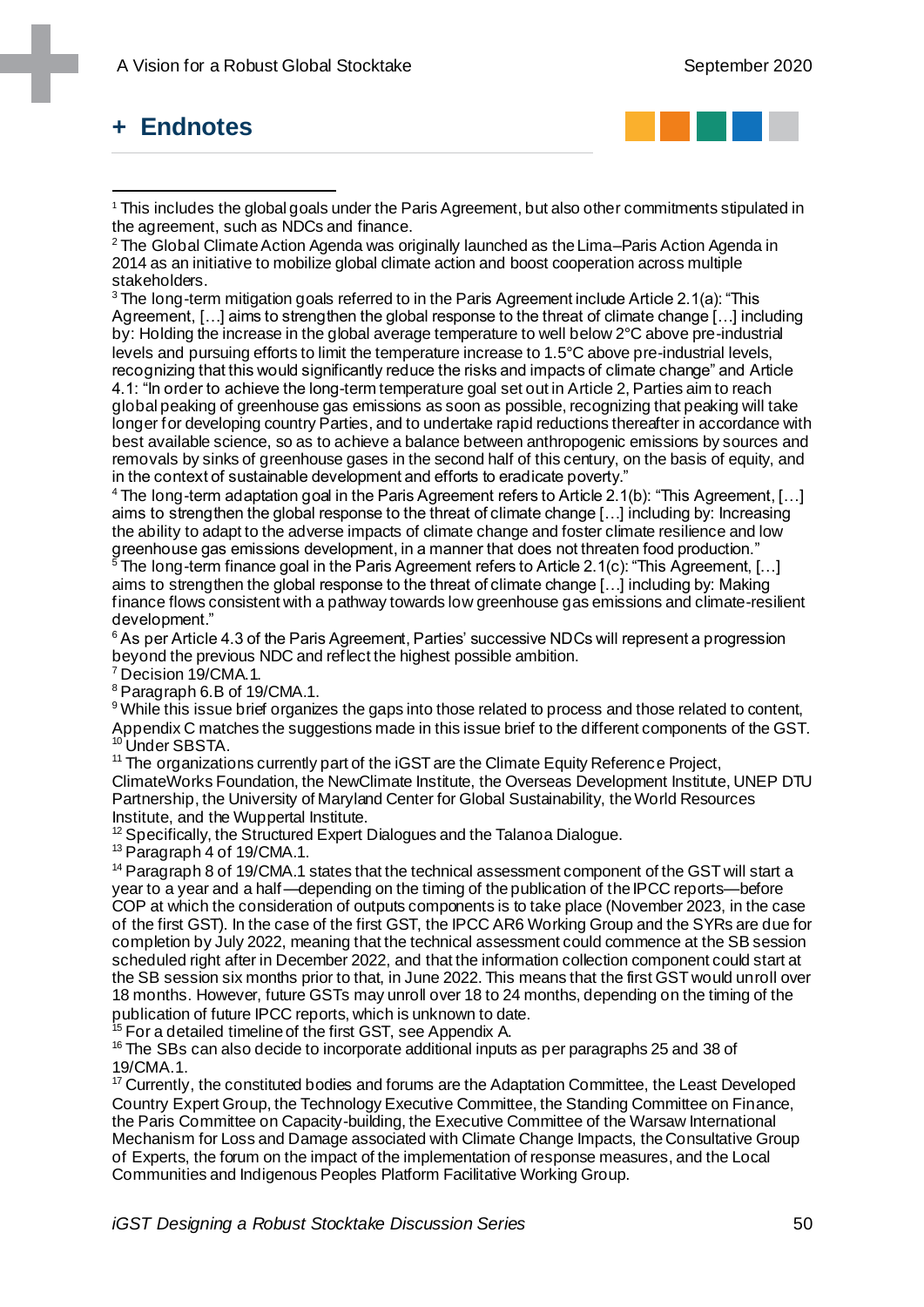<sup>18</sup> Paragraph 37.i of 19/CMA.1.

 $19$  Paragraph 36 of 19/CMA.1 establishes that those themes are (i) GHG emissions by sources and removals by sinks, and mitigation efforts undertaken by Parties; (ii) overall effect of NDCs and overall implementation progress made by Parties; (iii) the state of adaptation efforts, support, experience, and priorities; (iv) finance flows, means of implementation and support, and the mobilization and provision of support; (v) efforts on loss and damage; (vi) barriers and challenges faced by developing countries; (vii) good practices and opportunities to enhance international climate cooperation; and (viii) fairness considerations as communicated by Parties in their NDCs.

 $20$  Negotiation during the meetings of the subsidiary bodies SBTSA and SBI.

 $21$  Paragraphs 8, 19, and 20 of 19/CMA.1.

 $22$  One from a developing country Party and one from a developed country Party selected by Parties. <sup>23</sup> The constituted bodies under the PA are also invited to provide SYRs on those themes in their areas of expertise (Paragraph 24 of 19/CMA.1).

<sup>24</sup> Paragraph 8 of 19/CMA.1.

<sup>25</sup> Over two or three SB sessions, depending on the timing of the publication of the IPCC rep orts as per paragraph 8 of 19/CMA.1. With Component 1 potentially ending six months before Component 3, there is the potential for considerable overlap between Components 1 and 2.

<sup>26</sup> Paragraph 8 of 19/CMA.1.

<sup>27</sup> Paragraph 31 of 19/CMA.1.

<sup>28</sup> Could be in the form a COP decision.

<sup>29</sup> These events will be chaired by the Presidencies of the COP serving as the meeting of the Parties to the Paris Agreement (CMA) and by the Chairs of the Subsidiary Bodies (Paragraph 33 of 19/CMA.1).

<sup>30</sup> Paragraph 34(a-c) of 19/CMA.1.

<sup>31</sup> The GST could shed some light on how to achieve a balanced provision of finance for mitigation and adaptation, and what an adequate adaptation response could be by showing that the current level of adaptation action is insufficient. It could cultivate the knowledge required to develop an understanding of the policies and support required to be consistent with the PA's long-term goals by assessing finance flows and means of implementation and support.

<sup>32</sup> As per Article 7.4 of the Paris Agreement.

<sup>33</sup> Decisions 3 to 20/CMA.1 of the Katowice decision.

<sup>34</sup> Paragraph 14 of 19/CMA.1.

<sup>35</sup> Paragraph 6(b) of 19/CMA.1.

<sup>36</sup> Paragraph 7 of 19/CMA.1.

<sup>37</sup> An IPCC cycle is comprised of the Assessment Reports, the Synthesis Report, and the Special Reports.

<sup>38</sup> BTRs shall include the following information: national GHG inventories, progress made on NDC implementation, finance, technology-transfer, and capacity building. Information related to climate impacts and adaptation can be voluntarily included in these reports (Dagnet et al. 2019).

<sup>39</sup> Non-Annex 1 Parties (which are mostly developing countries) should submit their first BURs by December 2014, and every two years after that, with Least Developed Countries (LDCs) and Small Island Developing States (SIDSs) to submit them at their own discretion. Thirty-six percent of non-Annex 1 Parties submitted their BUR1, 20 percent submitted their BUR2, and 6 percent have submitted their BUR3.

<sup>40</sup> Paragraph 19 of 19/CMA.1.

<sup>41</sup> Paragraph 6(c) of 19/CMA.1.

<sup>42</sup> Paragraph 11 of 19/CMA.1.

<sup>43</sup> Paragraph 12 of 19/CMA.1.

<sup>44</sup> Paragraph 37(i) of 19/CMA.1.

 $45$  Paragraphs  $37(f)$  and  $37(h)$  of 19/CMA.1.

<sup>46</sup> Paragraph 34 of 19/CMA.1.

<sup>47</sup> See "Participation and Engagement in the GST" section of this issue brief to refine the mechanisms in the Katowice decision that provide openings to identify and redress data gaps.

<sup>48</sup> This issue brief will not go in depth on the potential role of the constituted bodies in the GST.

Further research will be needed.

<sup>49</sup> Article 2.1(b) states that the PA aims to strengthen the global response to the threat of climate change, including by: "Increasing the ability to adapt to the adverse impacts of climate change and foster climate resilience and low greenhouse gas emissions development, in a manner that does not threaten food production"; and Article 7.1 of the PA states: "Parties hereby establish the global goal on adaptation of enhancing adaptive capacity, strengthening resilience and reducing vulnerability to

*iGST Designing a Robust Stocktake Discussion Series* 51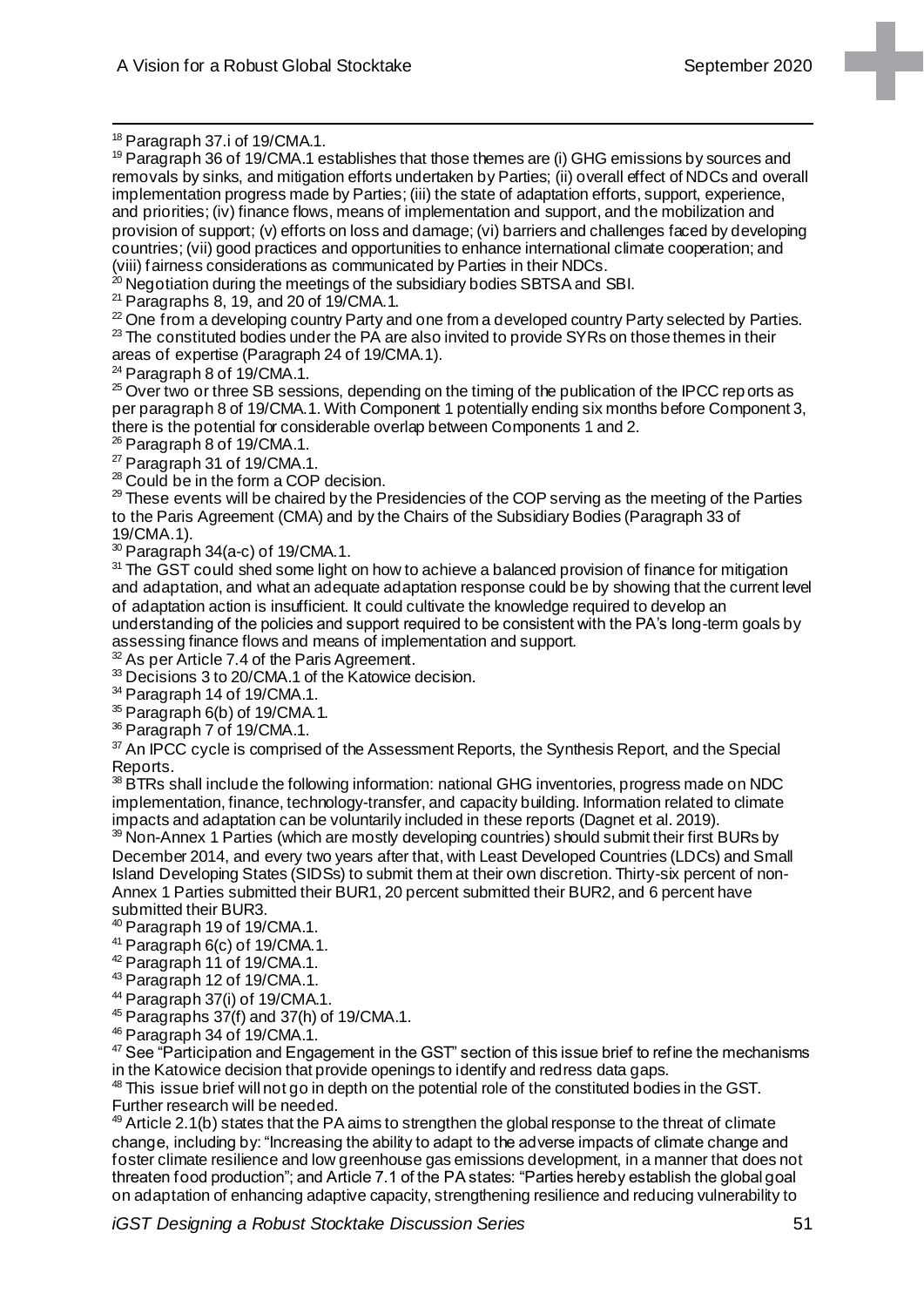climate change, with a view to contributing to sustainable development and ensuring an adequate adaptation response in the context of the temperature goal referred to in Article 2." <sup>50</sup> Under Article 7.1 of the PA.

<sup>51</sup> Article 7.7 of the PA states that "Parties should strengthen their cooperation on enhancing action on adaptation, taking into account the Cancun Adaptation Framework, including with regard to: (a) Sharing information, good practices, experiences and lessons learned, including, as appropriate, as these relate to science, planning, policies, and implementation in relation to adaptation actions; (b ) Strengthening institutional arrangements, including those under the Convention that serve this Agreement, to support the synthesis of relevant information and knowledge, and the provision of technical support and guidance to Parties; (c) Strengthening scientific knowledge on climate, including research, systematic observation of the climate system and early warning systems, in a manner that informs climate services and supports decision-making; (d) Assisting developing country Parties in identifying effective adaptation practices, adaptation needs, priorities, support provided and received for adaptation actions and efforts, and challenges and gaps, in a manner consistent with encouraging good practices; and (e) Improving the effectiveness and durability of adaptation actions."

 $52$  Article 7.6 of the PA states: "Parties recognize the importance of support for and international cooperation on adaptation efforts and the importance of taking into account the needs of developing country Parties, especially those that are particularly vulnerable to the adverse effects of climate change."

53 Article 7.5 of the PA states: "Parties acknowledge that adaptation action should follow a country driven, gender-responsive, participatory and fully transparent approach, taking into consideration vulnerable groups, communities and ecosystems, and should be based on and guided by the best available science and, as appropriate, traditional knowledge, knowledge of indigenous peoples and local knowledge systems, with a view to integrating adaptation into relevant socioeconomic and environmental policies and actions, where appropriate."

<sup>54</sup> Authors recognize that if adaptation actions and related spending become mainstreamed into various development agenda, it will make it more difficult to identify what sectoral efforts are deemed "adaptation" and, therefore, to distinguish (disaggregate) adaptation spending from broader sectoral spending. Hence, there is a need for more guidance on metrics and approaches to be used by Parties.

<sup>55</sup> Paragraph 1 of 19/CMA.1.

<sup>56</sup> While not trespassing on the GST's mandate to assess collective progress in a way that does not single out individual countries.

 $57$  Paragraph 27 of 19/CMA.1.

<sup>58</sup> Paragraph 29 of 19/CMA.1.

<sup>59</sup> Paragraph 6.a of 19/CMA.1.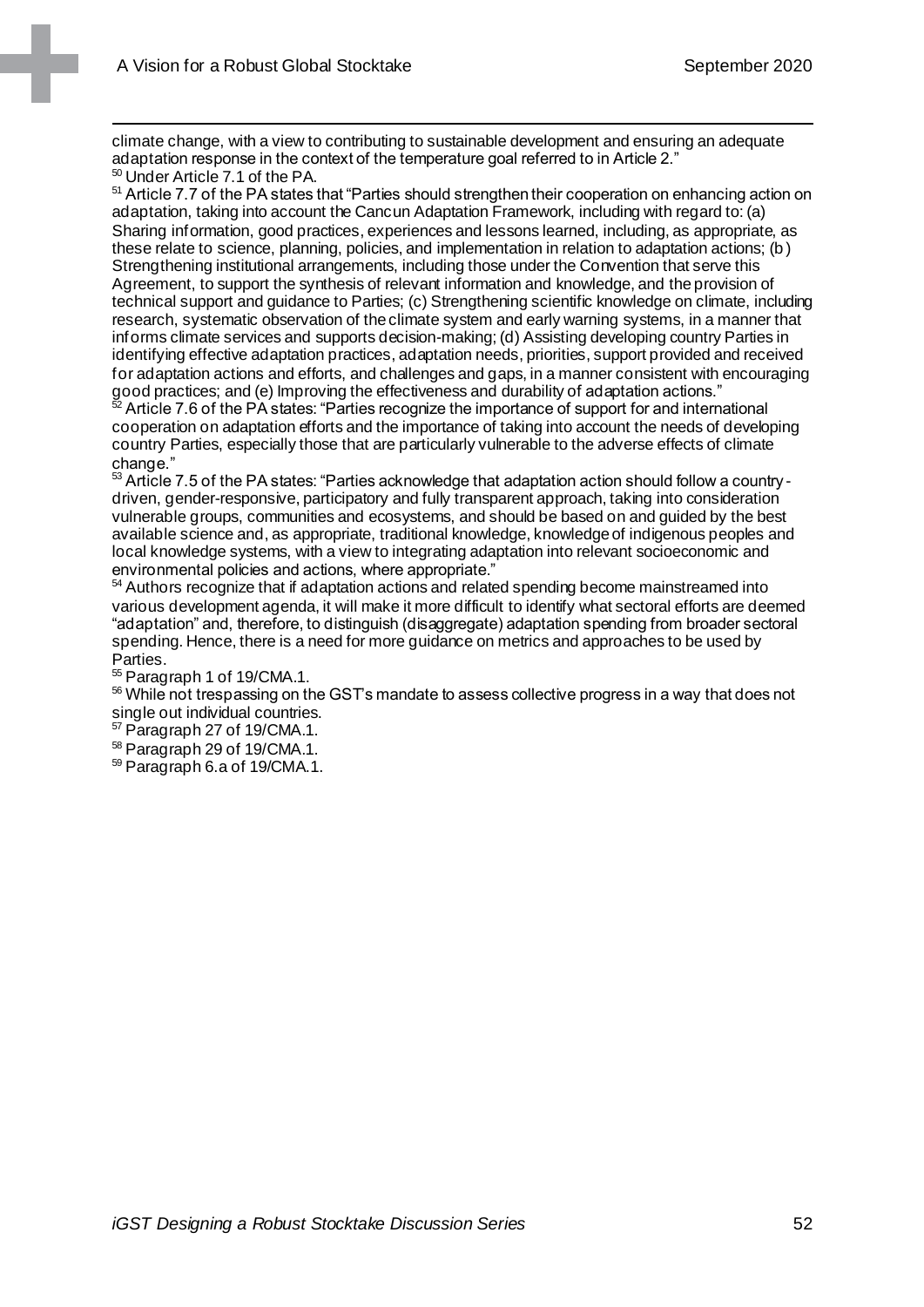# <span id="page-52-0"></span>**+ References**



Al-Zahrani, Heshame, Chai Qimin, Fu Sha, Yaw Osafo, Adriano Santhiago de Oliveira, Anushree Tripathi, Harald Winkler, and Vicente Paolo Yu III. 2019. "Ensuring an Operational Equity-based Global Stocktake under the Paris Agreement." Research Paper 99, South Centre, September[. https://www.southcentre.int/wp-](https://www.southcentre.int/wp-content/uploads/2019/09/RP99_Ensuring-an-Operational-Equity-Based-Global-Stocktake-under-the-Paris-Agreement-_EN.pdf)

[content/uploads/2019/09/RP99\\_Ensuring-an-Operational-Equity-Based-Global-Stocktake](https://www.southcentre.int/wp-content/uploads/2019/09/RP99_Ensuring-an-Operational-Equity-Based-Global-Stocktake-under-the-Paris-Agreement-_EN.pdf)[under-the-Paris-Agreement-\\_EN.pdf](https://www.southcentre.int/wp-content/uploads/2019/09/RP99_Ensuring-an-Operational-Equity-Based-Global-Stocktake-under-the-Paris-Agreement-_EN.pdf).

Beuermann, Christiane, Wolfgang Obergassel, and Hanna Wang-Helmreich. 2020. "Design Options for the Global Stocktake: Lessons from Other Review Processes." Wuppertal Institute. Part of the iGST Designing a Robust Stocktake Discussion Series. [https://www.climateworks.org/wp-content/uploads/2020/05/Design-Options-for-the-Global-](https://www.climateworks.org/wp-content/uploads/2020/05/Design-Options-for-the-Global-Stocktake_iGST_Wuppertal.pdf)[Stocktake\\_iGST\\_Wuppertal.pdf](https://www.climateworks.org/wp-content/uploads/2020/05/Design-Options-for-the-Global-Stocktake_iGST_Wuppertal.pdf).

Christiansen, Lars, Anne Olhoff, and Thomas Dale. 2020. "Understanding Adaptation in the Global Stocktake." UNEP DTU Partnership. Part of the iGST Designing a Robust Stocktake Discussion Series[. https://www.climateworks.org/wp](https://www.climateworks.org/wp-content/uploads/2020/05/Understanding-Adaptation-in-the-Global-Stocktake_iGST_UNEP-DTU.pdf)[content/uploads/2020/05/Understanding-Adaptation-in-the-Global-Stocktake\\_iGST\\_UNEP-](https://www.climateworks.org/wp-content/uploads/2020/05/Understanding-Adaptation-in-the-Global-Stocktake_iGST_UNEP-DTU.pdf)[DTU.pdf](https://www.climateworks.org/wp-content/uploads/2020/05/Understanding-Adaptation-in-the-Global-Stocktake_iGST_UNEP-DTU.pdf).

Clark, Leon, and Nathan Hultman. 2020. "Mitigation Information and the Independent Global Stocktake." Center for Global Sustainability, School of Public Policy, University of Maryland. Part of the iGST Designing a Robust Stocktake Discussion Series.

[https://www.climateworks.org/wp-content/uploads/2020/05/Mitigation-Information-and-the-](https://www.climateworks.org/wp-content/uploads/2020/05/Mitigation-Information-and-the-Independent-Global-Stocktake_iGST_UMD-Center-for-Global-Sustainability.pdf)[Independent-Global-Stocktake\\_iGST\\_UMD-Center-for-Global-Sustainability.pdf](https://www.climateworks.org/wp-content/uploads/2020/05/Mitigation-Information-and-the-Independent-Global-Stocktake_iGST_UMD-Center-for-Global-Sustainability.pdf).

Cogswell, Nathan, and Yamide Dagnet. 2019. "Explaining the Paris Agreement Rulebook." World Resource Institute[. https://wriorg.s3.amazonaws.com/s3fs-public/unpacking-paris](https://wriorg.s3.amazonaws.com/s3fs-public/unpacking-paris-agreement-rulebook.pdf)[agreement-rulebook.pdf](https://wriorg.s3.amazonaws.com/s3fs-public/unpacking-paris-agreement-rulebook.pdf)

Dagnet, Yamide, Nathan Cogswell, Neil Bird, Mathilde Bouyé, and Marcelo Rocha. 2019. "Building Capacity for the Paris Agreement's Enhanced Transparency Framework: What Can We Learn from Countries' Experiences and UNFCCC Processes?" Working Paper. Washington, DC: Project for Advancing Climate Transparency (PACT). [https://www.wri.org/publication/capacity-building-paris-transparency.](https://www.wri.org/publication/capacity-building-paris-transparency)

Gupta Sujata, Jochen Harnisch, Dipal Chandra Barua, Lloyd Chingambo, Paul Frankel, Raúl Jorge Garrido Vázquez, Luis Gómez-Echeverri, et al. 2014. "Cross-cutting Investment and Finance Issues." In *Climate Change 2014: Mitigation of Climate Change*. Working Group III Contribution to the Fifth Assessment Report of the Intergovernmental Panel on Climate Change, edited by Ottmar Edenhofer, Ramón Pichs-Madruga, Youba Sokona, Ellie Farahani, Susanne Kadner, Kristin Seyboth, Anna Adler, et al. Cambridge and New York: Cambridge University Press.

[https://www.ipcc.ch/site/assets/uploads/2018/02/ipcc\\_wg3\\_ar5\\_full.pdf](https://www.ipcc.ch/site/assets/uploads/2018/02/ipcc_wg3_ar5_full.pdf).

Holz, Christian, Tom Athanasiou, and Sivan Kartha. 2019. "Equity in the Global Stocktake and Independent Global Stocktake." iGST Designing a Robust Stocktake Discussion Series. Berkeley, Boston, Ottawa: Climate Equity Reference Project. <https://doi.org/10.5281/zenodo.2595493>.

Höhne, Niklas, Louise Jeffery, Anna Nilsson, and Hanna Fekete. 2019. "Guiding Questions for the Global Stocktake under the Paris Agreement: What We Know and What We Don't."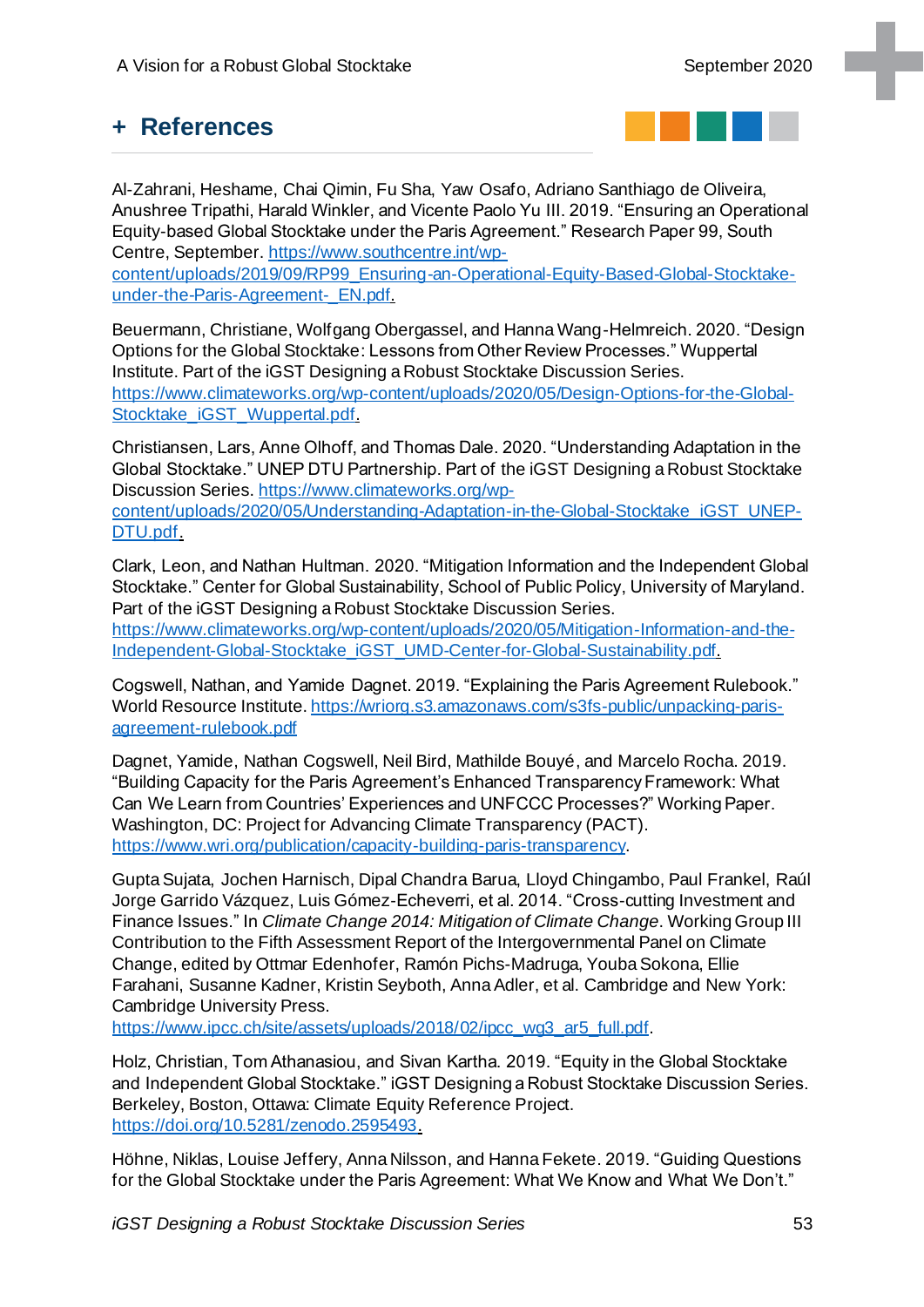NewClimate Institute. Part of the iGST Designing a Robust Stocktake Discussion Series. [https://www.climateworks.org/wp-content/uploads/2020/05/Guiding-Questions-for-the-](https://www.climateworks.org/wp-content/uploads/2020/05/Guiding-Questions-for-the-Global-Stocktake_iGST_NewClimate.pdf)[Global-Stocktake\\_iGST\\_NewClimate.pdf](https://www.climateworks.org/wp-content/uploads/2020/05/Guiding-Questions-for-the-Global-Stocktake_iGST_NewClimate.pdf).

Jeffrey, Louise, Anne Siemons, and Lukas Hermwille. 2019. "Tackling the Challenge of Assessing Collective Progress for an Effective Global Stocktake: Executive Summary." Germany: Federal Ministry for the Environment, Nature Conservation and Nuclear Safety. [https://newclimate.org/wp-](https://newclimate.org/wp-content/uploads/2019/11/ExecutiveSummary_Tackling_Challenges_Global_Stocktake.pdf)

[content/uploads/2019/11/ExecutiveSummary\\_Tackling\\_Challenges\\_Global\\_Stocktake.pdf](https://newclimate.org/wp-content/uploads/2019/11/ExecutiveSummary_Tackling_Challenges_Global_Stocktake.pdf).

Northrop, Eliza, Yamide Dagnet, Niklas Höhne, Joe Thwaites, and Kathleen Mogelgaard. 2018. "Achieving the Ambition of Paris: Designing the Global Stocktake." Working Paper. Washington, DC: Project for Advancing Climate Transparency (PACT). <https://www.wri.org/publication/pact-global-stocktake-design>.

Obergassel, Wolfgang, Lukas Hermwille, Anne Siemons, and Hannah Förster. 2019. "Success Factors for the Global Stocktake under the Paris Agreement." Wuppertal Institute. Part of the iGST Designing a Robust Stocktake Discussion Series.

[https://www.climateworks.org/wp-content/uploads/2020/05/Success-Factors-for-the-Global-](https://www.climateworks.org/wp-content/uploads/2020/05/Success-Factors-for-the-Global-Stocktake_iGST_Wuppertal.pdf)[Stocktake\\_iGST\\_Wuppertal.pdf](https://www.climateworks.org/wp-content/uploads/2020/05/Success-Factors-for-the-Global-Stocktake_iGST_Wuppertal.pdf).

UNFCCC (United Nations Framework Convention on Climate Change). 2015. "The Paris Agreement.[" https://unfccc.int/process-and-meetings/the-paris-agreement/the-paris](https://unfccc.int/process-and-meetings/the-paris-agreement/the-paris-agreement)[agreement.](https://unfccc.int/process-and-meetings/the-paris-agreement/the-paris-agreement)

UNFCCC. 2018. "Matters Relating to Article 14 of the Paris Agreement and paragraphs 99- 101 of decision 1/CP.21." FCCC/PA/CMA/2018/3/Add.2. [https://unfccc.int/sites/default/files/resource/cma2018\\_3\\_add2\\_new\\_advance.pdf#page=53](https://unfccc.int/sites/default/files/resource/cma2018_3_add2_new_advance.pdf#page=53).

Watson, Charlene, and Leo Roberts. 2019. "Understanding Finance in the Global Stocktake." Overseas Development Institute. Part of the iGST Designing a Robust Stocktake Discussion Series[. https://www.climateworks.org/wp](https://www.climateworks.org/wp-content/uploads/2020/05/Understanding-Finance-in-the-Global-Stocktake_iGST_ODI.pdf)[content/uploads/2020/05/Understanding-Finance-in-the-Global-Stocktake\\_iGST\\_ODI.pdf](https://www.climateworks.org/wp-content/uploads/2020/05/Understanding-Finance-in-the-Global-Stocktake_iGST_ODI.pdf).

Whitley, Shelagh, Joe Thwaites, Helena Wright, and Caroline Ott. 2018. "Making Finance Consistent with Climate Goals: Insights for Operationalizing Article 2.1c of the UNFCCC Paris Agreement." Overseas Development Institute. <https://www.odi.org/sites/odi.org.uk/files/resource-documents/12557.pdf>.

Winkler, Harald. 2020. "Putting Equity into Practice in the Global Stocktake Under the Paris Agreement." Climate Policy, 20:1, 124-132, DOI[: 10.1080/14693062.2019.1680337](https://doi.org/10.1080/14693062.2019.1680337).

WRI (World Resources Institute). 2020. "Navigating the Paris Agreement Rulebook: Global Stocktake." Accessed August 28[. https://www.wri.org/paris-rulebook/global-stocktake](https://www.wri.org/paris-rulebook/global-stocktake).